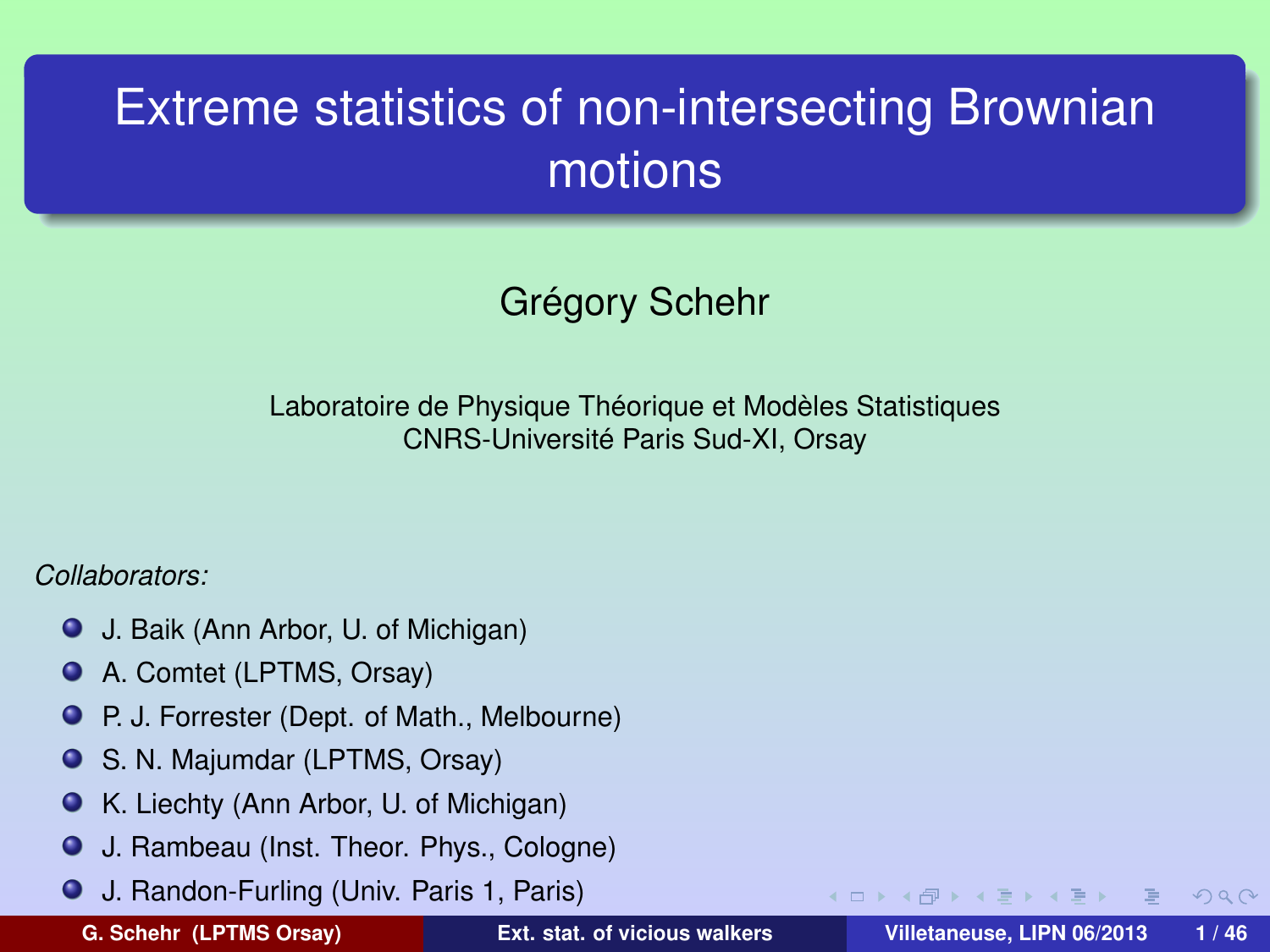### Extreme statistics of non-intersecting Brownian motions

#### Grégory Schehr

#### Laboratoire de Physique Théorique et Modèles Statistiques CNRS-Université Paris Sud-XI, Orsay

#### *References:*

- G. S., S. N. Majumdar, A. Comtet, J. Randon-Furling, Phys. Rev. Lett. **101**, 150601 (2008)
- J. Rambeau, G. S., Europhys. Lett. **91**, 60006 (2010); Phys. Rev. E **83**, 061146 (2011)
- P. J. Forrester, S. N. Majumdar, G. S., Nucl. Phys. B **844**, 500 (2011)
- J. Baik, K. Liechty, G. S., J. Math. Phys. **53**, 083303 (2012)

 $\Omega$ 

イロト イ母 トイヨ トイヨト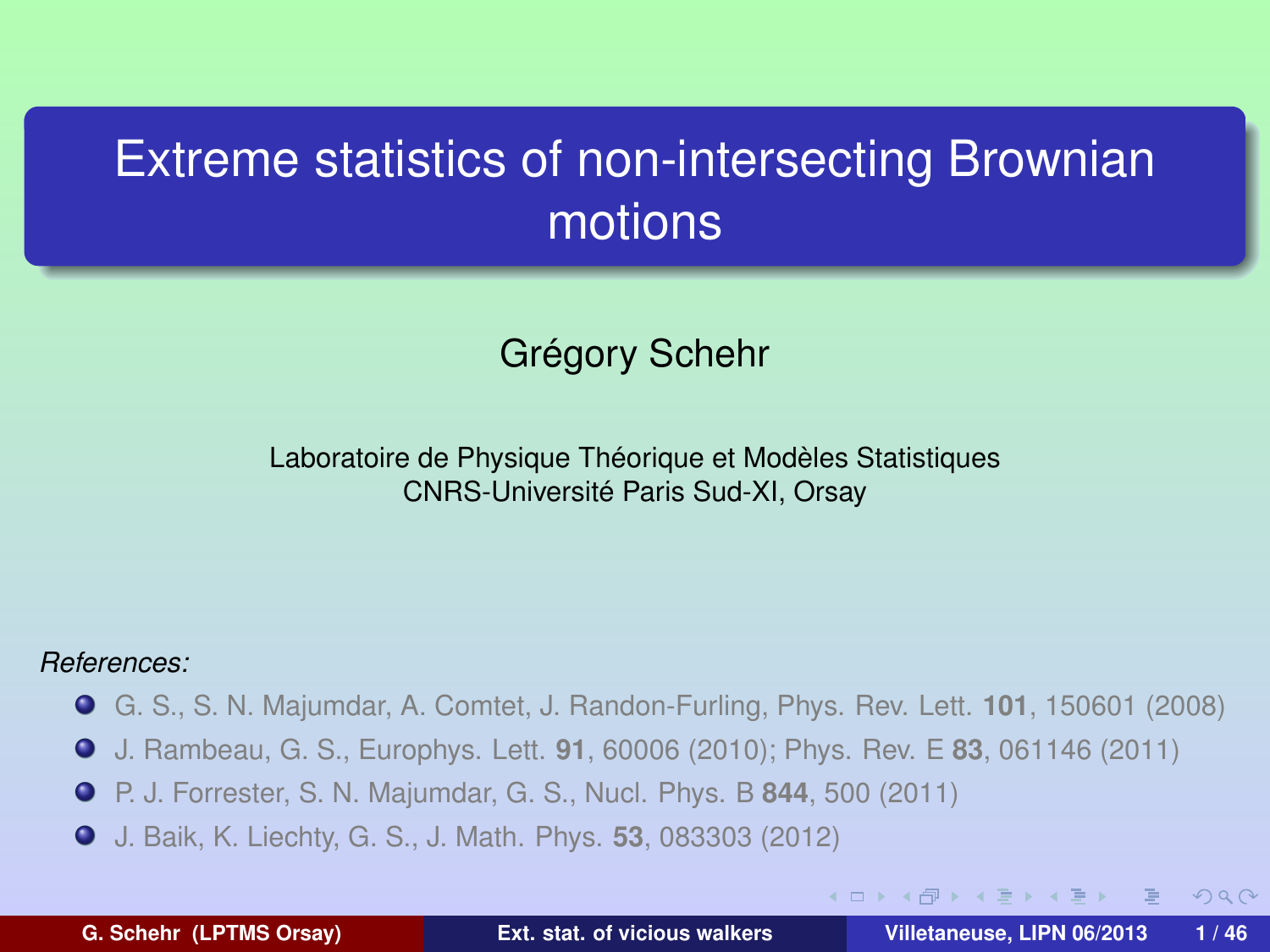### Height of rooted planar tree

#### THE AVERAGE HEIGHT OF **PLANTED PLANE TREES**

| N. G. de Bruijn                 | D. E. Knuth <sup>+</sup>   | S. O. Rice                        |
|---------------------------------|----------------------------|-----------------------------------|
| <b>Technological University</b> | <b>Stanford University</b> | Bell Telephone Laboratories, Inc. |
| Eindhoven, The Netherlands      | Stanford, California       | Murray Hill, New Jersey           |

• Height of rooted plane trees  $H_{1,n}$  with  $n+1$  nodes



Ξ

<span id="page-2-0"></span> $PQQ$ 

イロト イ母 トイヨ トイヨト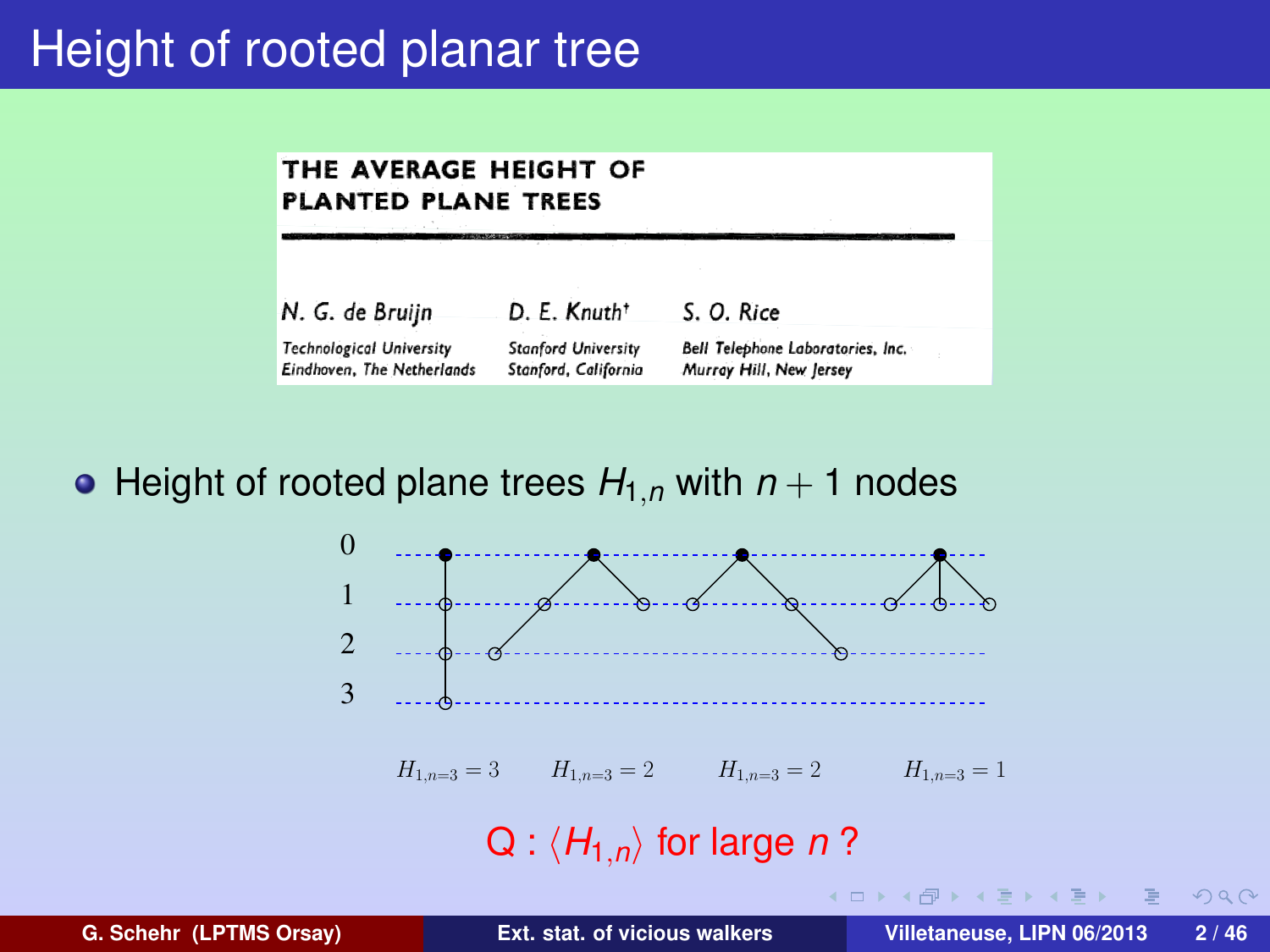### **Height of rooted planar tree**

#### THE AVERAGE HEIGHT OF **PLANTED PLANE TREES**

| N. G. de Bruijn                 | D. E. Knuth <sup>+</sup>   | S. O. Rice                        |
|---------------------------------|----------------------------|-----------------------------------|
| <b>Technological University</b> | <b>Stanford University</b> | Bell Telephone Laboratories, Inc. |
| Eindhoven, The Netherlands      | Stanford, California       | Murray Hill, New Jersey           |

#### • Mapping between rooted plane trees and Dyck paths



$$
\lim_{n\to\infty}\frac{\langle H_{1,n}\rangle}{\sqrt{2n}}=\langle H_1\rangle=\sqrt{\frac{\pi}{2}}
$$

 $PQQ$ 

**同 > < 三 >**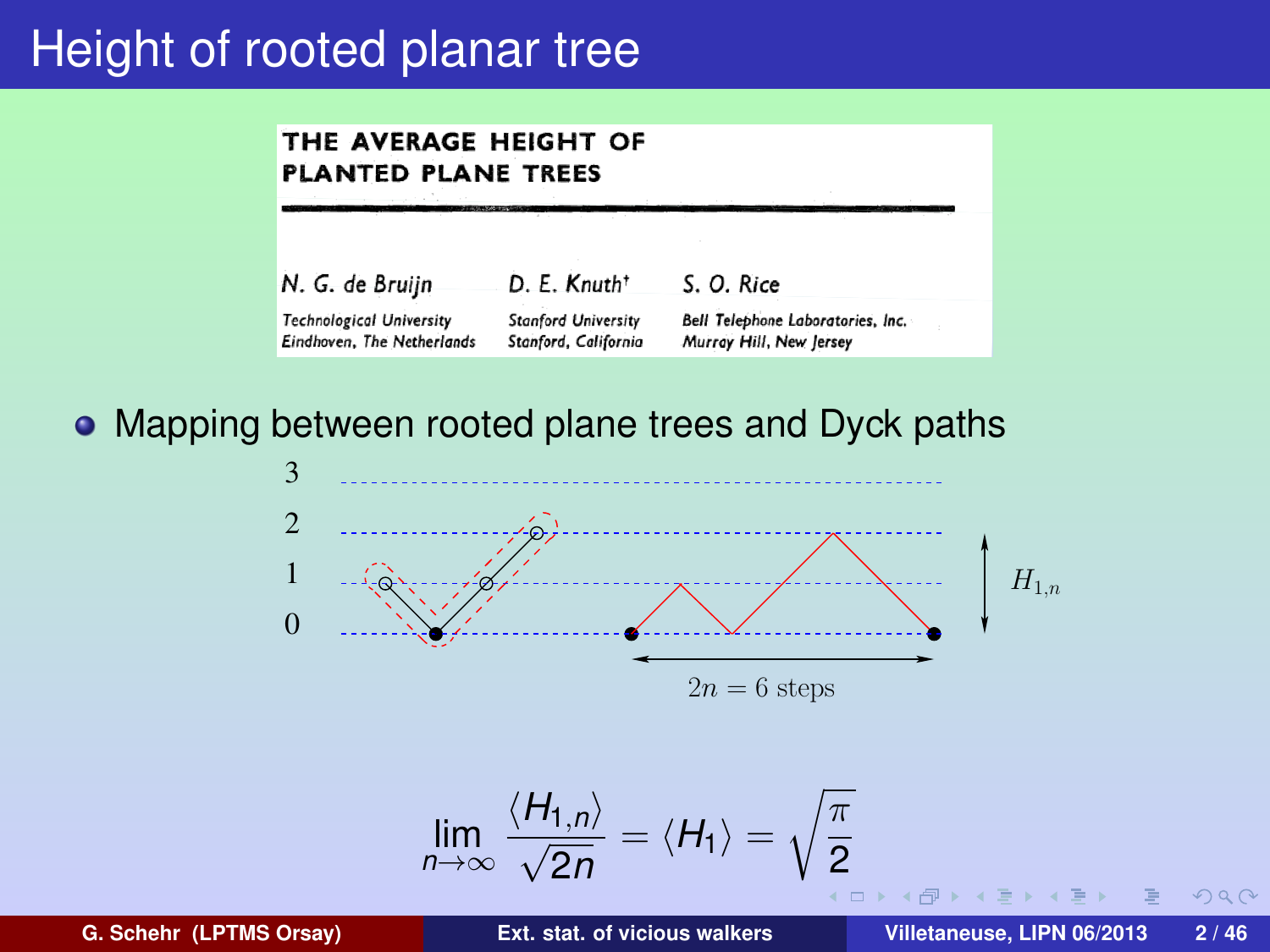#### Watermelon uniform random generation with applications

Nicolas Bonichon\*, Mohamed Mosbah

LaBRI-Université Bordeaux 1, 351 Cours de la Libération, 33405 Talence, France

Theoretical Computer Science 307 (2003)  $241-256$ 



2n steps

 $\Omega$ 

イロト イ母ト イヨト イヨ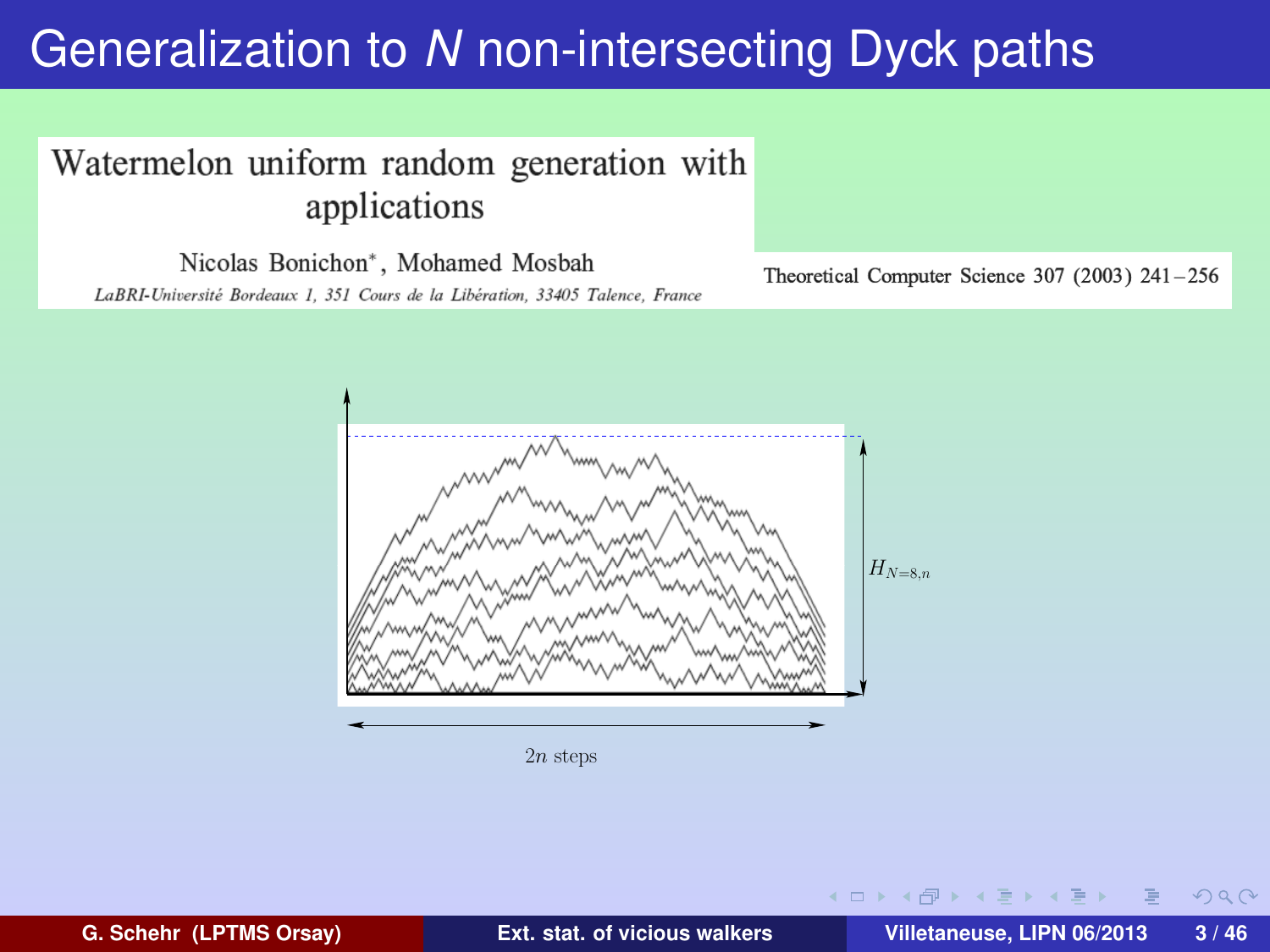#### Watermelon uniform random generation with applications

Nicolas Bonichon\*, Mohamed Mosbah

LaBRI-Université Bordeaux 1, 351 Cours de la Libération, 33405 Talence, France

Theoretical Computer Science 307 (2003)  $241-256$ 



 $2n$  steps

#### $\implies$  numerical estimate for  $\langle H_{N=8,n} \rangle$

 $\Omega$ 

 $($   $\sqcap$   $\rightarrow$   $($   $\mathsf{f} \mathsf{f} )$   $\rightarrow$   $\mathsf{f} \mathsf{f}$   $\rightarrow$   $\mathsf{f} \mathsf{f}$   $\rightarrow$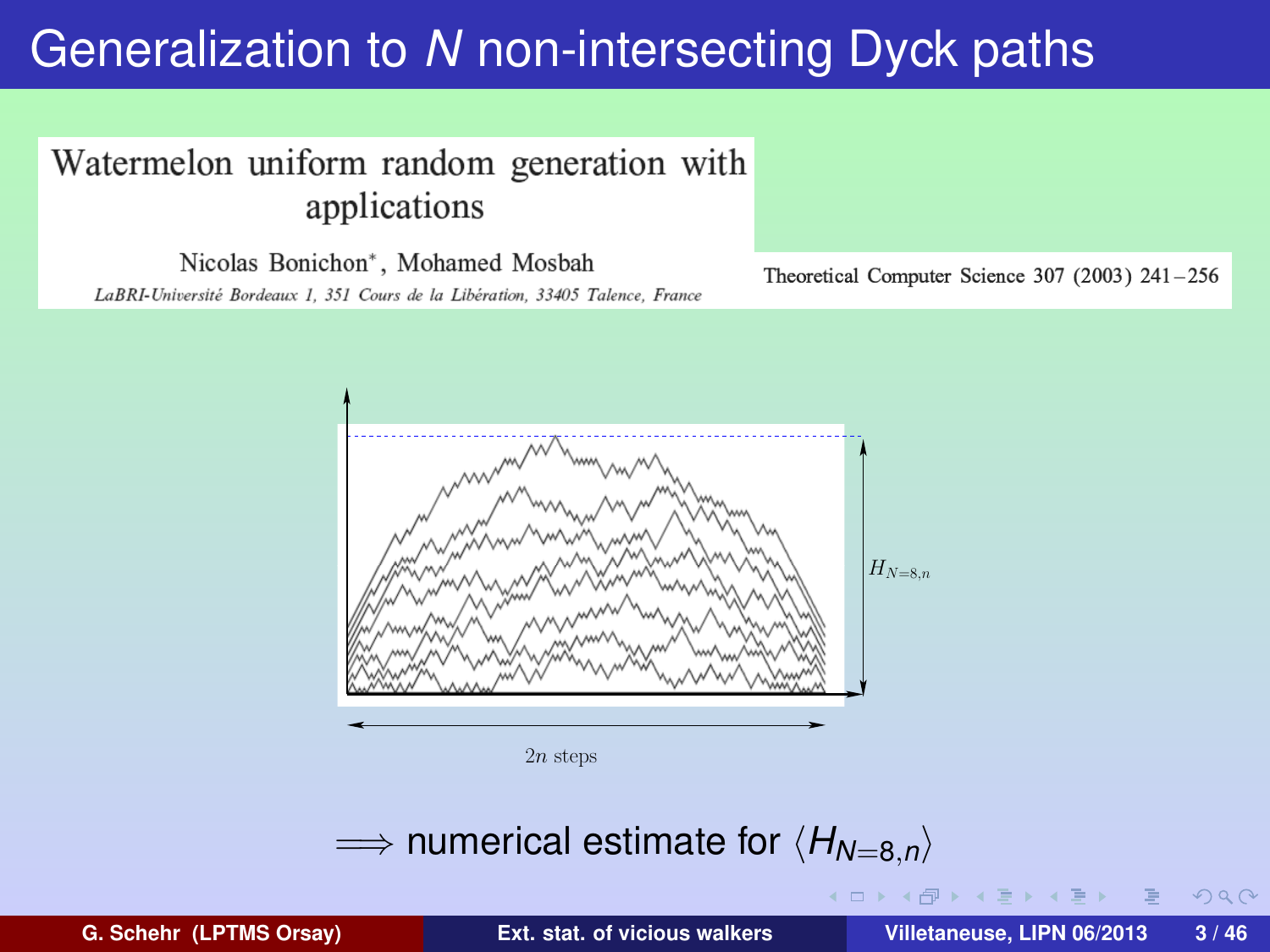#### Watermelon uniform random generation with applications

Nicolas Bonichon\*, Mohamed Mosbah LaBRI-Université Bordeaux 1, 351 Cours de la Libération, 33405 Talence, France



Theoretical Computer Science 307 (2003)  $241-256$ 

$$
\frac{\langle H_{N,n}\rangle_{\text{num}}}{\sqrt{2n}} = \langle H_N \rangle_{\text{num}} \sim \sqrt{1.67 N}
$$

イロト イ母ト イヨト イヨ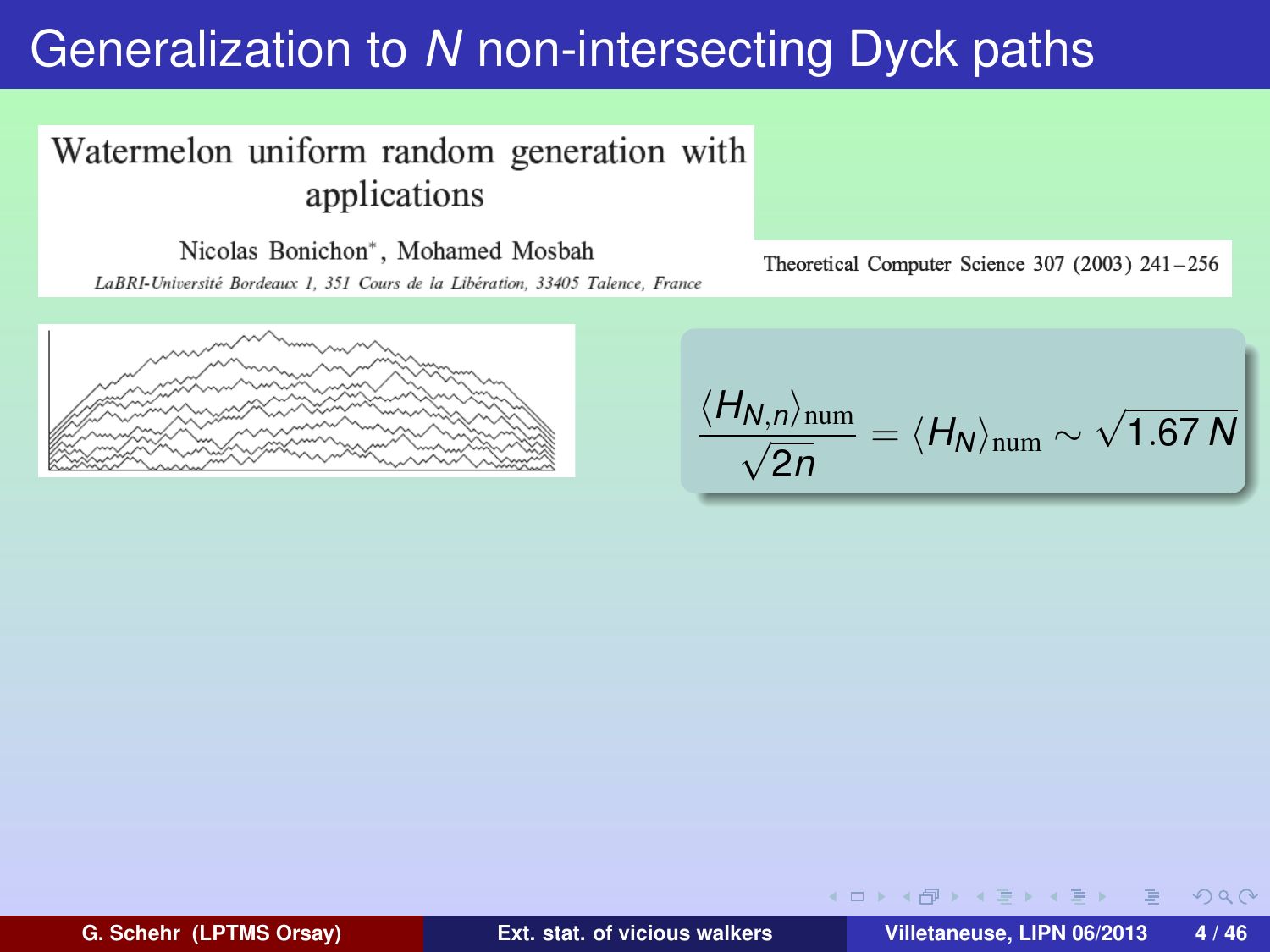#### Watermelon uniform random generation with applications

Nicolas Bonichon\*, Mohamed Mosbah LaBRI-Université Bordeaux 1, 351 Cours de la Libération, 33405 Talence, France



Theoretical Computer Science 307 (2003)  $241-256$ 

$$
\frac{\langle H_{N,n}\rangle_{\text{num}}}{\sqrt{2n}} = \langle H_N \rangle_{\text{num}} \sim \sqrt{1.67 N}
$$



$$
\frac{\langle H_{N,n}\rangle_{\text{num}}}{\sqrt{2n}} = \langle H_N \rangle_{\text{num}} \sim \sqrt{0.82 N}
$$

<span id="page-7-0"></span>イロメ イ何 メイヨ メイヨメ

**G. Schehr (LPTMS Orsay) [Ext. stat. of vicious walkers](#page-0-0) Villetaneuse, LIPN 06/2013 4 / 46**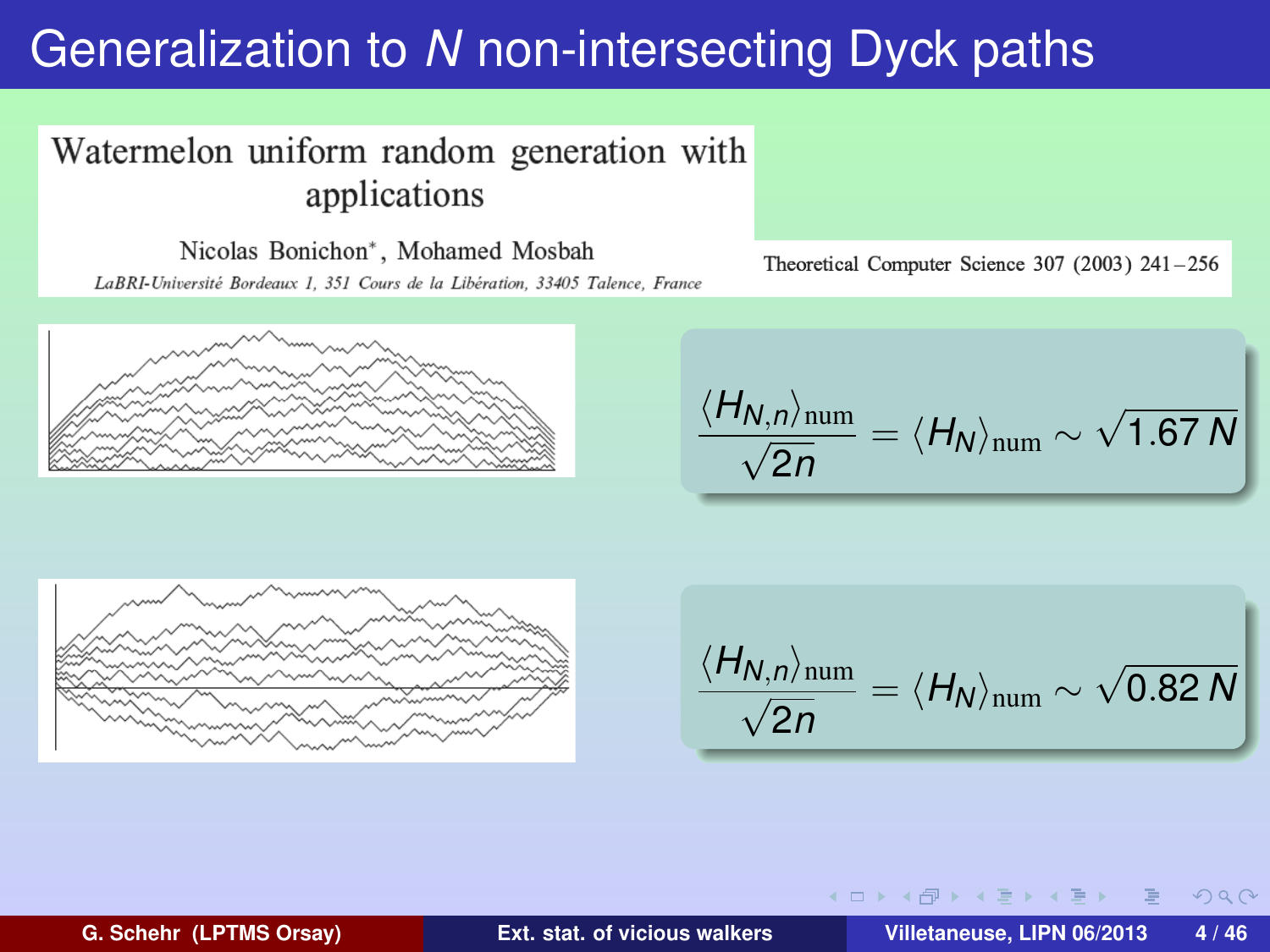#### Watermelon uniform random generation with applications

Nicolas Bonichon\*, Mohamed Mosbah LaBRI-Université Bordeaux 1, 351 Cours de la Libération, 33405 Talence, France



Theoretical Computer Science 307 (2003)  $241-256$ 

$$
\frac{\langle H_{N,n}\rangle_{\text{num}}}{\sqrt{2n}} = \langle H_N \rangle_{\text{num}} \sim \sqrt{1.67 N}
$$



$$
\frac{\langle H_{N,n}\rangle_{\text{num}}}{\sqrt{2n}} = \langle H_N \rangle_{\text{num}} \sim \sqrt{0.82 N}
$$

# $\mathsf{Q}$  : can one compute  $\langle H_N\rangle$  ?

**G. Schehr (LPTMS Orsay) [Ext. stat. of vicious walkers](#page-0-0) Villetaneuse, LIPN 06/2013 4 / 46**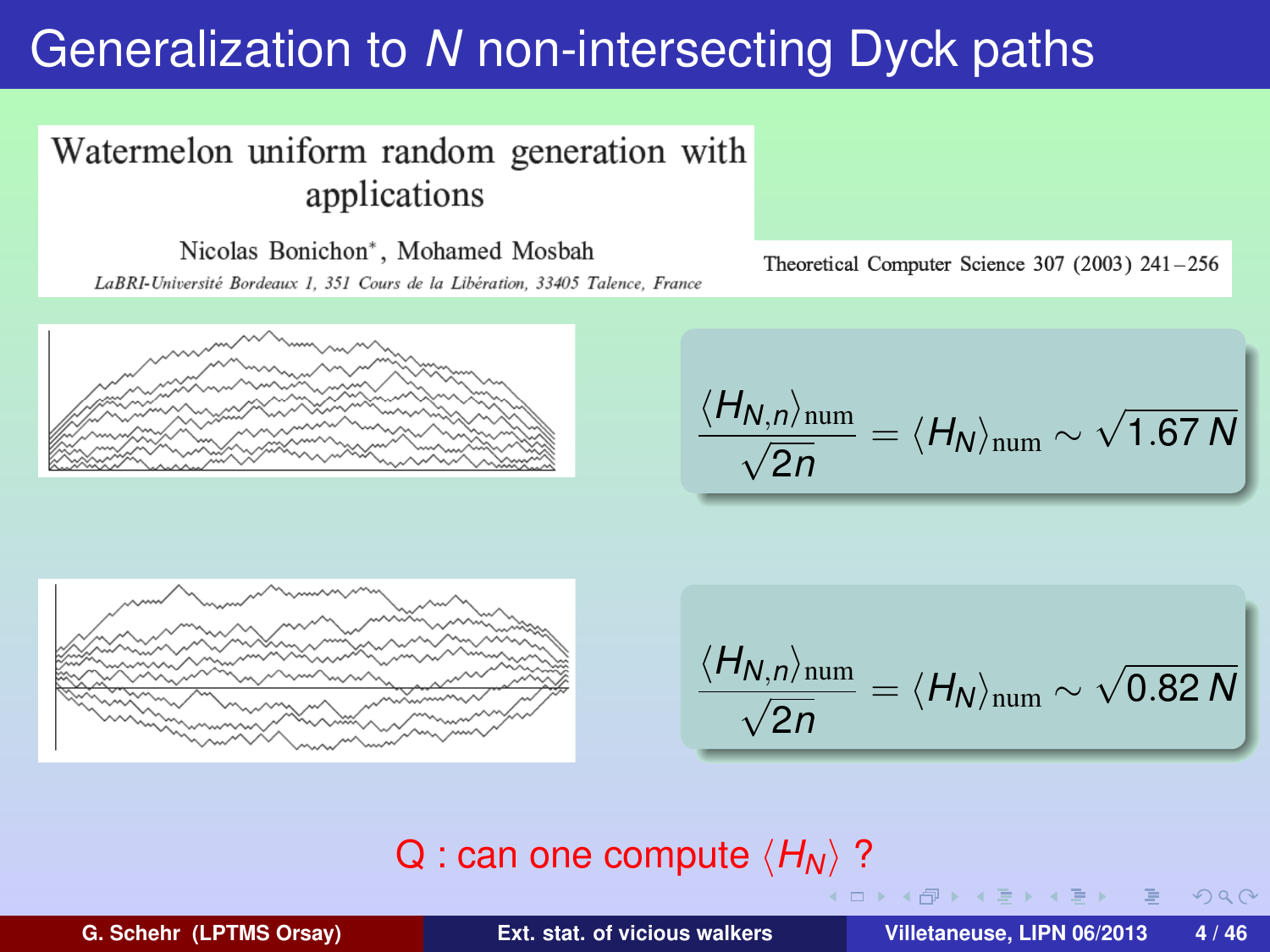### Non-intersecting Brownian motions in 1*d*

#### • *N* Brownian motions in one-dimension

$$
\dot{x}_i(t) = \zeta_i(t), \ \langle \zeta_i(t)\zeta_j(t')\rangle = \delta_{i,j}\delta(t-t')
$$
  

$$
x_1(0) < x_2(0) < \ldots < x_N(0)
$$

• Non-intersecting condition

$$
x_1(t) < x_2(t) < \ldots < x_N(t) ,
$$
\n
$$
\forall t \geq 0
$$



 $\rightarrow$   $\equiv$   $\rightarrow$ 

4 0 8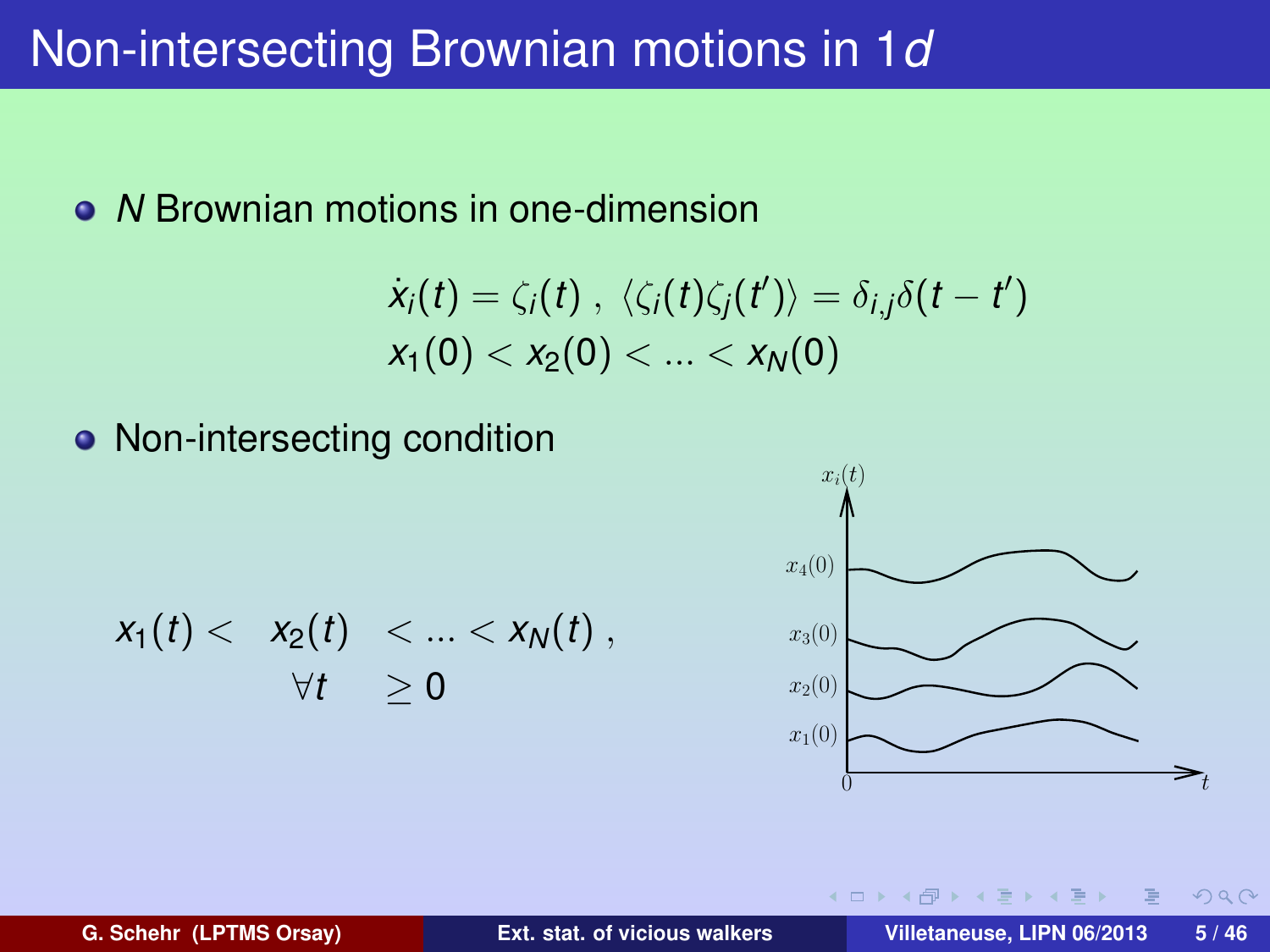### Non-intersecting Brownian motions in 1*d*

#### • *N* Brownian motions in one-dimension

$$
\dot{x}_i(t) = \zeta_i(t), \ \langle \zeta_i(t)\zeta_j(t') \rangle = \delta_{i,j}\delta(t-t')
$$
  

$$
x_1(0) < x_2(0) < \ldots < x_N(0)
$$

• Non-intersecting condition

$$
x_1(t) < x_2(t) < \ldots < x_N(t) ,
$$
\n
$$
\forall t \geq 0
$$



watermelons

イロト イ母ト イヨト イヨ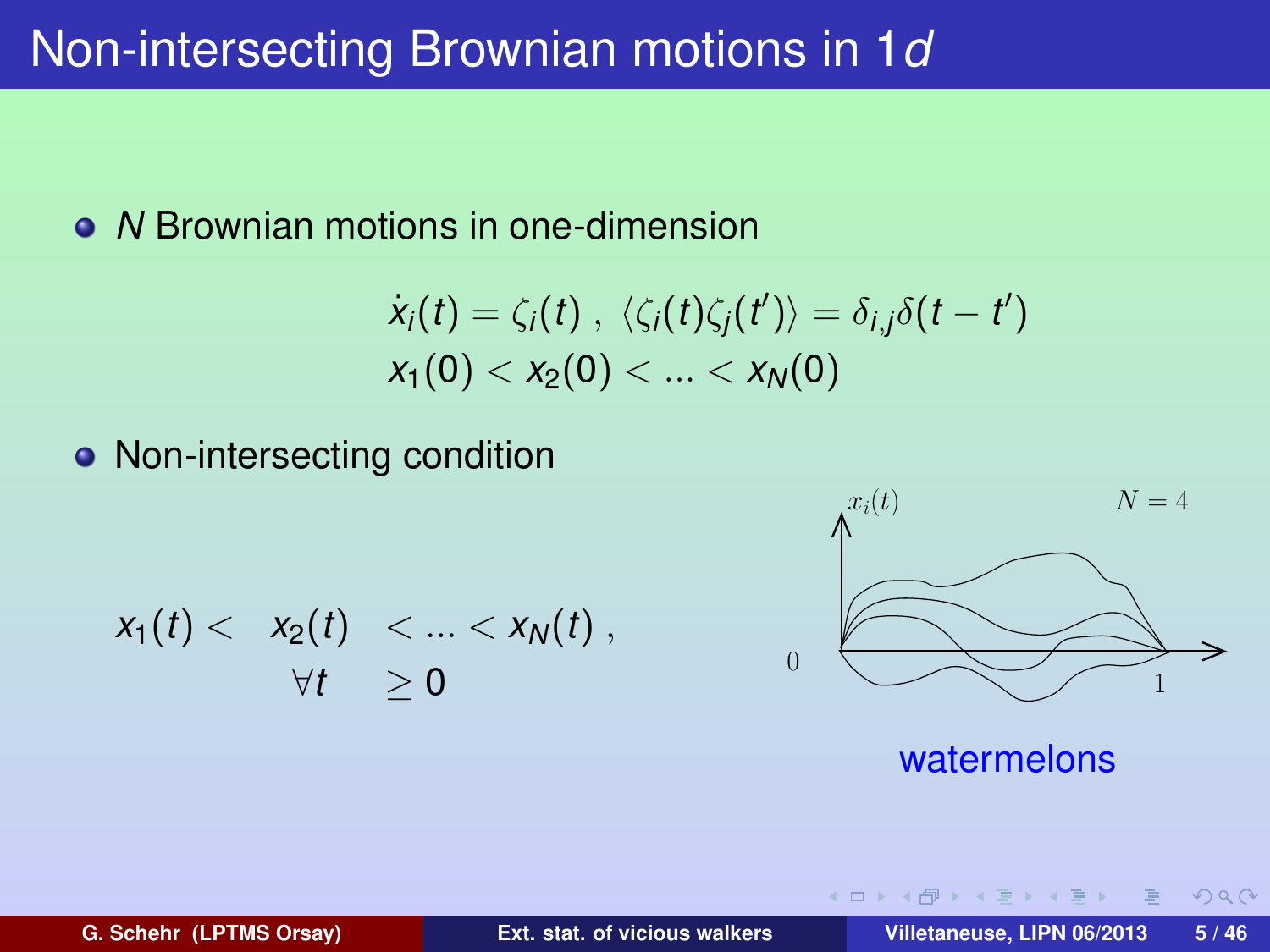### Non-intersecting Brownian motions in 1*d*

#### • *N* Brownian motions in one-dimension

$$
\dot{x}_i(t) = \zeta_i(t), \ \langle \zeta_i(t)\zeta_j(t')\rangle = \delta_{i,j}\delta(t-t')
$$
  

$$
x_1(0) < x_2(0) < \ldots < x_N(0)
$$

• Non-intersecting condition

$$
x_1(t) < x_2(t) < \ldots < x_N(t) ,
$$
\n
$$
\forall t \geq 0
$$



watermelons "with a wall"

イロト イ母ト イヨト イヨ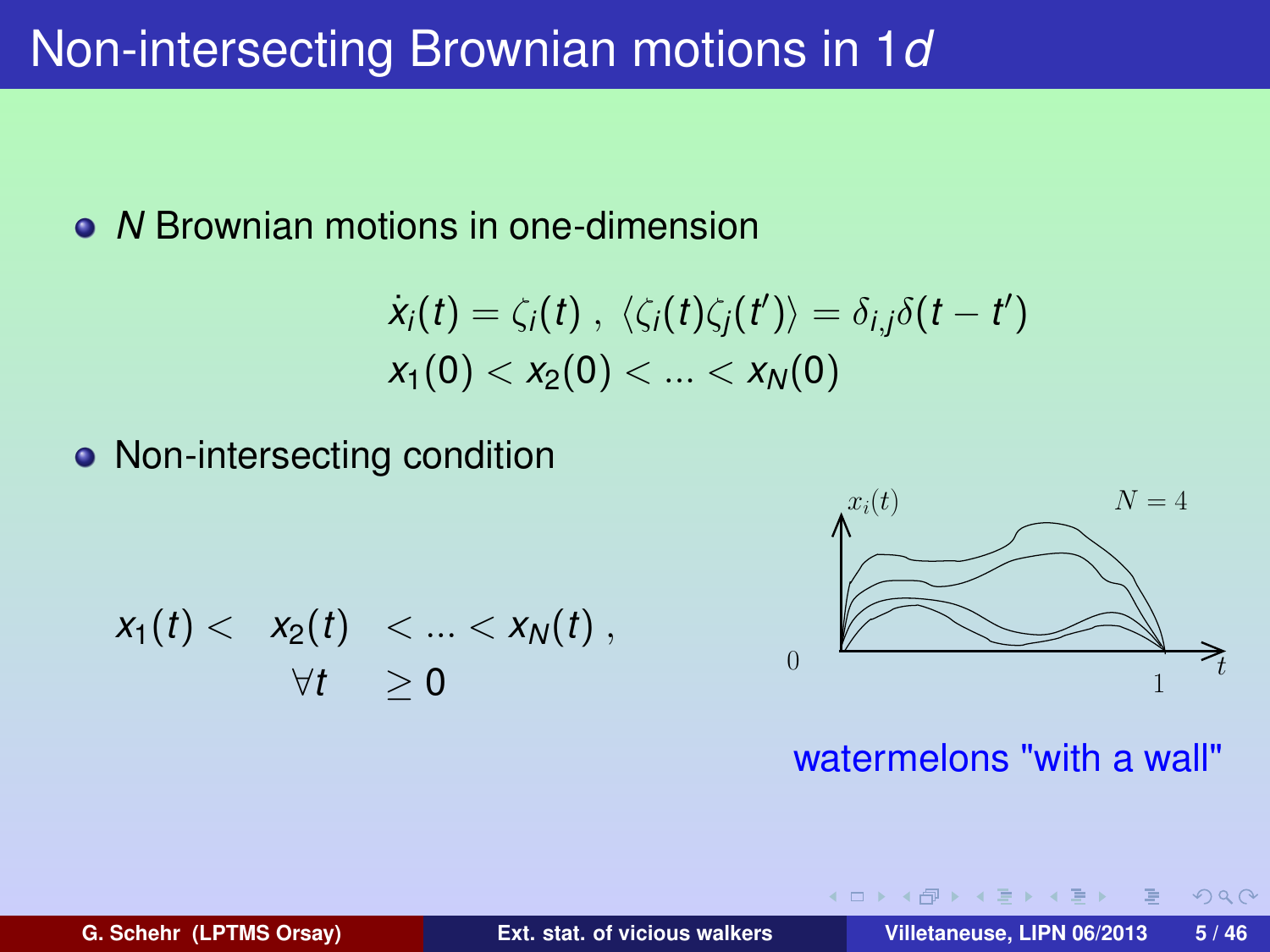1 MARCH 1968 THE JOURNAL OF CHEMICAL PHYSICS VOLUME 48. NUMBER 5

#### Soluble Model for Fibrous Structures with Steric Constraints

P.-G. DE GENNES



FIG. 1. Model for a two-dimensional fiber structure. The component chains are assumed to be attached to two plates I and F and placed under tension. The chains are bent by thermal fluctuations. Different chains cannot intersect each other.

**G. Schehr (LPTMS Orsay) [Ext. stat. of vicious walkers](#page-0-0) Villetaneuse, LIPN 06/2013 6 / 46**

 $\Omega$ 

(ロ) (個) (目) (差)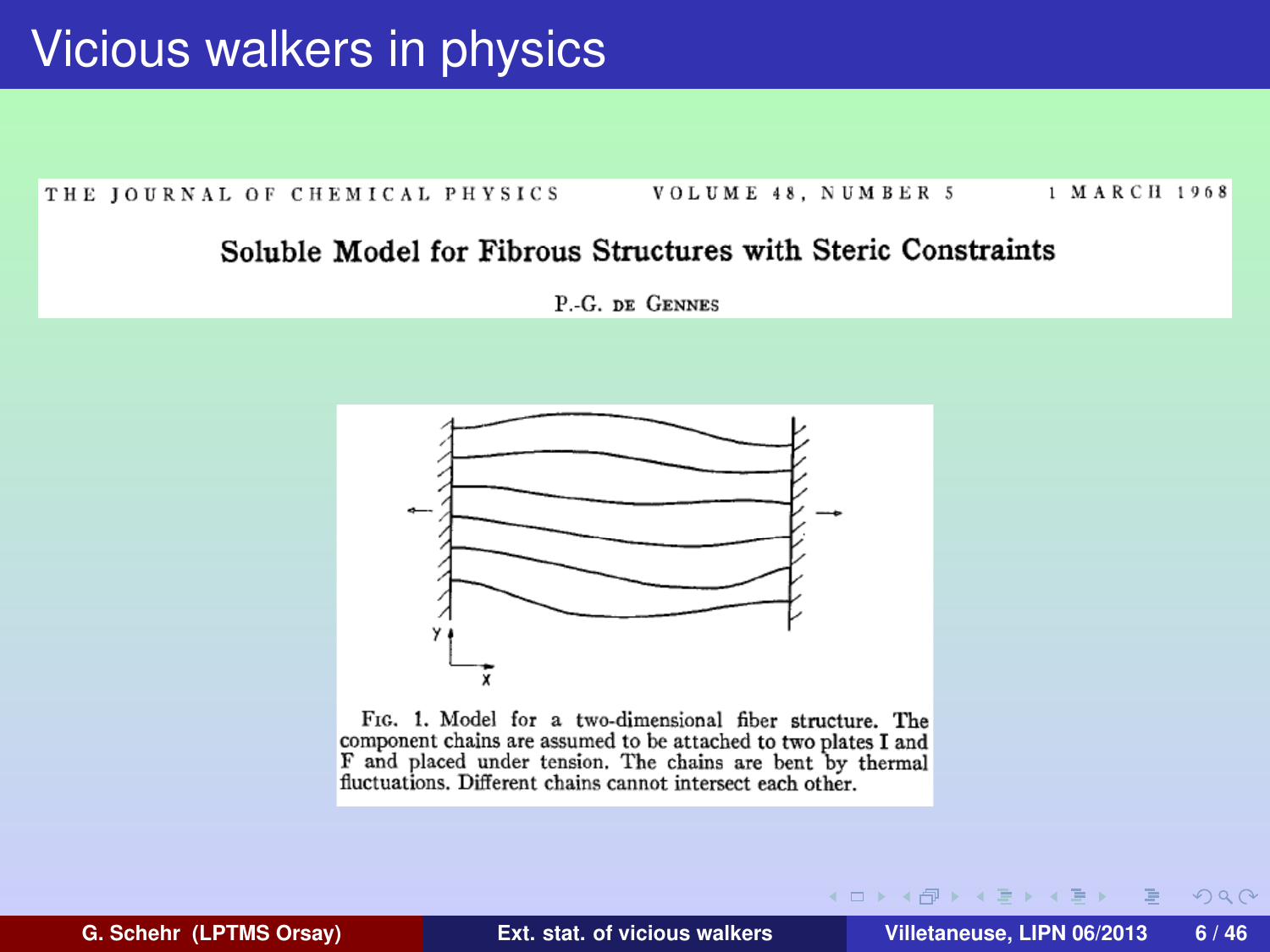### Vicious walkers in physics and maths

- P. G. de Gennes, *Soluble Models for fibrous structures with steric constraints* (1968)
- M. E. Fisher, *Walks, Walls, Wetting and Melting* (1984)
- D. J. Grabiner, *Brownian motion in a Weyl chamber, non-colliding particles, and random matrices* (1999)
- C. Krattenthaler, A. J. Guttmann, X. G. Viennot, *Vicious walkers, friendly walkers and Young tableaux* (2000)
- P. L. Ferrari, K. Johansson, N. O'Connell, M. Praehofer, H. Spohn, C. Tracy, H. Widom... *Stochastic growth models, directed polymers* (from 2000)



 $OQ$ 

イロト イ何ト イヨト イヨト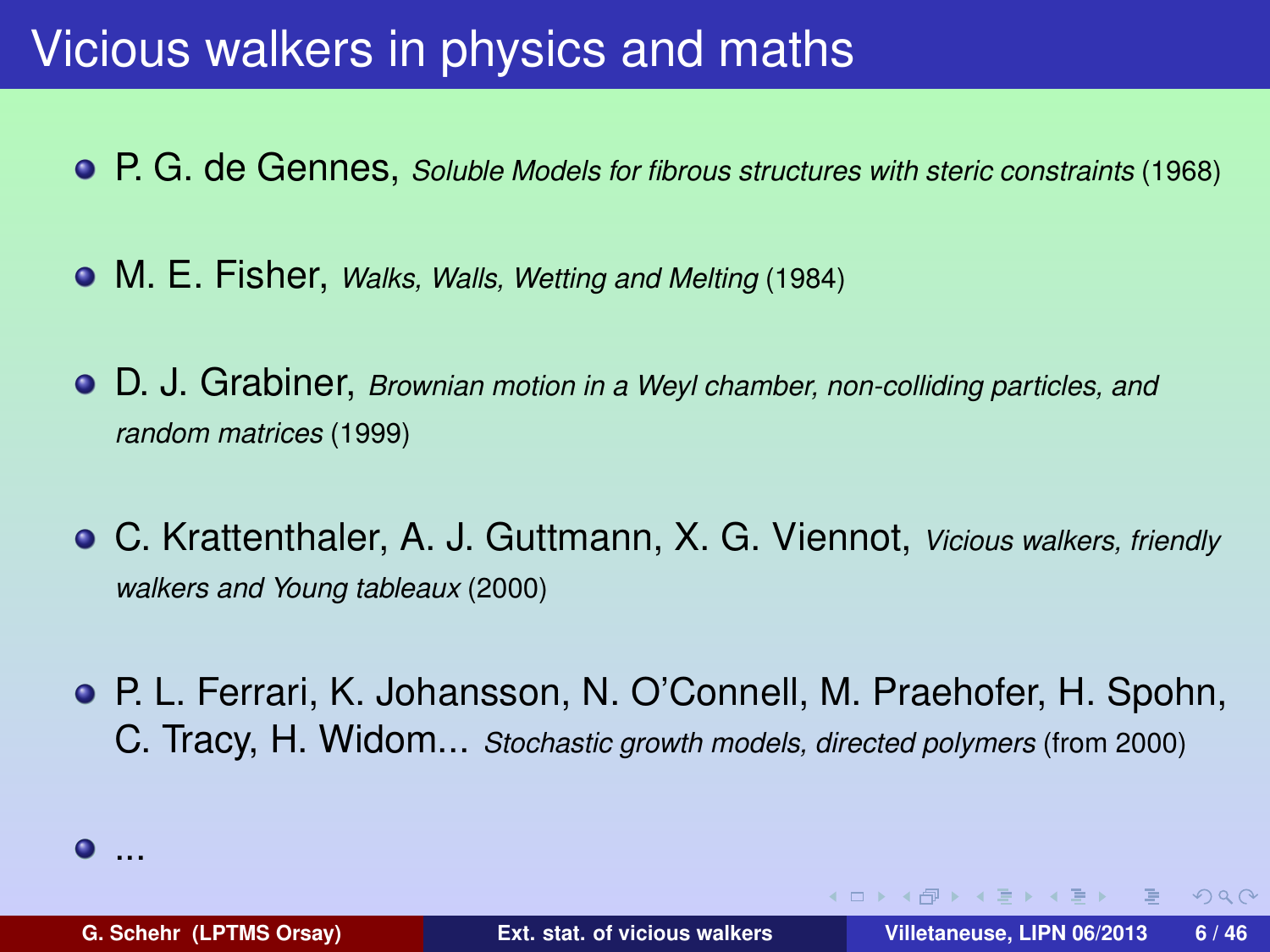### Extreme statistics of vicious walkers



### Maximal height of watermelons

$$
x_1(t) < x_2(t) < \ldots < x_N(t)
$$
\n
$$
H_N = \max_{\tau} [x_N(\tau), 0 \leq \tau \leq 1]
$$
\n
$$
\langle H_N \rangle = ?
$$

**K ロ ト K 伺 ト K ヨ ト K ヨ** 

**G. Schehr (LPTMS Orsay) [Ext. stat. of vicious walkers](#page-0-0) Villetaneuse, LIPN 06/2013 7 / 46**

 $PQQ$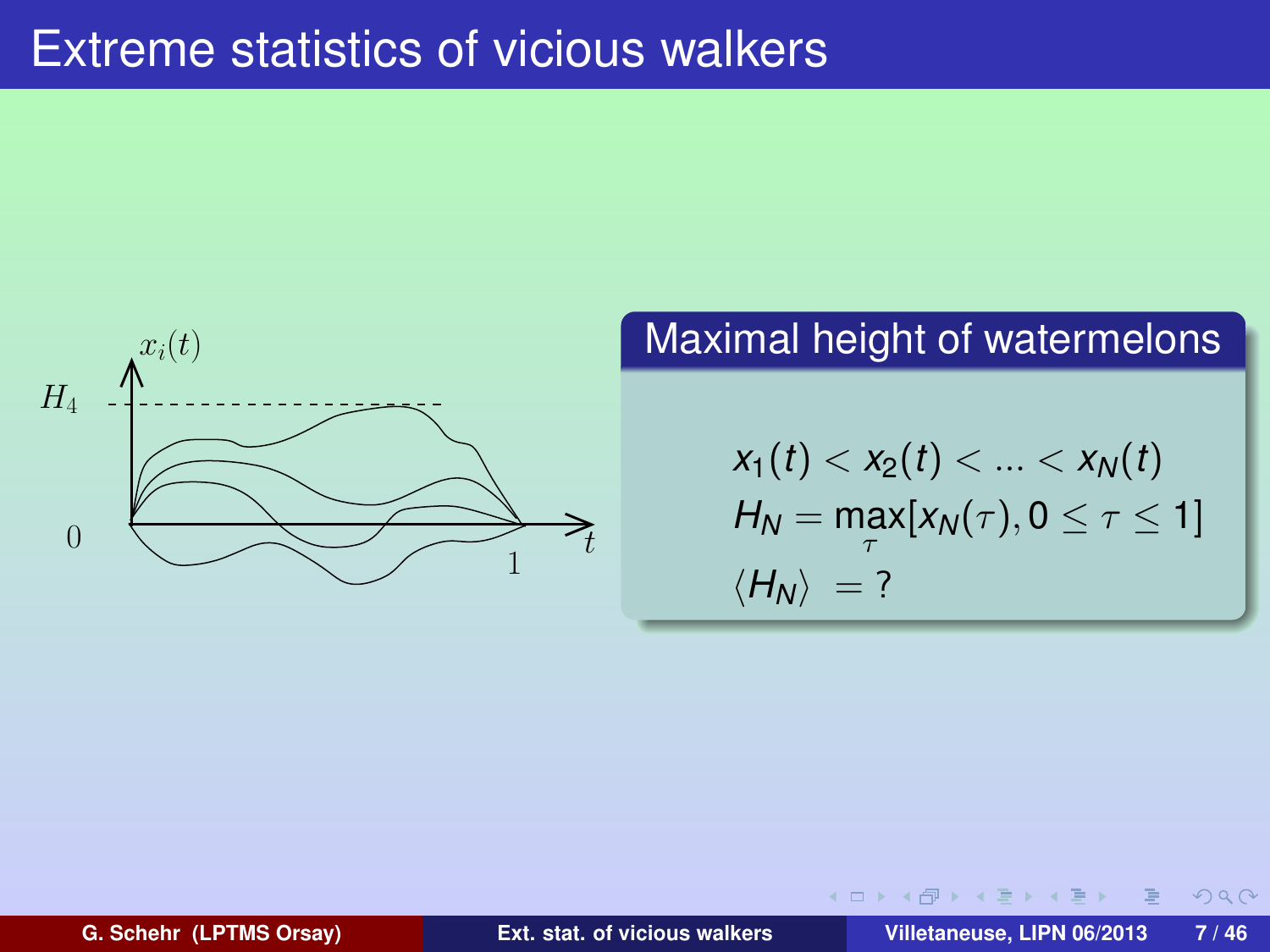### Extreme statistics of Brownian motion

### **•** Brownian bridge



**•** Brownian excursion



$$
H_1 = \max_{\tau} [x(\tau), 0 \le \tau \le 1]
$$

$$
\langle H_1 \rangle = \sqrt{\frac{\pi}{8}}
$$

$$
H_1 = \max_{\tau} [x(\tau), 0 \le \tau \le 1]
$$

$$
\langle H_1 \rangle = \sqrt{\frac{\pi}{2}}
$$

de Bruijn, Knuth, Rice '72 Flajolet, Odlyzko '90

イロメ イ何 メイヨ メイヨメ

Ξ

 $299$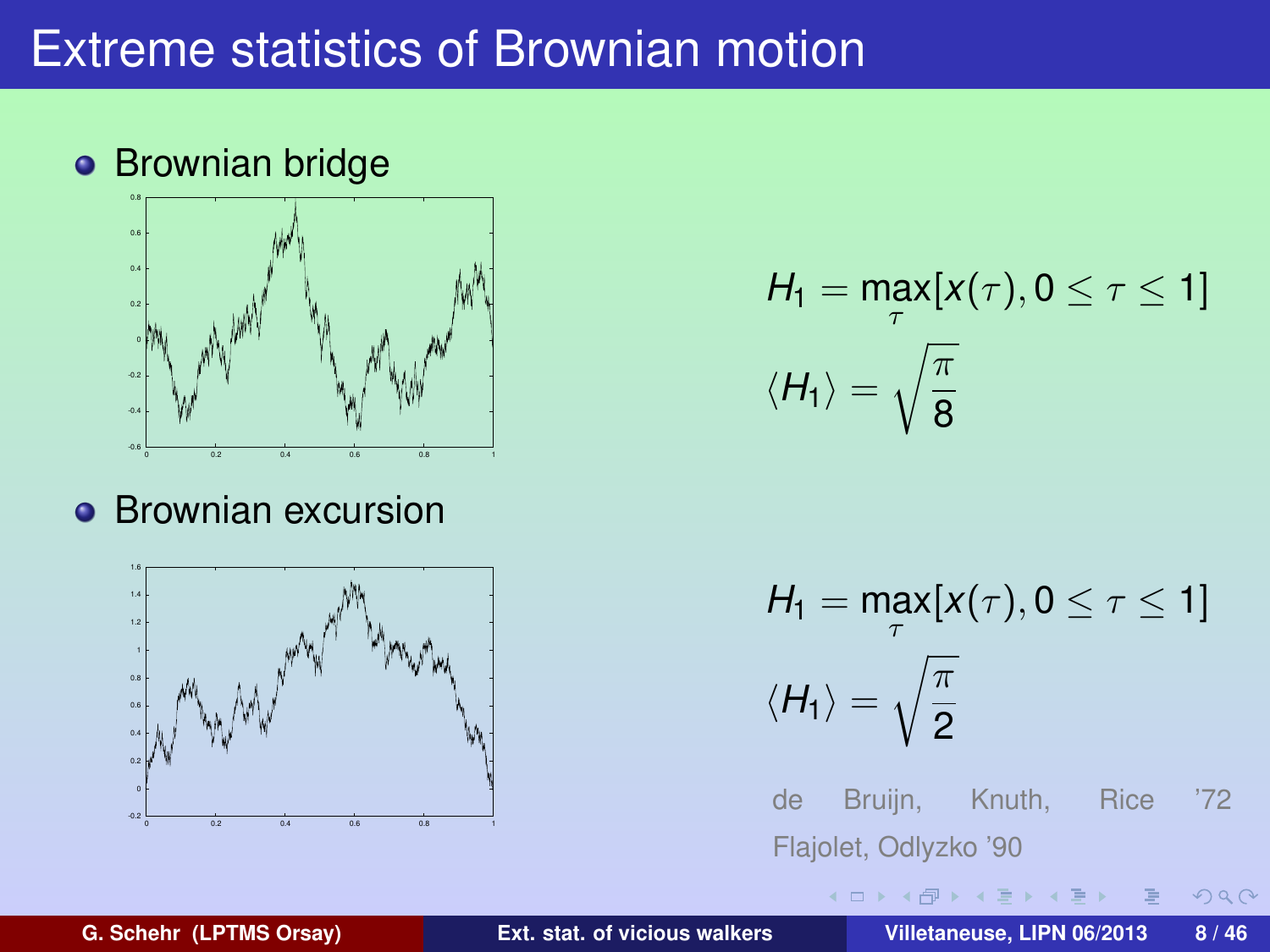#### Watermelon uniform random generation with applications

Nicolas Bonichon\*, Mohamed Mosbah

LaBRI-Université Bordeaux 1, 351 Cours de la Libération, 33405 Talence, France

Theoretical Computer Science 307 (2003)  $241-256$ 

*H*<sub>N</sub> = max<sub> $\tau$ </sub>[ $x_N(\tau)$ , 0  $\leq \tau \leq 1$ ]



$$
\langle H_N \rangle_{\text{num}} \sim \sqrt{0.82\,N}
$$



$$
\langle H_N \rangle_{\text{num}} \sim \sqrt{1.67\,N}
$$

(ロ) (個) (目) (差)

**G. Schehr (LPTMS Orsay) [Ext. stat. of vicious walkers](#page-0-0) Villetaneuse, LIPN 06/2013 9 / 46**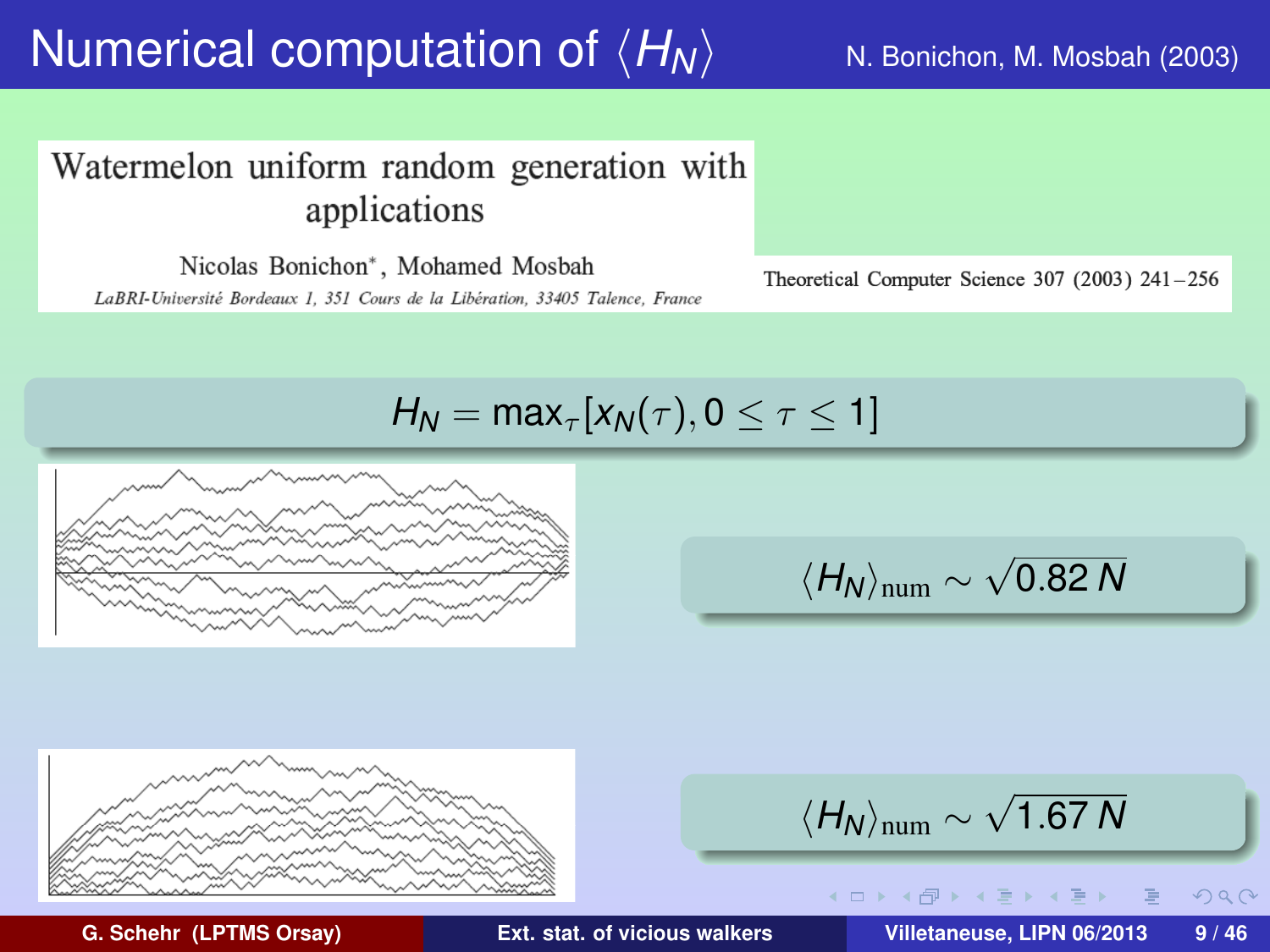### Main results

#### 1 Connection between watermelons and random matrices

 $\implies$  exact asymptotic results for  $\langle H_N \rangle$  for  $N \gg 1$ 



$$
\langle H_N \rangle \sim \sqrt{N}
$$



$$
\langle H_N \rangle \sim \sqrt{2\,N}
$$

**K ロ ト K 伺 ト K ヨ ト K ヨ ト** 

**G. Schehr (LPTMS Orsay) [Ext. stat. of vicious walkers](#page-0-0) Villetaneuse, LIPN 06/2013 10 / 46**

 $PQQ$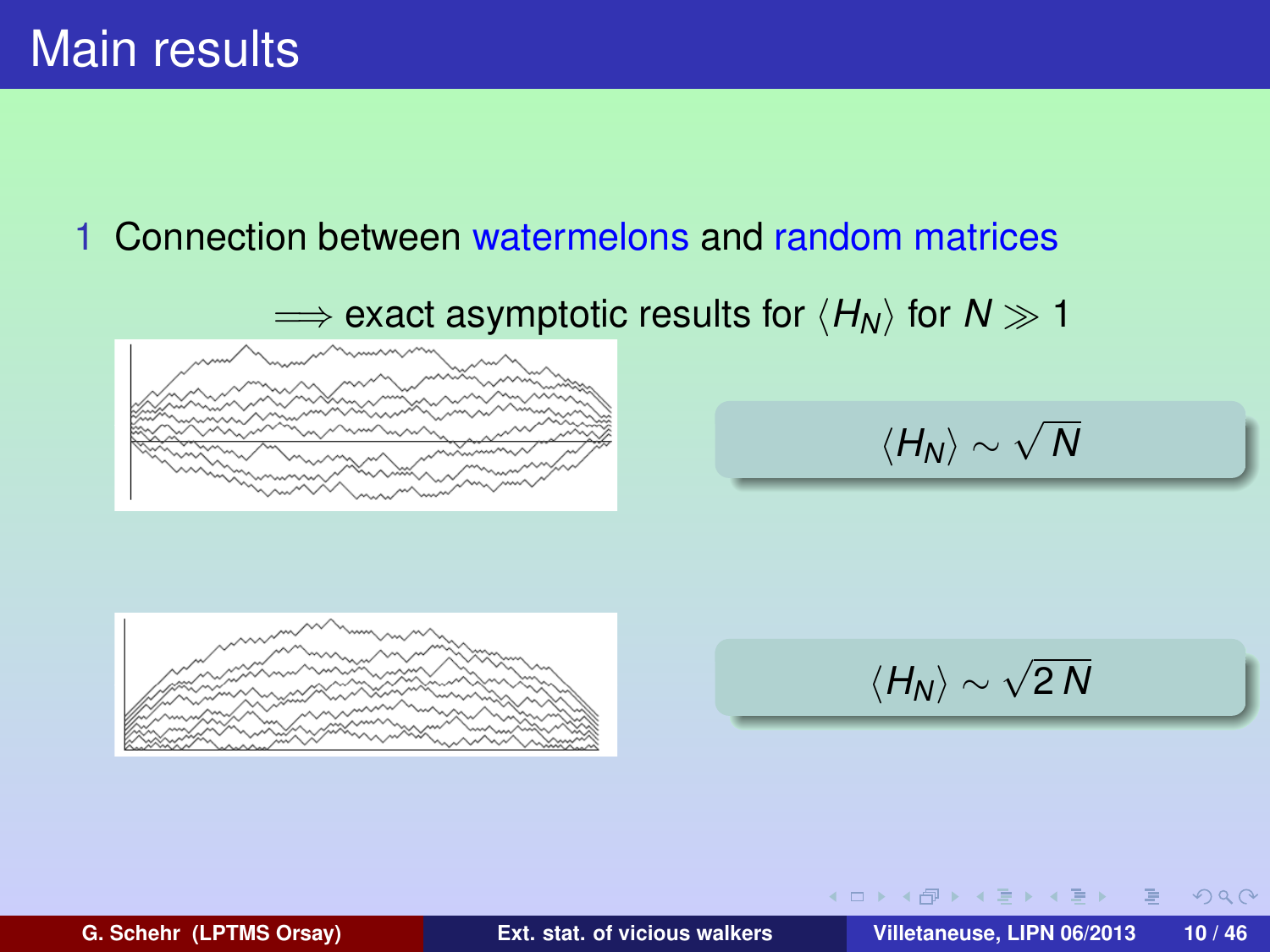### 2 Exact results for the full distribution of *H<sup>N</sup>*



Cumulative distribution

$$
F_N(M) = \text{Prob.}[H_N \leq M]
$$

$$
F_N(M) \to \mathcal{F}_1\left(2^{11/6}N^{1/6}\left|M-\sqrt{2N}\right|\right) , N \to \infty
$$

 $\mathcal{F}_1$  is the Tracy-Widom distribution for GOE random matrices

 $A$ 

**K ロ ト K 伺 ト K ヨ ト K ヨ ト**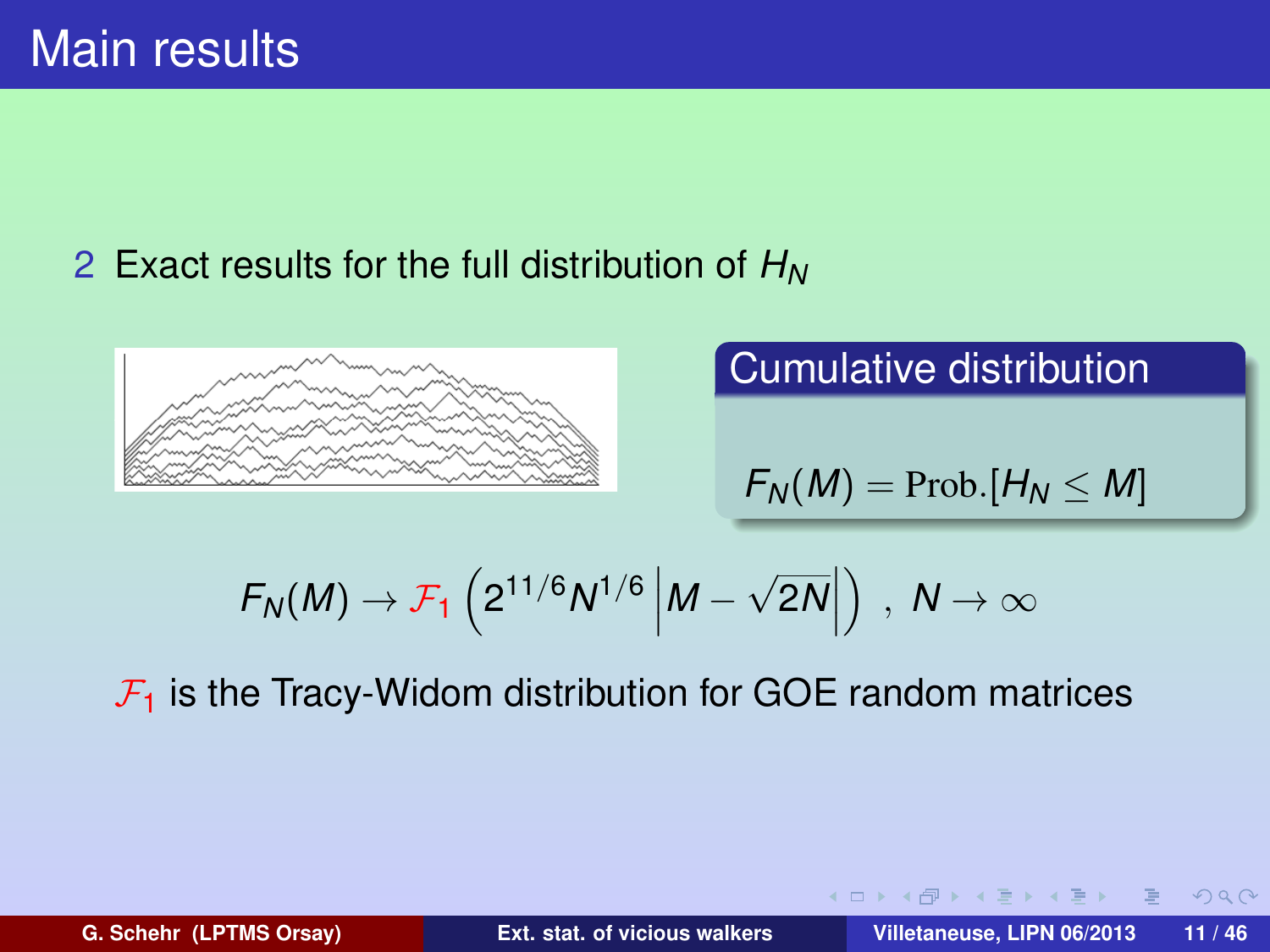

- **2** [Connection with stochastic growth models](#page-34-0)
- **3** [Exact computation using Feynman-Kac formula](#page-44-0)
	- **4** Large *N* [limit for watermelons with a wall](#page-55-0)

### **5** [Conclusion](#page-61-0)

<span id="page-19-0"></span> $OQ$ 

イロト イ母 トイヨ トイヨト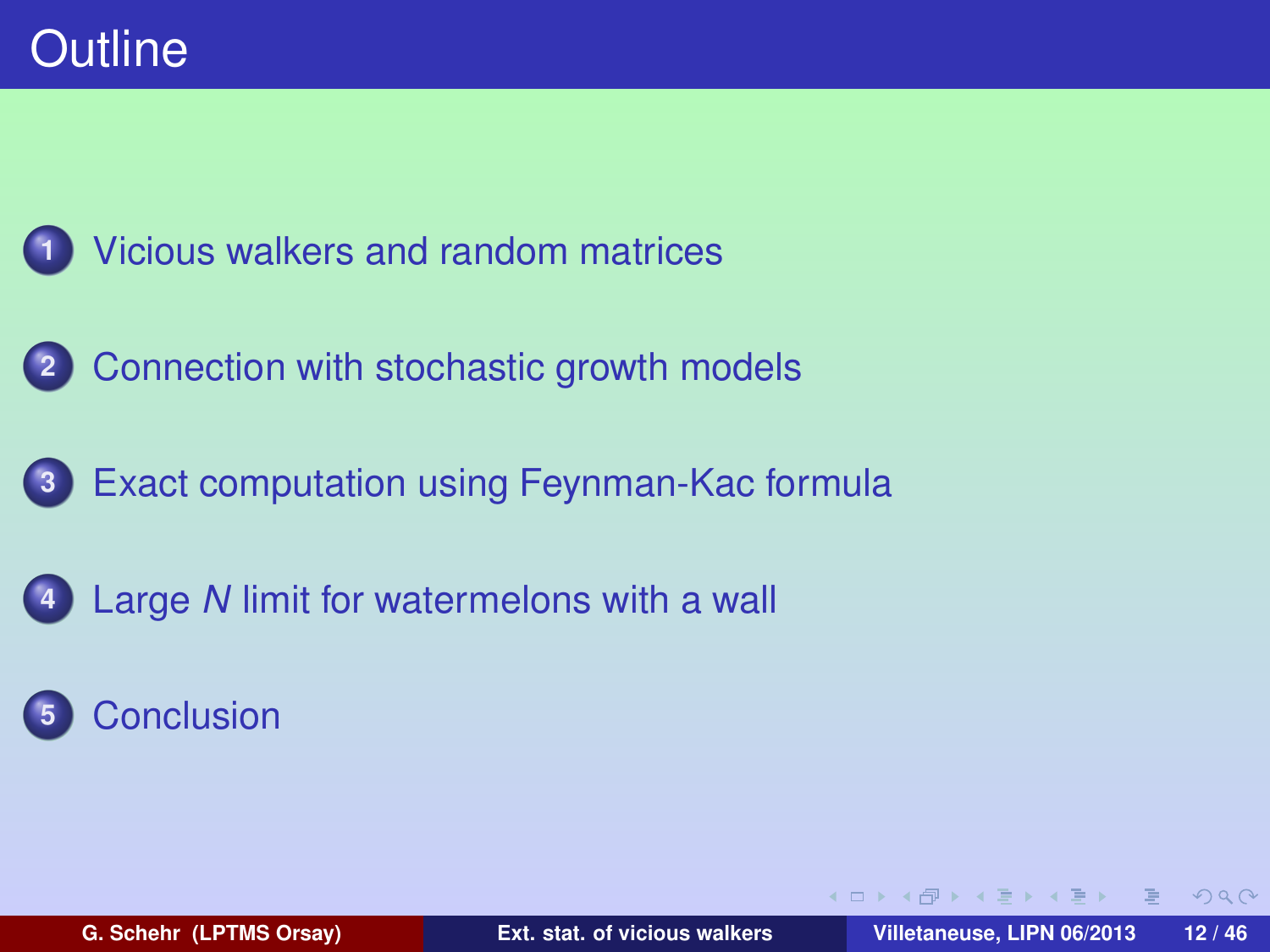### **1** [Vicious walkers and random matrices](#page-20-0)

- **2** [Connection with stochastic growth models](#page-34-0)
- **3** [Exact computation using Feynman-Kac formula](#page-44-0)
- **4** Large *N* [limit for watermelons with a wall](#page-55-0)

<span id="page-20-0"></span> $PQQ$ 

イロト イ母 トイヨ トイヨト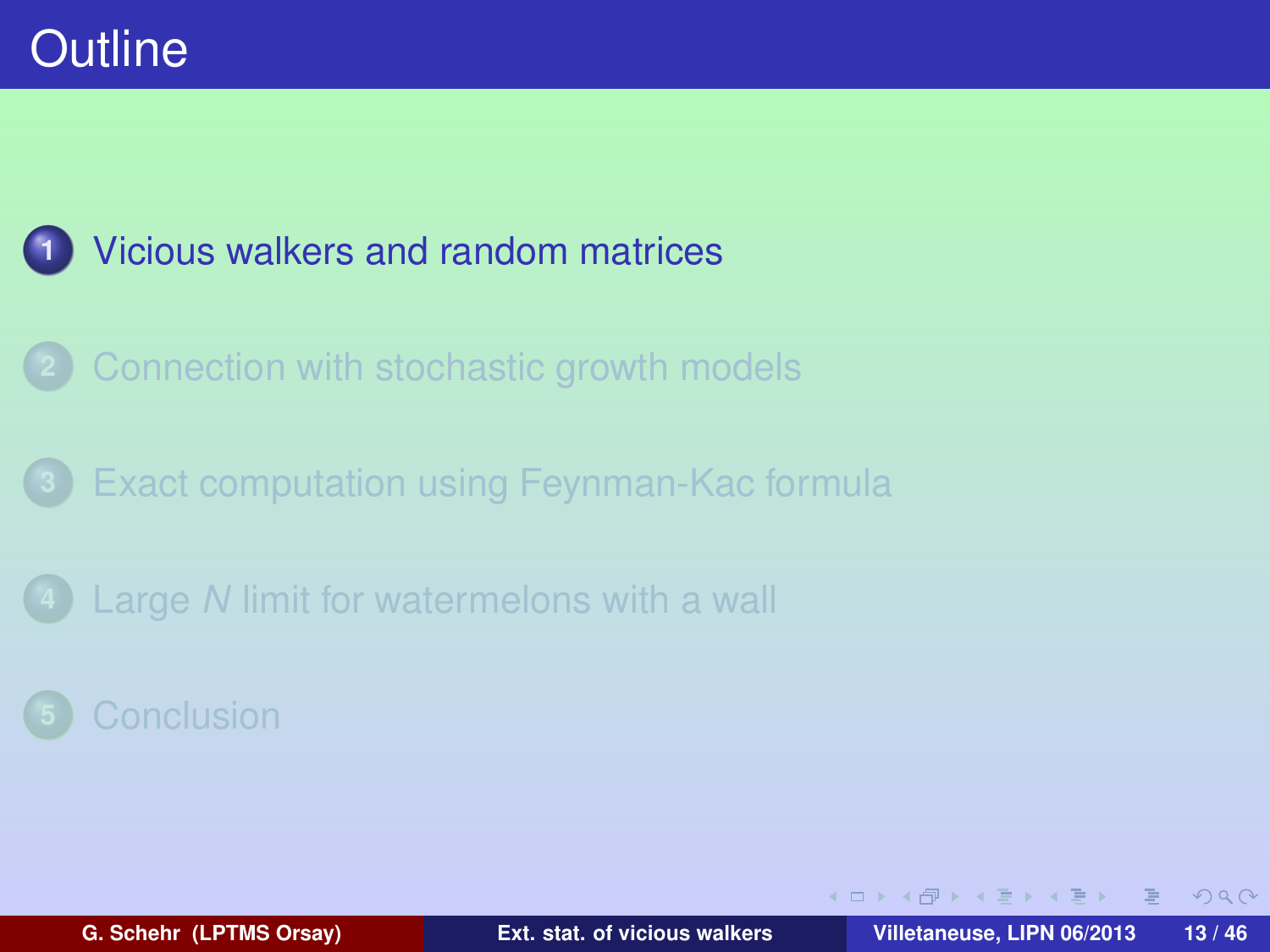

**•** Joint probability of  $x_1(\tau)$ ,  $x_2(\tau)$ ,  $\cdots$ ,  $x_N(\tau)$  at fixed time  $\tau$ 

$$
P_{\text{joint}}(x_1, x_2, \cdots, x_N, \tau) \propto \prod_{i < j = 1}^N (x_i - x_j)^2 e^{-\frac{1}{\sigma^2(\tau)} \sum_{i=1}^N x_i^2}
$$

$$
\sigma(\tau) = \sqrt{2\tau(1-\tau)}
$$

The rescaled positions  $\frac{x_i}{\sigma(\tau)}$  are distributed like the eigenvalues of random matrices of the Gaussian Unitary Ensemble (GUE,  $\beta = 2$ )

<span id="page-21-0"></span>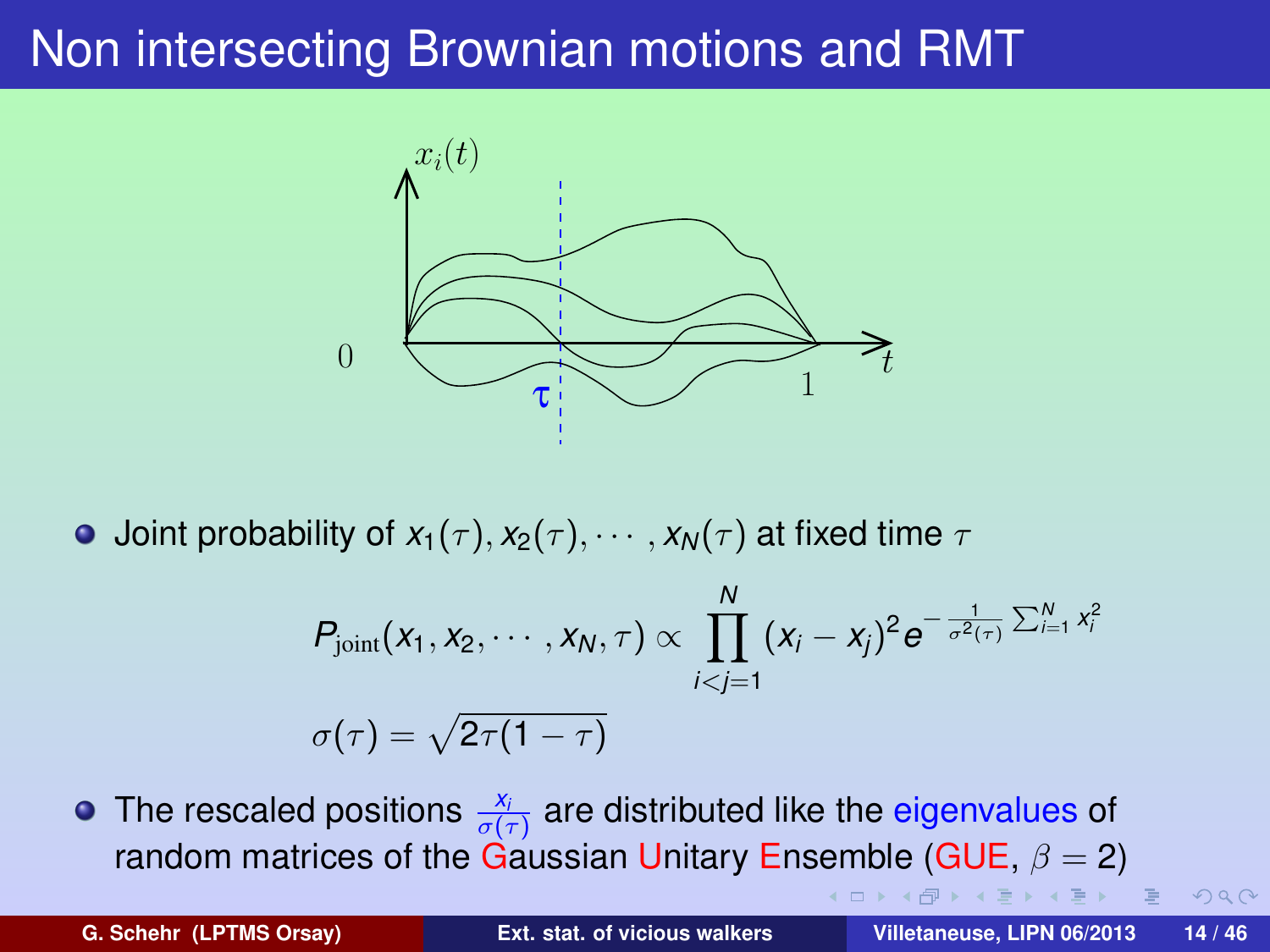

 $\Theta$  *H*  $\equiv$  *H*(*t*), *N* × *N* Hermitian matrices from GUE:

$$
H_{mn}(t) = \begin{cases} \frac{1}{\sqrt{2}} \left( B_{mn}(t) + i \tilde{B}_{mn}(t) \right) , & m < n ,\\ B_{mm}(t) , & m = n \\ \frac{1}{\sqrt{2}} \left( B_{nm}(t) - i \tilde{B}_{nm}(t) \right) , & m > n , \end{cases}
$$

where  $B_{m,n}$ ,  $\tilde{B}_{m,n}$  independent Brownian bridges

Eigenvalues of *H*(*t*)  $\{\lambda_1(t) < \lambda_2(t) < \cdots < \lambda_N(t)\} \stackrel{d}{=} \{x_1(t) < x_2(t) < \cdots < x_N(t)\}$  $\{\lambda_1(t) < \lambda_2(t) < \cdots < \lambda_N(t)\} \stackrel{d}{=} \{x_1(t) < x_2(t) < \cdots < x_N(t)\}$  $\{\lambda_1(t) < \lambda_2(t) < \cdots < \lambda_N(t)\} \stackrel{d}{=} \{x_1(t) < x_2(t) < \cdots < x_N(t)\}$  $\{\lambda_1(t) < \lambda_2(t) < \cdots < \lambda_N(t)\} \stackrel{d}{=} \{x_1(t) < x_2(t) < \cdots < x_N(t)\}$  $\{\lambda_1(t) < \lambda_2(t) < \cdots < \lambda_N(t)\} \stackrel{d}{=} \{x_1(t) < x_2(t) < \cdots < x_N(t)\}$ 

<span id="page-22-0"></span> $A$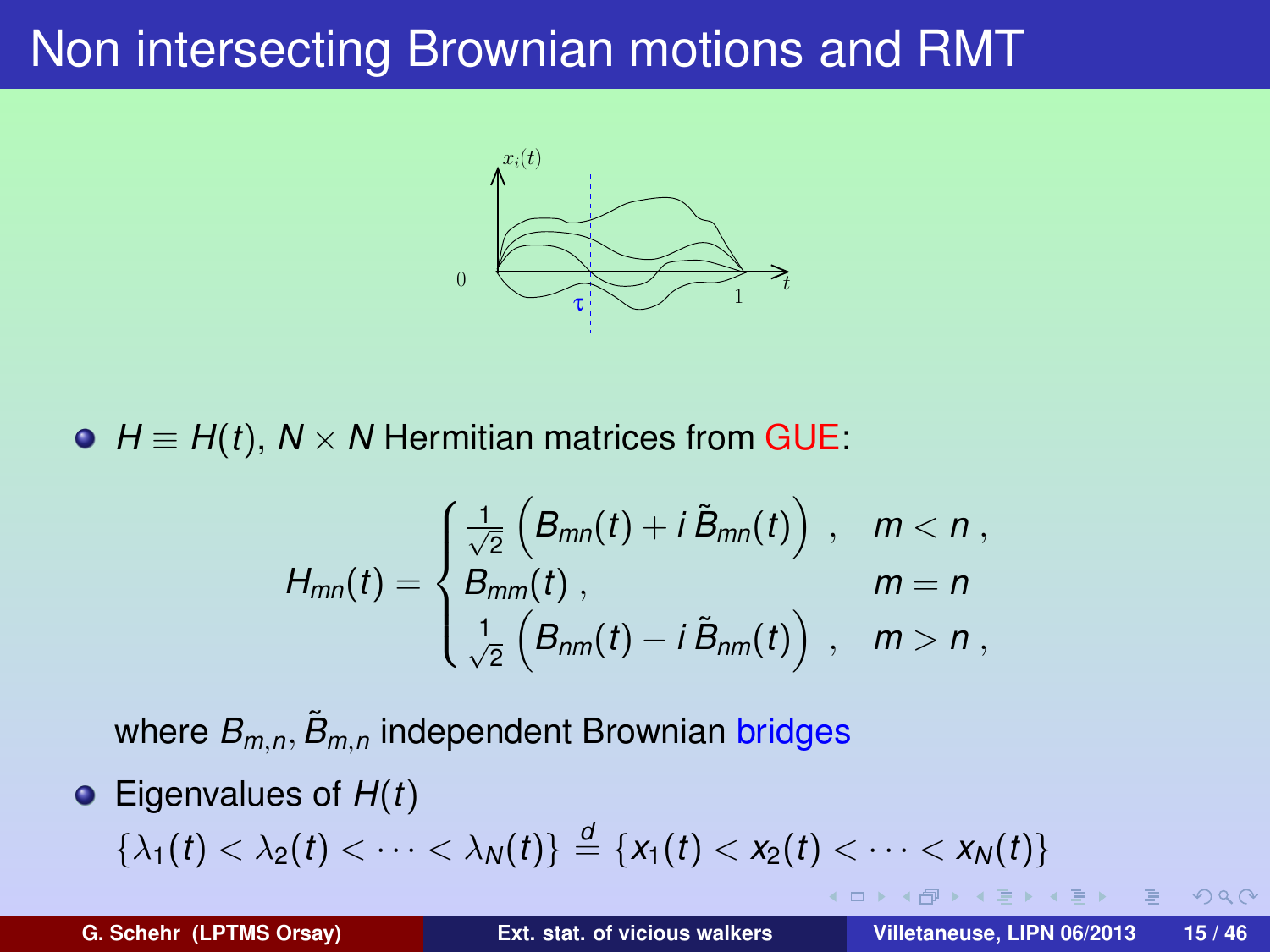

**•** Joint probability of  $x_1(\tau)$ ,  $x_2(\tau)$ ,  $\cdots$ ,  $x_N(\tau)$  at fixed time  $\tau$ 

$$
P_{\text{joint}}(\mathbf{x}, \tau) \propto \prod_{i=1}^{N} x_i^2 \prod_{1 \leq i < j \leq N} (x_i^2 - x_j^2)^2 e^{-\frac{x^2}{\sigma^2(\tau)}}
$$

The rescaled positions  $\frac{x_i}{\sigma(\tau)}$  are distributed like the eigenvalues of random matrices of the Bogoliubov-de Gennes type (class C)

A. Atland, M. R. Zirnbauer '96

. . . . <del>.</del> . . . . . .

<span id="page-23-0"></span> $299$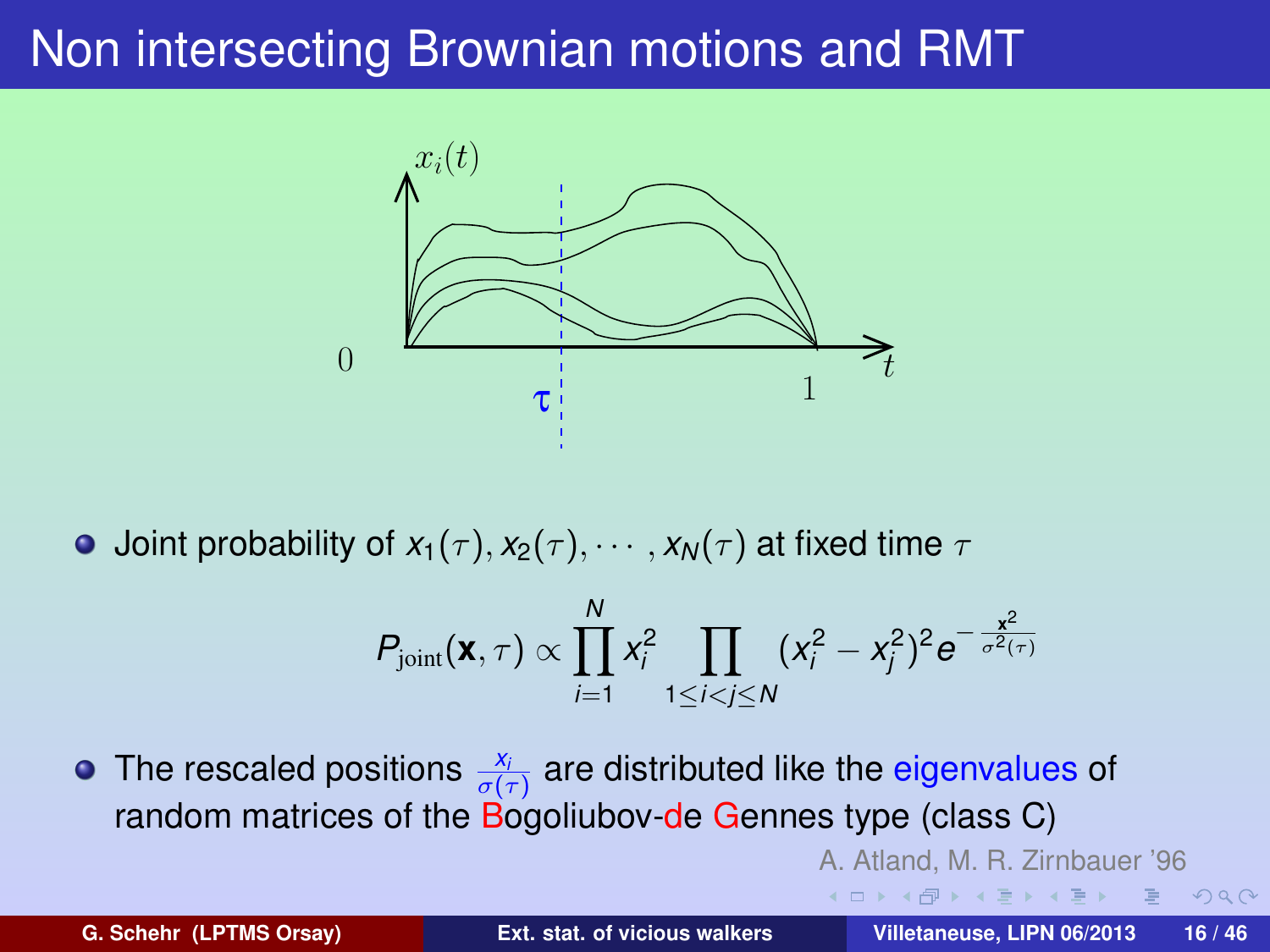

**•** Joint probability of  $x_1(\tau)$ ,  $x_2(\tau)$ ,  $\cdots$ ,  $x_N(\tau)$  at fixed time  $\tau$ 

$$
P_{\text{joint}}(x_1, x_2, \cdots, x_N, \tau) \propto \prod_{i < j = 1}^N (x_i - x_j)^2 e^{-\frac{1}{\sigma^2(\tau)} \sum_{i=1}^N x_i^2}
$$

$$
\sigma(\tau) = \sqrt{2\tau(1-\tau)}
$$

The rescaled positions  $\frac{x_i}{\sigma(\tau)}$  are distributed like the eigenvalues of random matrices of the Gaussian Unitary Ensemble (GUE,  $\beta = 2$ )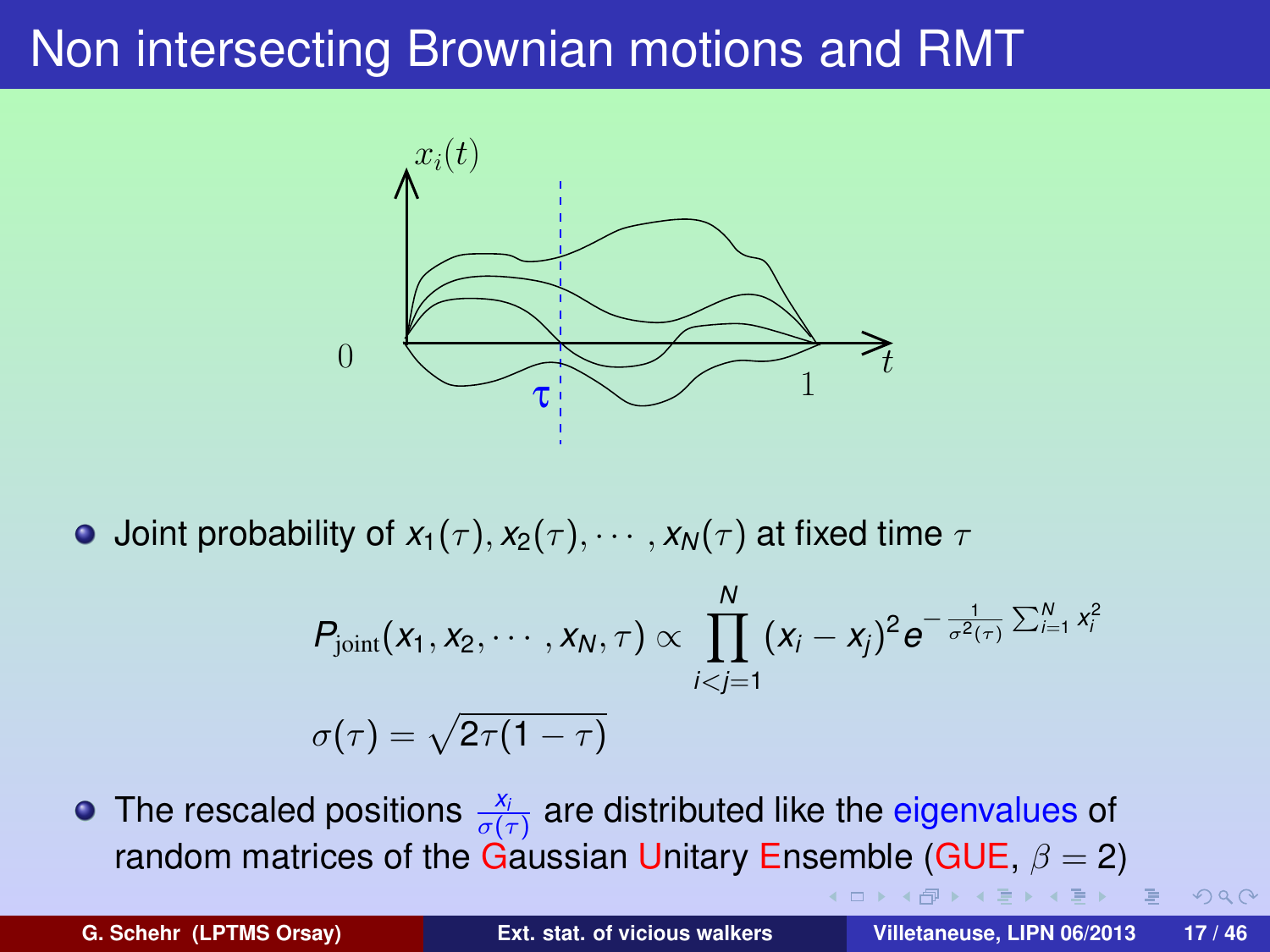- The rescaled positions  $\frac{x_i}{\sigma(\tau)}$  are distributed like the eigenvalues of random matrices of Gaussian Unitary Ensemble (GUE,  $\beta = 2$ )
- Mean density  $\rho(\lambda)$  of eigenvalues  $\lambda_1, \lambda_2, \cdots, \lambda_N$  for GUE

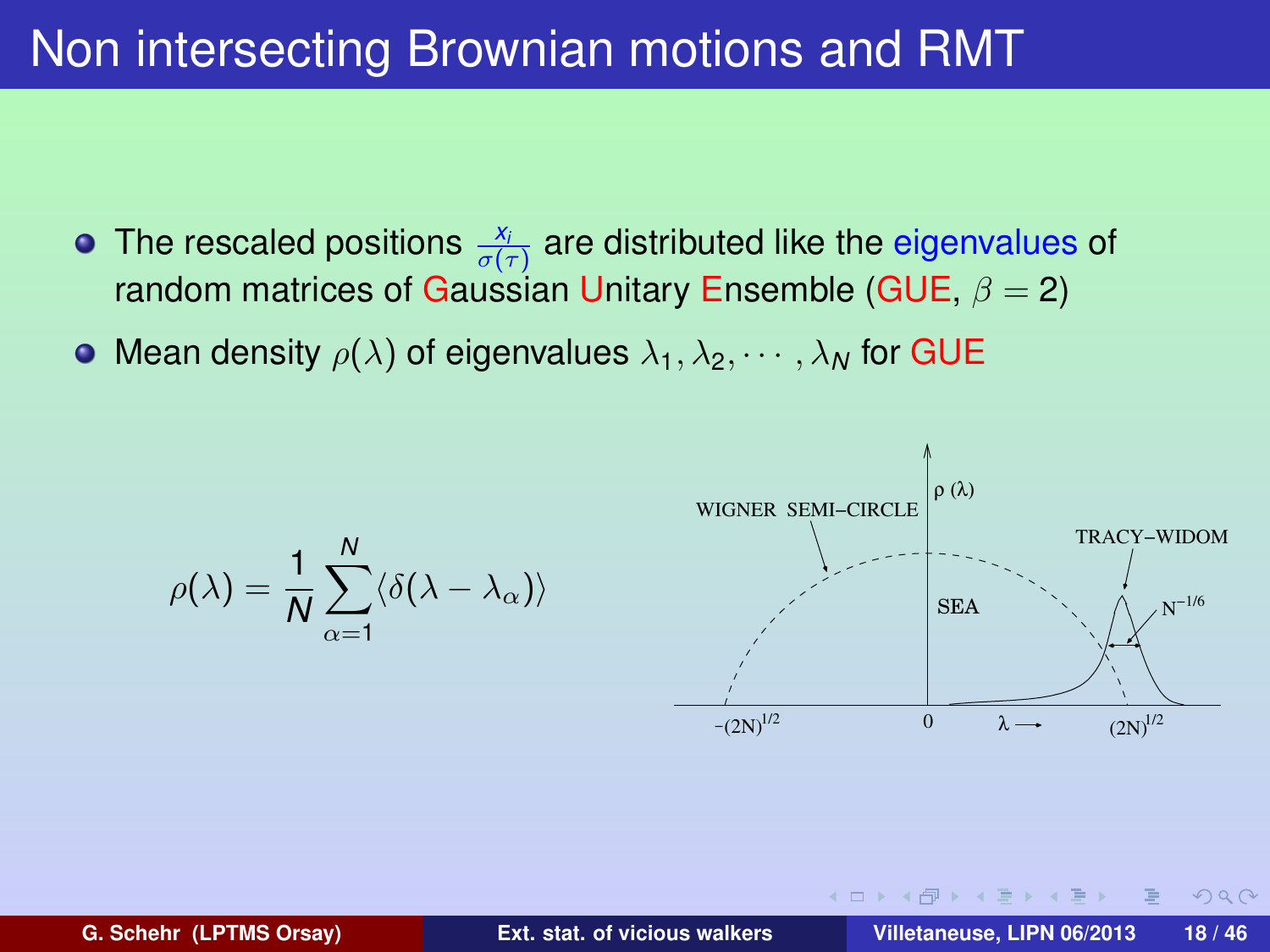- The rescaled positions  $\frac{x_i}{\sigma(\tau)}$  are distributed like the eigenvalues of random matrices of Gaussian Unitary Ensemble (GUE,  $\beta = 2$ )
- Largest eigenvalue of random matrices from GUE

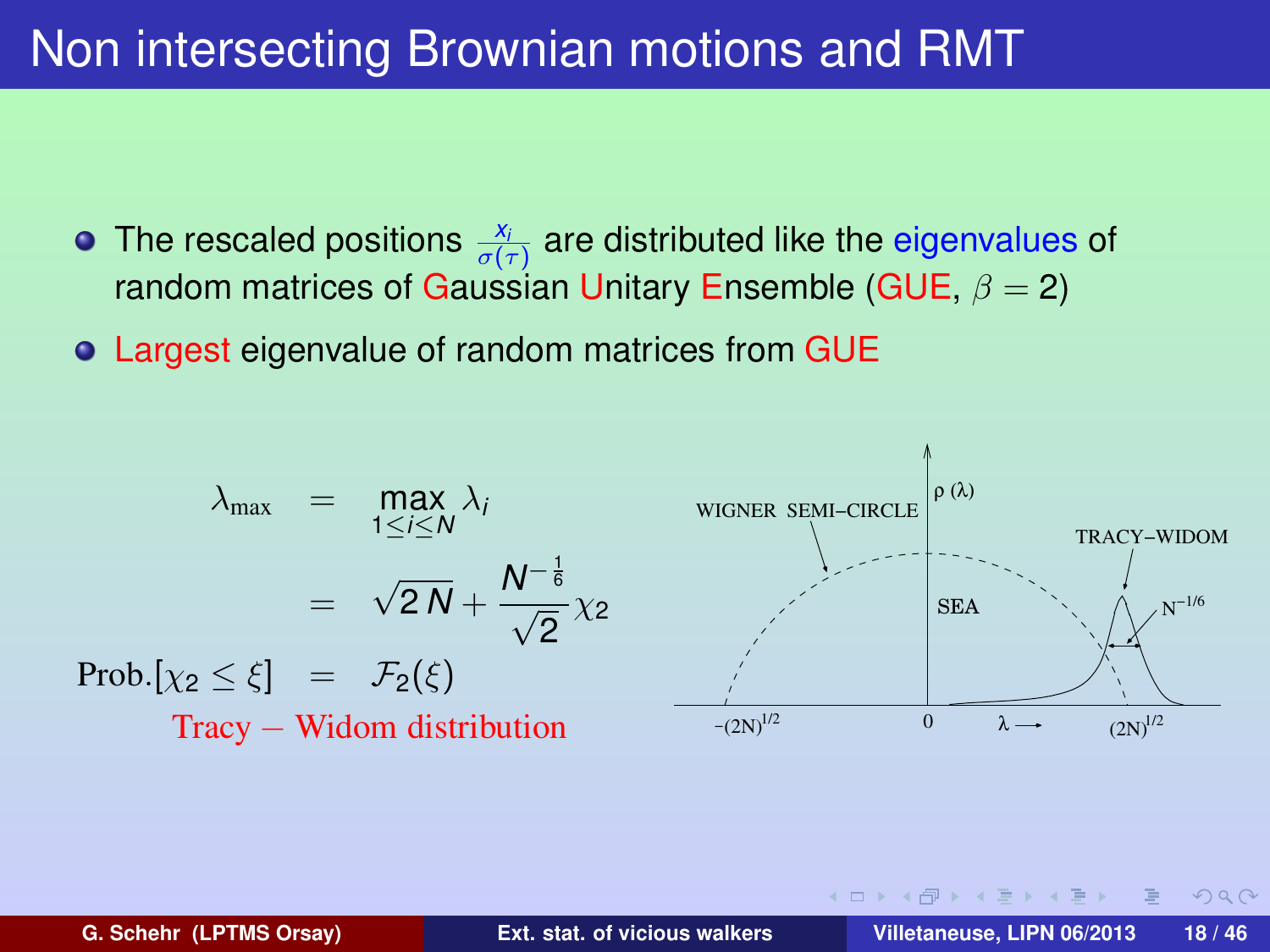- The rescaled positions  $\frac{x_i}{\sigma(\tau)}$  are distributed like the eigenvalues of random matrices of Gaussian Unitary Ensemble (GUE,  $\beta = 2$ )
- Largest eigenvalue of random matrices from GUE

$$
\lambda_{\max} = \max_{1 \le i \le N} \lambda_i
$$
  
=  $\sqrt{2N} + \frac{N^{-\frac{1}{6}}}{\sqrt{2}} \chi_2$   
Prob. $[\chi_2 \le \xi] = \mathcal{F}_2(\xi)$   
Tracy - Widom distribution

$$
\mathcal{F}_2(\xi) = \exp\left[-\int_{\xi}^{\infty} (s-\xi) q^2(s) \, \mathrm{d} s\right]
$$

where *q*(*s*) satisfies Painlevé II

$$
q''(s) = s q(s) + 2q^3(s)
$$
  

$$
q(s) \sim \text{Ai}(s), s \to \infty
$$

 $\left\{ \begin{array}{ccc} 1 & 1 & 1 & 1 \\ 1 & 1 & 1 & 1 \end{array} \right.$ 

C. Tracy, H. Widom '94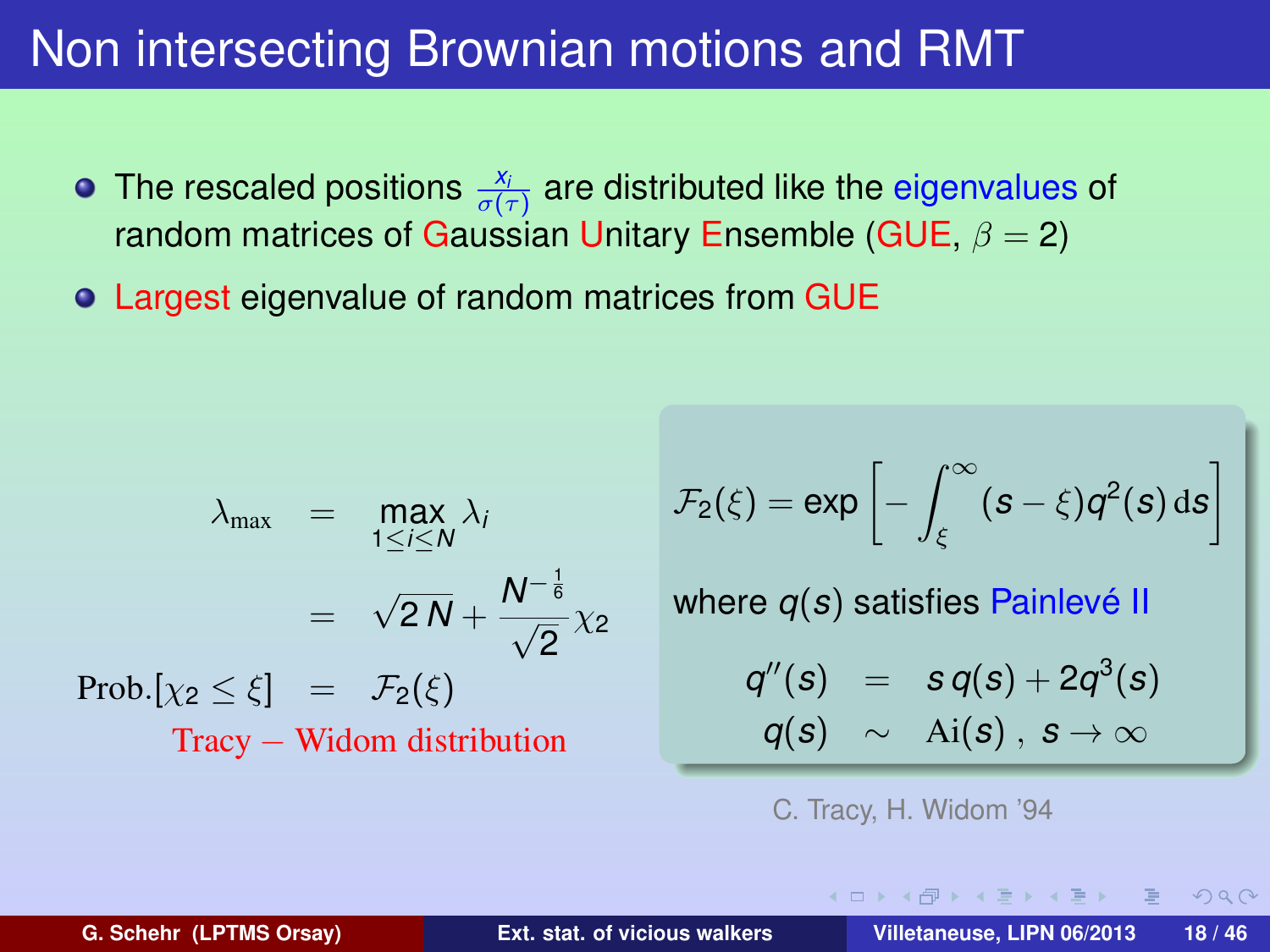### Watermelons in the limit of large *N*

Consequences for watermelons without wall for large *N*

$$
\frac{x_N(\tau)}{\sqrt{2\tau(1-\tau)}} \sim \sqrt{2N} + \frac{N^{-1/6}}{\sqrt{2}}\chi_2
$$

Prob.[ $\chi_2 < \xi$ ] =  $\mathcal{F}_2(\xi)$ . Tracy-Widom distribution for  $\beta = 2$ 

• When  $N \to \infty$ ,  $x_N(\tau)$  reaches a deterministic elliptic shape



 $OQ$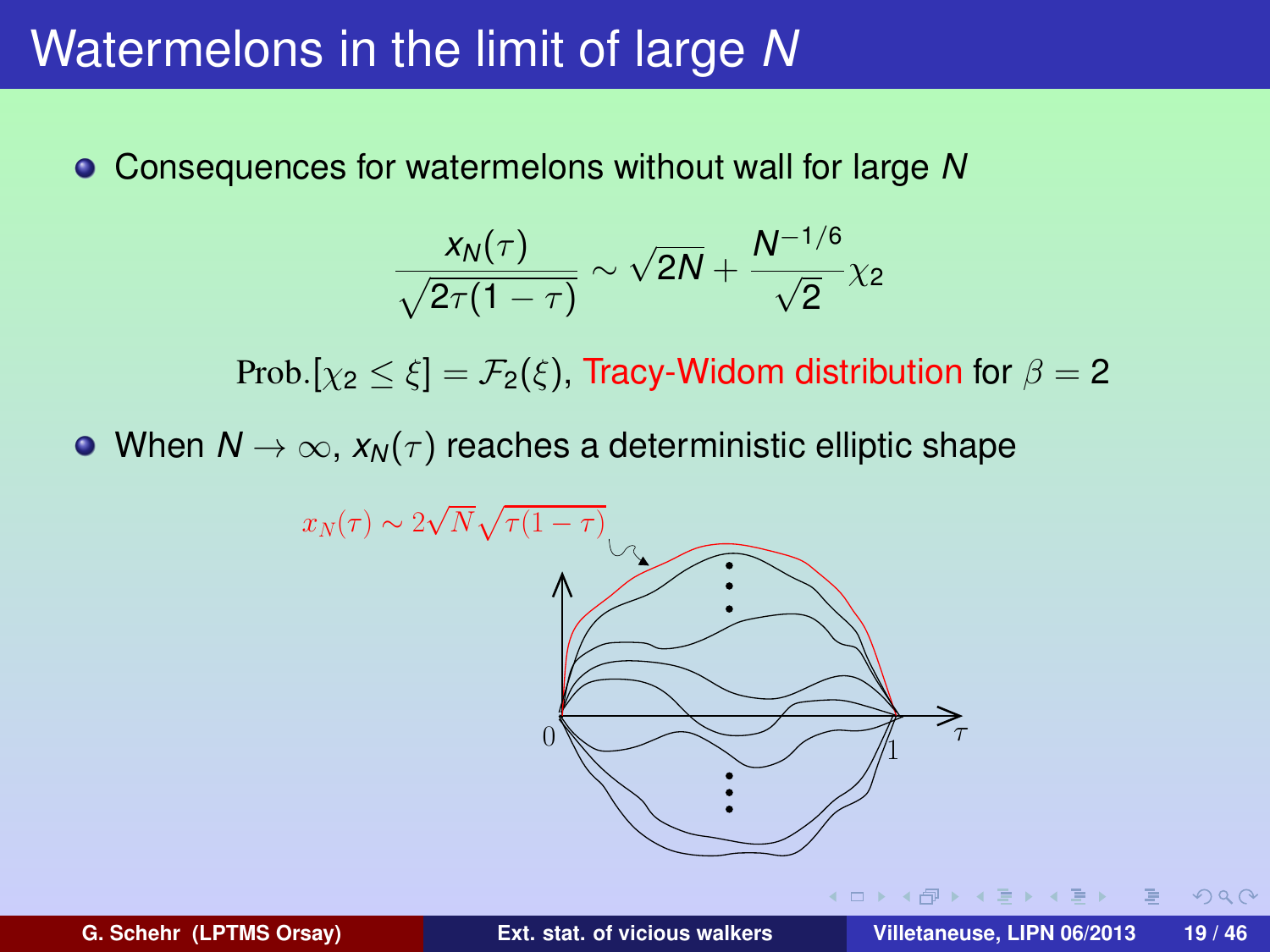## Asymptotic behavior of  $\langle H_N \rangle$ : without wall

Consequences for watermelons without wall for large *N*

$$
\frac{x_N(\tau)}{\sqrt{2\tau(1-\tau)}} \sim \sqrt{2N} + \frac{N^{-1/6}}{\sqrt{2}}\chi_2
$$





• The maximal height is reached for  $\tau = 1/2$ 

$$
H_N = \max_{\tau} [x_N(\tau), 0 \le \tau \le 1]
$$
  

$$
\langle H_N \rangle = \langle x_N(\tau = \frac{1}{2}) \rangle \sim \sqrt{N} \text{ vs. } \langle H_N \rangle_{\text{num}} \sim \sqrt{0.82 N}
$$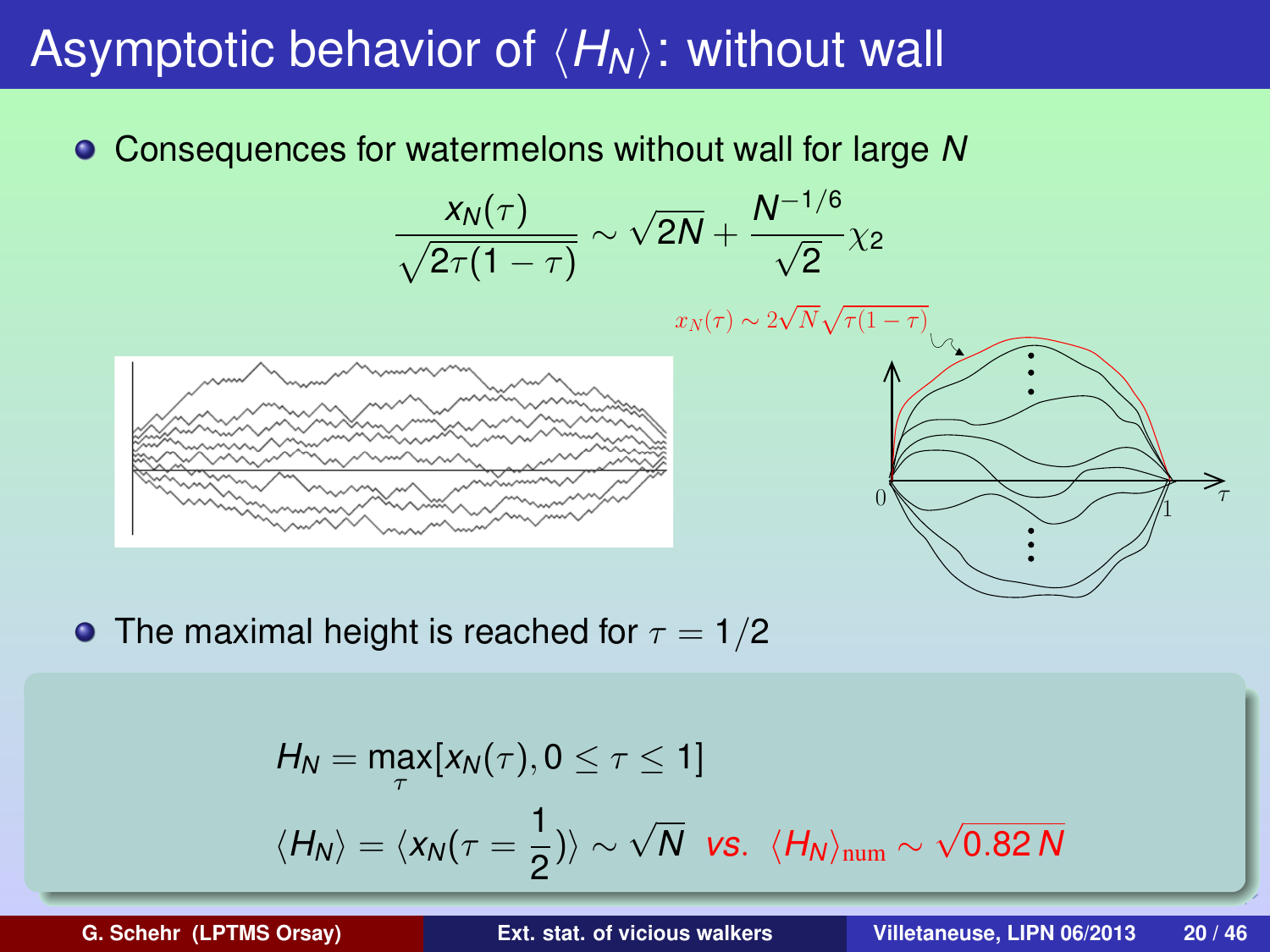### Asymptotic behavior of  $\langle H_N \rangle$ : with a wall

Consequences for watermelons without wall for large *N*

$$
\frac{x_N(\tau)}{\sqrt{2\tau(1-\tau)}} \sim 2\sqrt{N} + \frac{N^{-1/6}}{2^{2/3}}\chi_2
$$



Prob.[ $\chi_2 \leq \xi$ ] =  $\mathcal{F}_2(\xi)$ , Tracy-Widom distribution for  $\beta = 2$ 

イロメ イ何 メイヨ メイヨメ

• The maximal height is reached for  $\tau = 1/2$ 

$$
H_N = \max_{\tau} [x_N(\tau), 0 \le \tau \le 1]
$$
  

$$
\langle H_N \rangle = \langle x_N(\tau = \frac{1}{2}) \rangle \sim \sqrt{2N} \text{ vs. } \langle H_N \rangle_{\text{num}} \sim \sqrt{1.67 N}
$$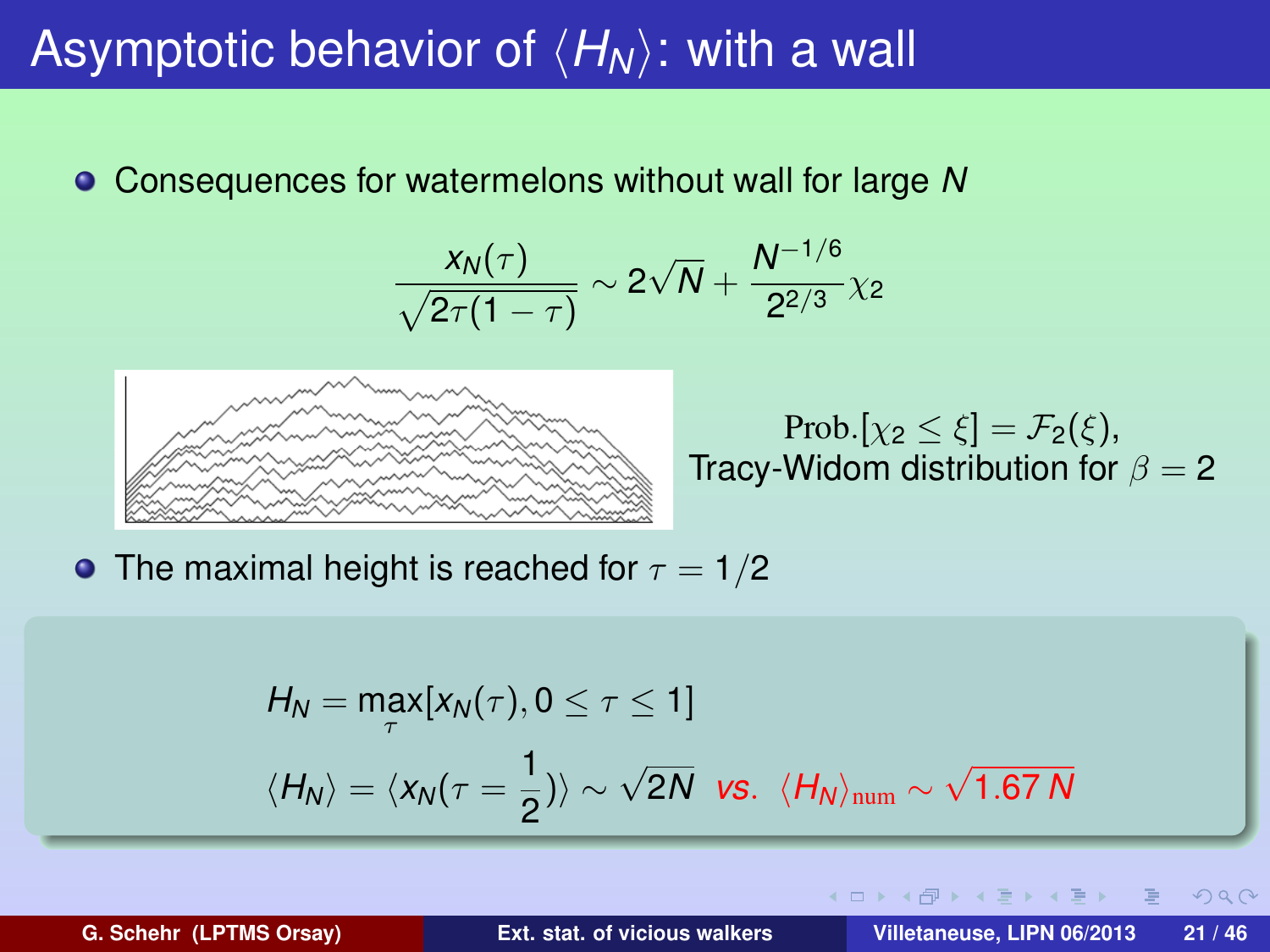### Connection between watermelons and random matrices

 $\implies$  exact asymptotic results for  $\langle H_N \rangle$  for  $N \gg 1$ 



$$
\langle H_N \rangle \sim \sqrt{N}
$$



$$
\langle H_N \rangle \sim \sqrt{2\,N}
$$

**K ロ ト K 伺 ト K ヨ ト K ヨ** 

**G. Schehr (LPTMS Orsay) [Ext. stat. of vicious walkers](#page-0-0) Villetaneuse, LIPN 06/2013 22 / 46**

 $PQQ$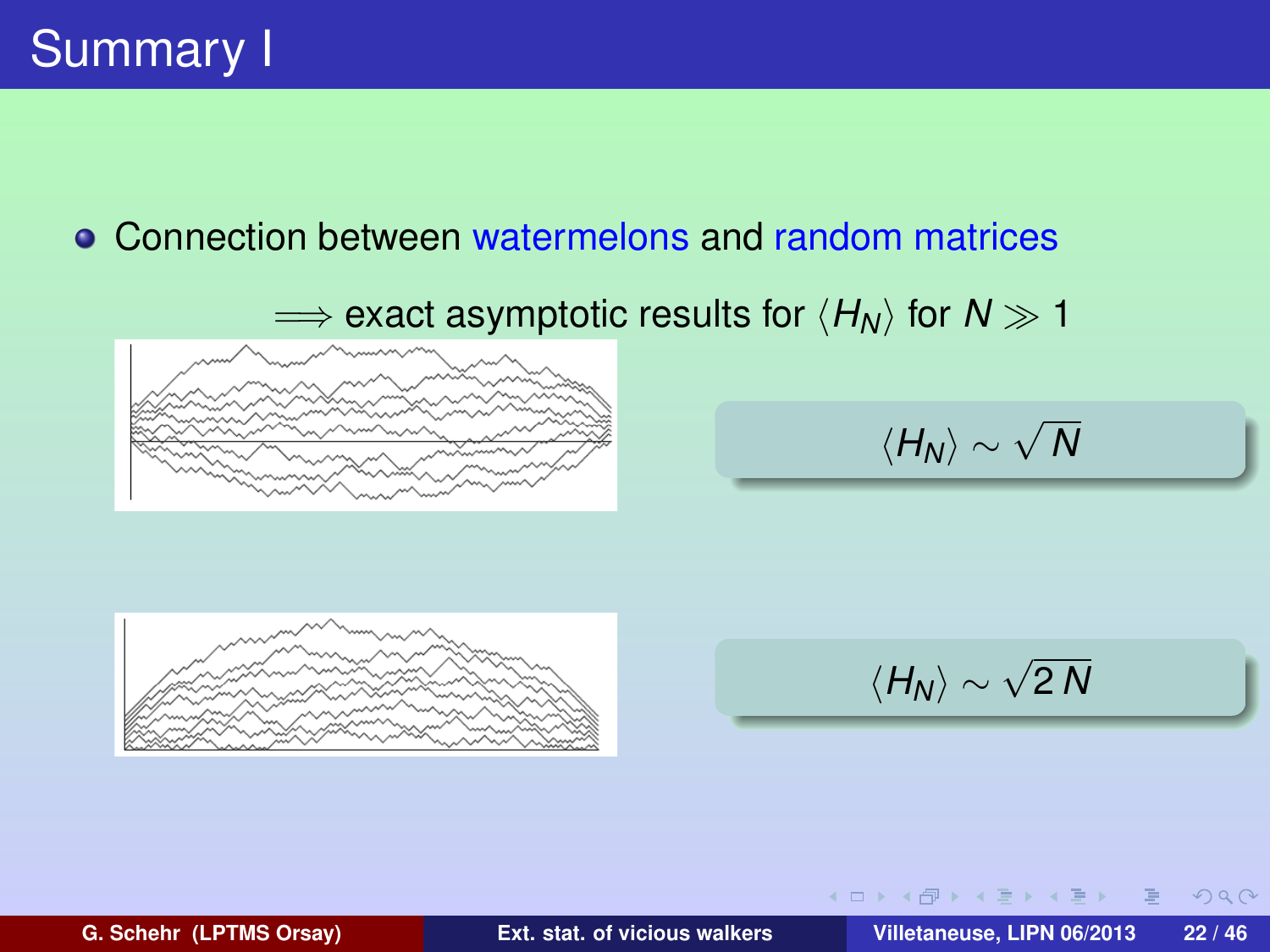#### Connection between watermelons and random matrices

 $\implies$  exact asymptotic results for  $\langle H_N \rangle$  for  $N \gg 1$ 



$$
\langle H_N \rangle \sim \sqrt{N}
$$



$$
\langle H_N \rangle \sim \sqrt{2\,N}
$$

**K ロ ト K 伺 ト K ヨ ト K ヨ ト** 

#### What about the fluctuations of *H<sup>N</sup>* ?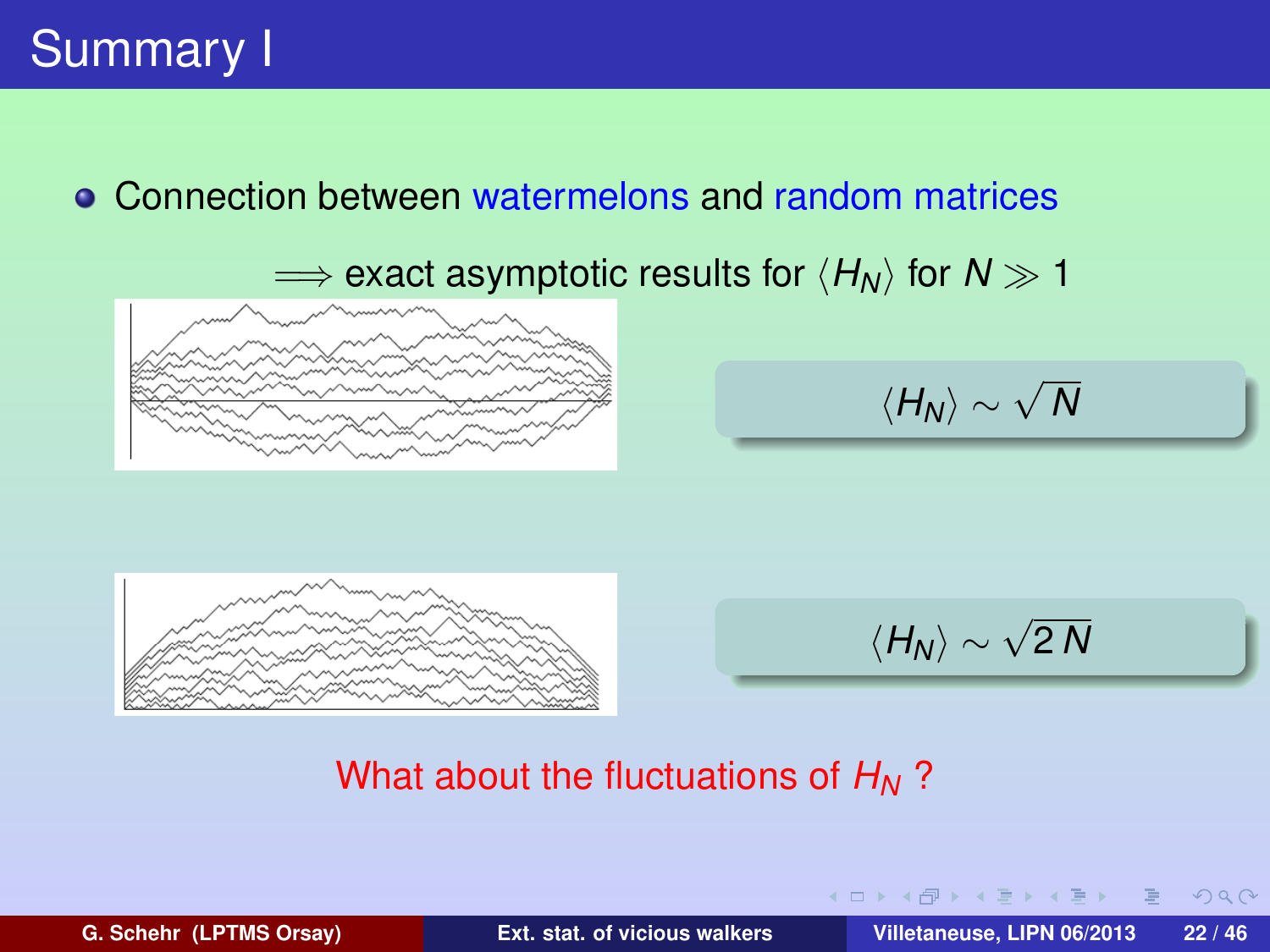### Fluctuations of *H<sup>N</sup>* in the limit of large *N*

Consequences for watermelons without wall for large *N*

$$
\frac{x_N(\tau)}{\sqrt{2\tau(1-\tau)}} \sim \sqrt{2N} + \frac{N^{-1/6}}{\sqrt{2}}\chi_2
$$

Prob. $[\chi_2 \leq \xi] = \mathcal{F}_2(\xi)$ , Tracy-Widom distribution for  $\beta = 2$ 

• When  $N \to \infty$ ,  $x_N(\tau)$  reaches a deterministic elliptic shape



**G. Schehr (LPTMS Orsay) [Ext. stat. of vicious walkers](#page-0-0) Villetaneuse, LIPN 06/2013 23 / 46**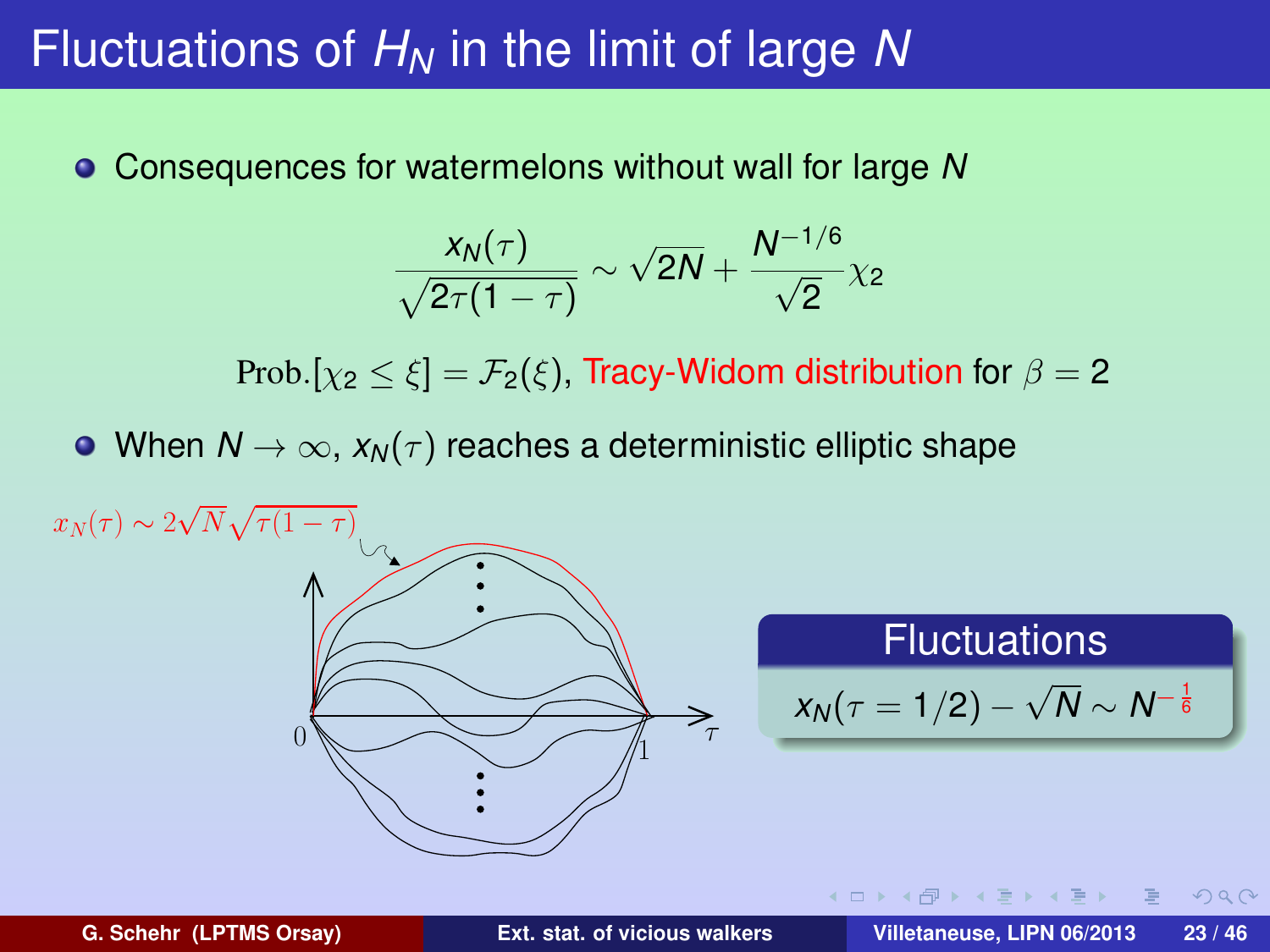

**2** [Connection with stochastic growth models](#page-34-0)

**3** [Exact computation using Feynman-Kac formula](#page-44-0)

**4** Large *N* [limit for watermelons with a wall](#page-55-0)

<span id="page-34-0"></span> $\Omega$ 

 $\left\{ \begin{array}{ccc} 1 & 0 & 0 \\ 0 & 1 & 0 \end{array} \right\}$  ,  $\left\{ \begin{array}{ccc} 0 & 0 & 0 \\ 0 & 0 & 0 \end{array} \right\}$  ,  $\left\{ \begin{array}{ccc} 0 & 0 & 0 \\ 0 & 0 & 0 \end{array} \right\}$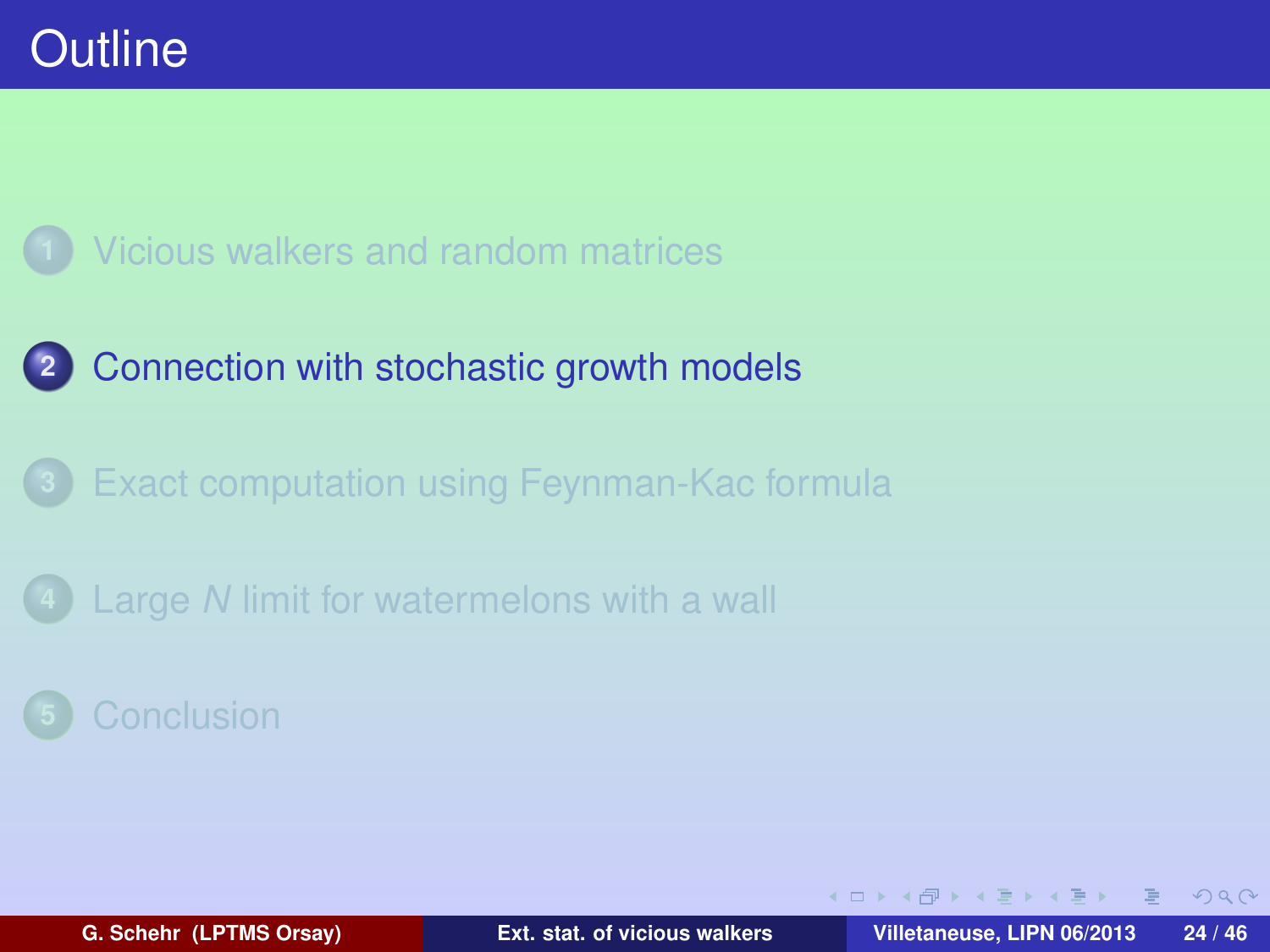

**G. Schehr (LPTMS Orsay) [Ext. stat. of vicious walkers](#page-0-0) Villetaneuse, LIPN 06/2013 25 / 46**

Ξ

 $2Q$ 

 $\sqrt{m}$   $\rightarrow$   $\sqrt{m}$   $\rightarrow$   $\sqrt{m}$ 

4 0 K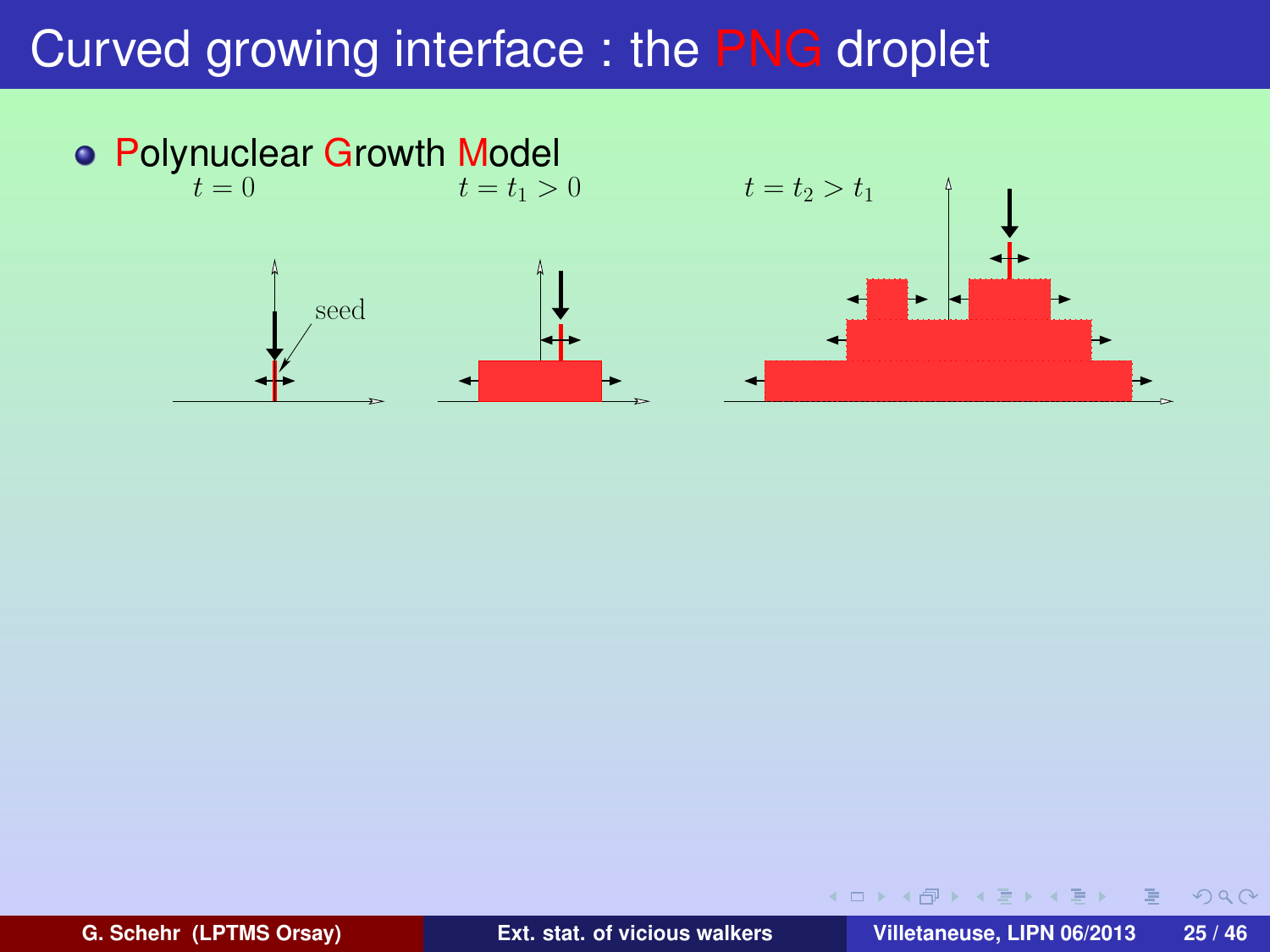

At large time *t* the profile becomes droplet-like



**G. Schehr (LPTMS Orsay) [Ext. stat. of vicious walkers](#page-0-0) Villetaneuse, LIPN 06/2013 25 / 46**

 $PQQ$ 

4 0 F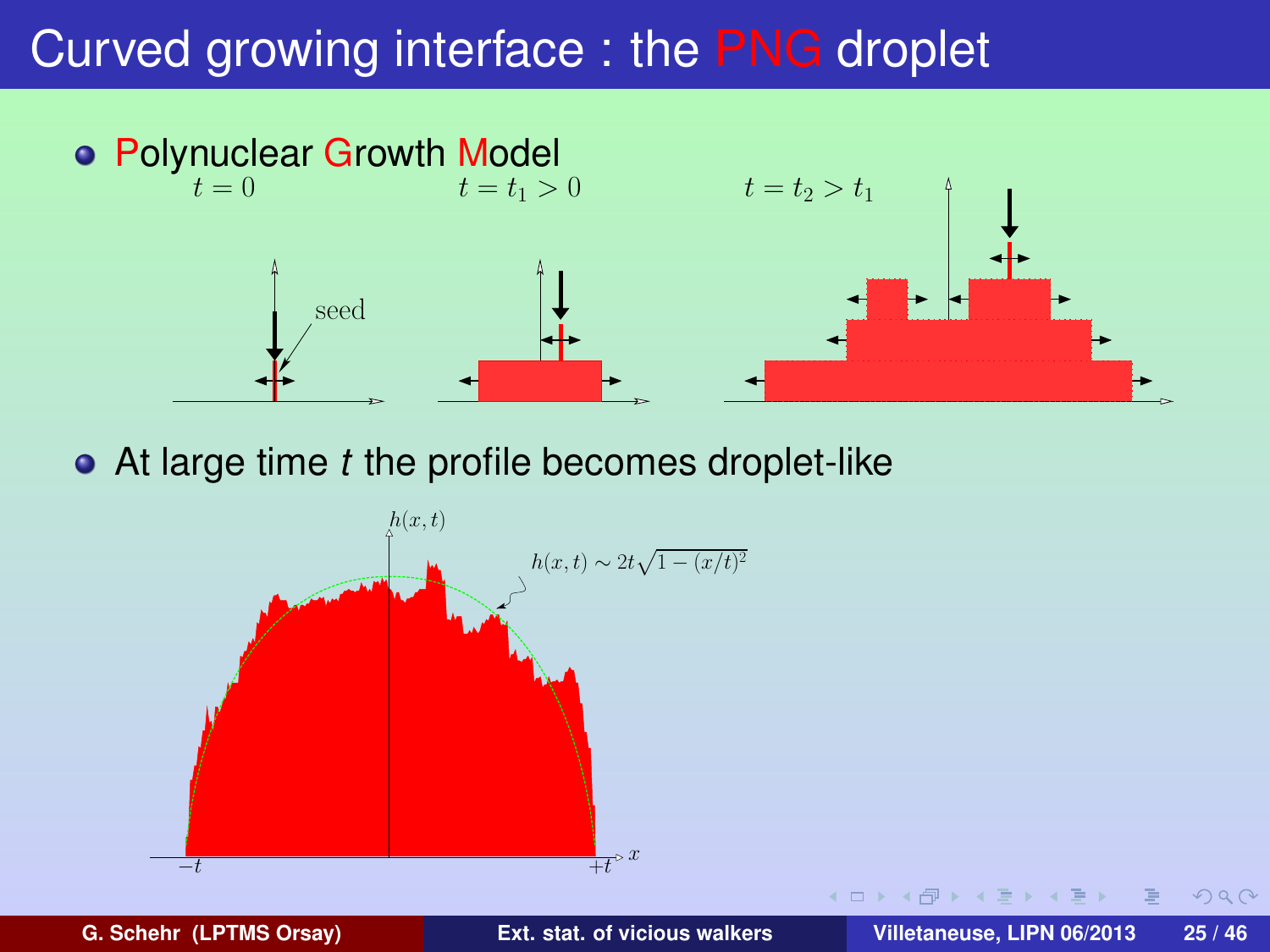

At large time *t* the profile becomes droplet-like

 $h(x,t)$  $h(x,t) \sim 2t\sqrt{1-(x/t)^2}$  $\frac{1}{t}t^{\mathbf{b}}x$ Fluctuations : KPZ equation  $\partial_t h(x,t) = \nu \nabla^2 h(x,t) + \frac{\lambda}{2} (\nabla h(x,t))^2 + \zeta(x,t)$  $\langle \zeta(x,t)\zeta(x',t')\rangle = D\delta(x-x')\delta(t-t')$ 

 $200$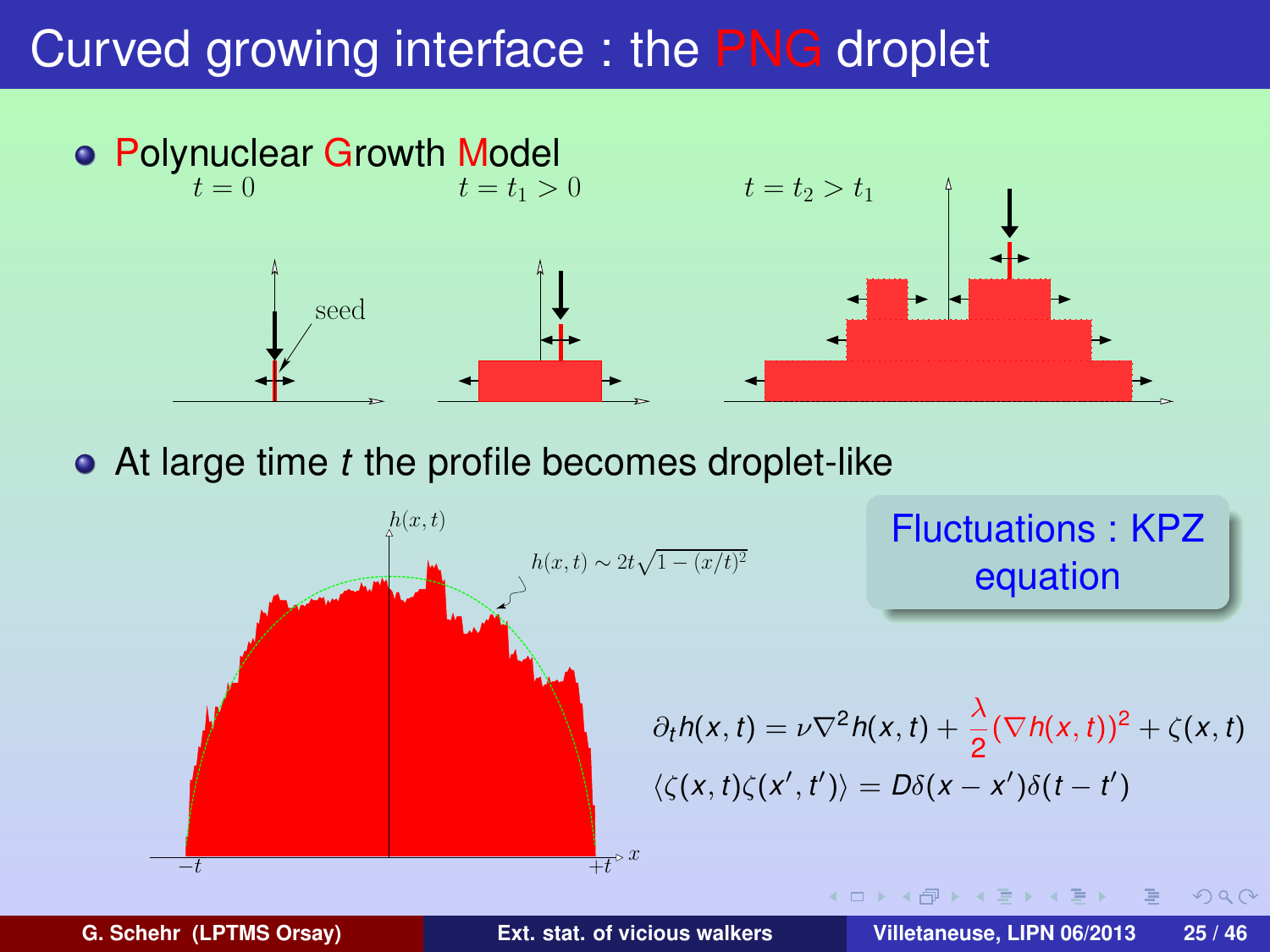#### • Fluctuations : focus on extreme statistics



 $PQQ$ 

 $\rightarrow$   $\equiv$   $\rightarrow$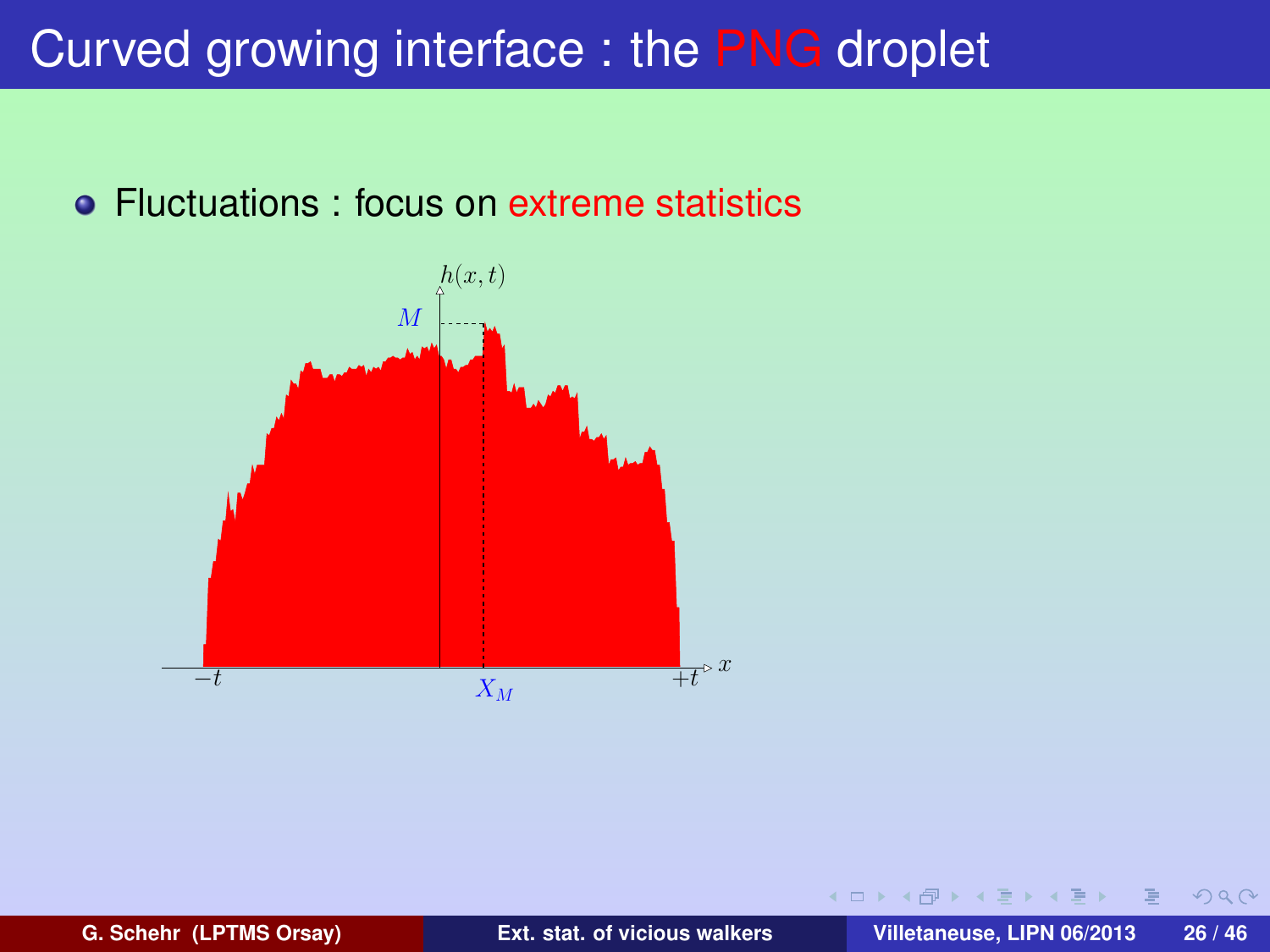#### • Fluctuations : focus on extreme statistics



 $PQQ$ 

 $\left\{ \bigcap \mathbb{P} \rightarrow \mathbb{R} \right.$   $\exists$ 

4 0 8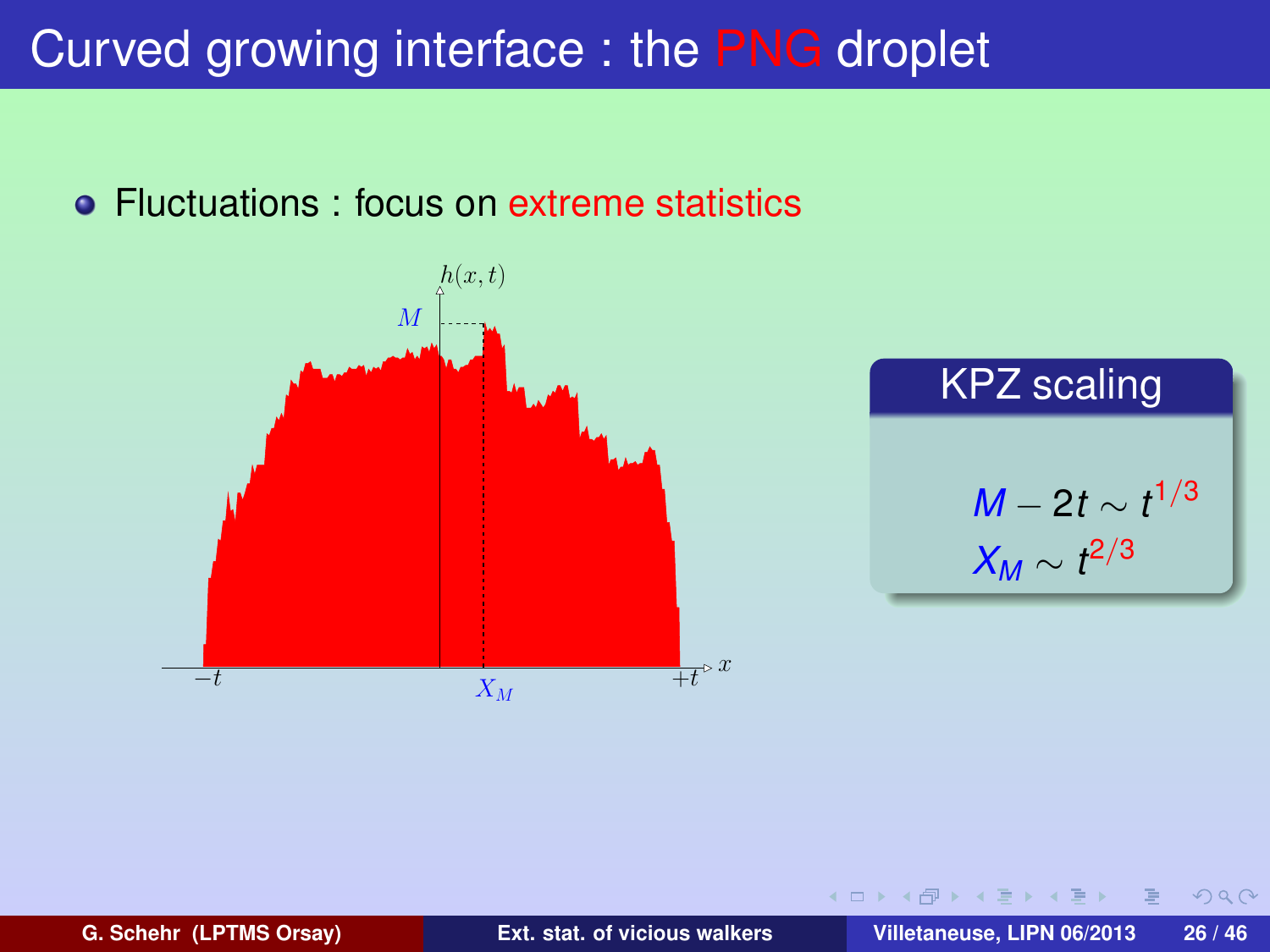#### **• Fluctuations : focus on extreme statistics**



#### What is the joint distribution of *M*, *X<sup>M</sup>* ?

**G. Schehr (LPTMS Orsay) [Ext. stat. of vicious walkers](#page-0-0) Villetaneuse, LIPN 06/2013 26 / 46**

イロト イ母ト イヨト イヨ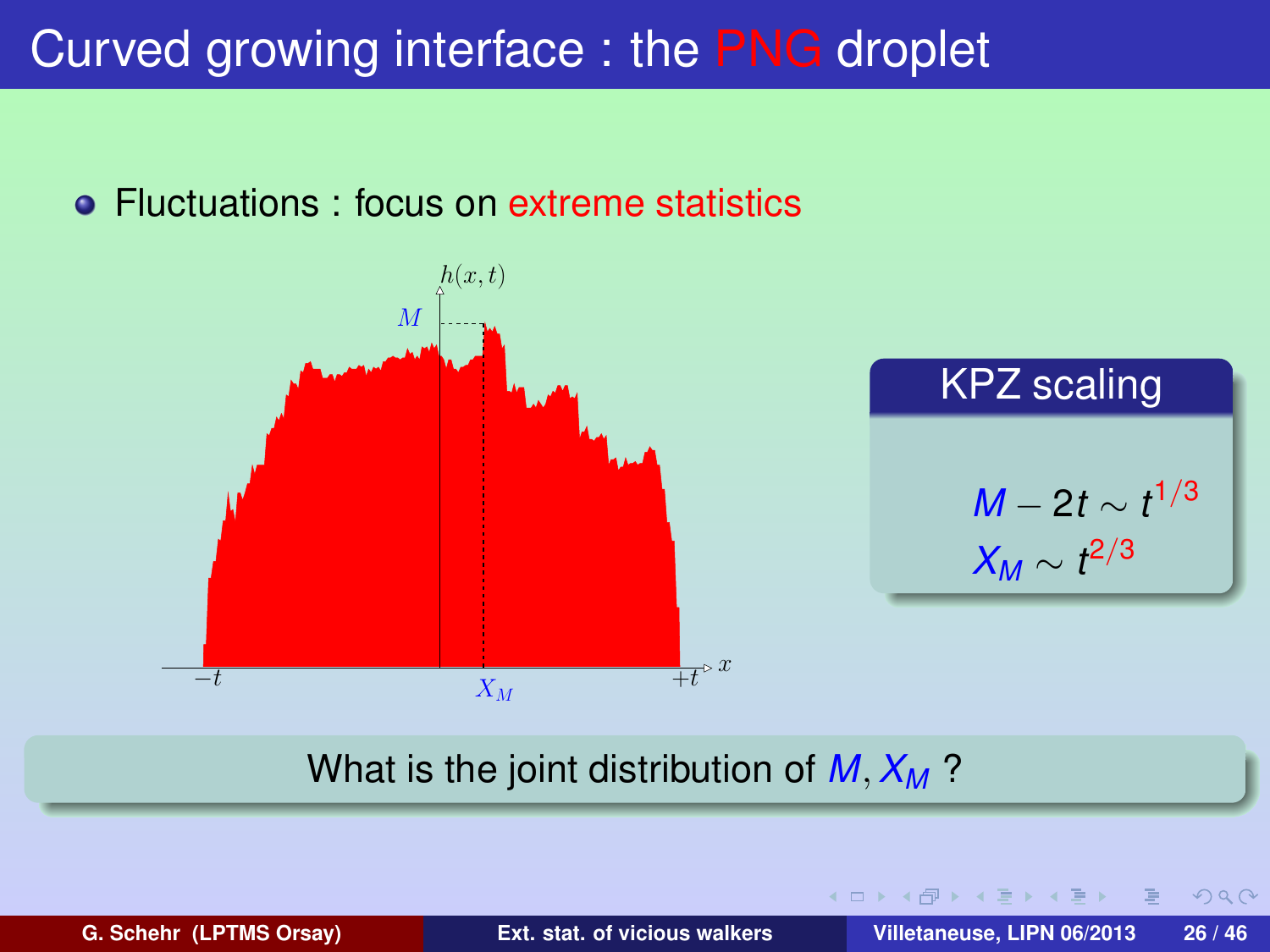### Vicious walkers and PNG droplet



<span id="page-41-0"></span>

**G. Schehr (LPTMS Orsay) [Ext. stat. of vicious walkers](#page-0-0) Villetaneuse, LIPN 06/2013 27 / 46**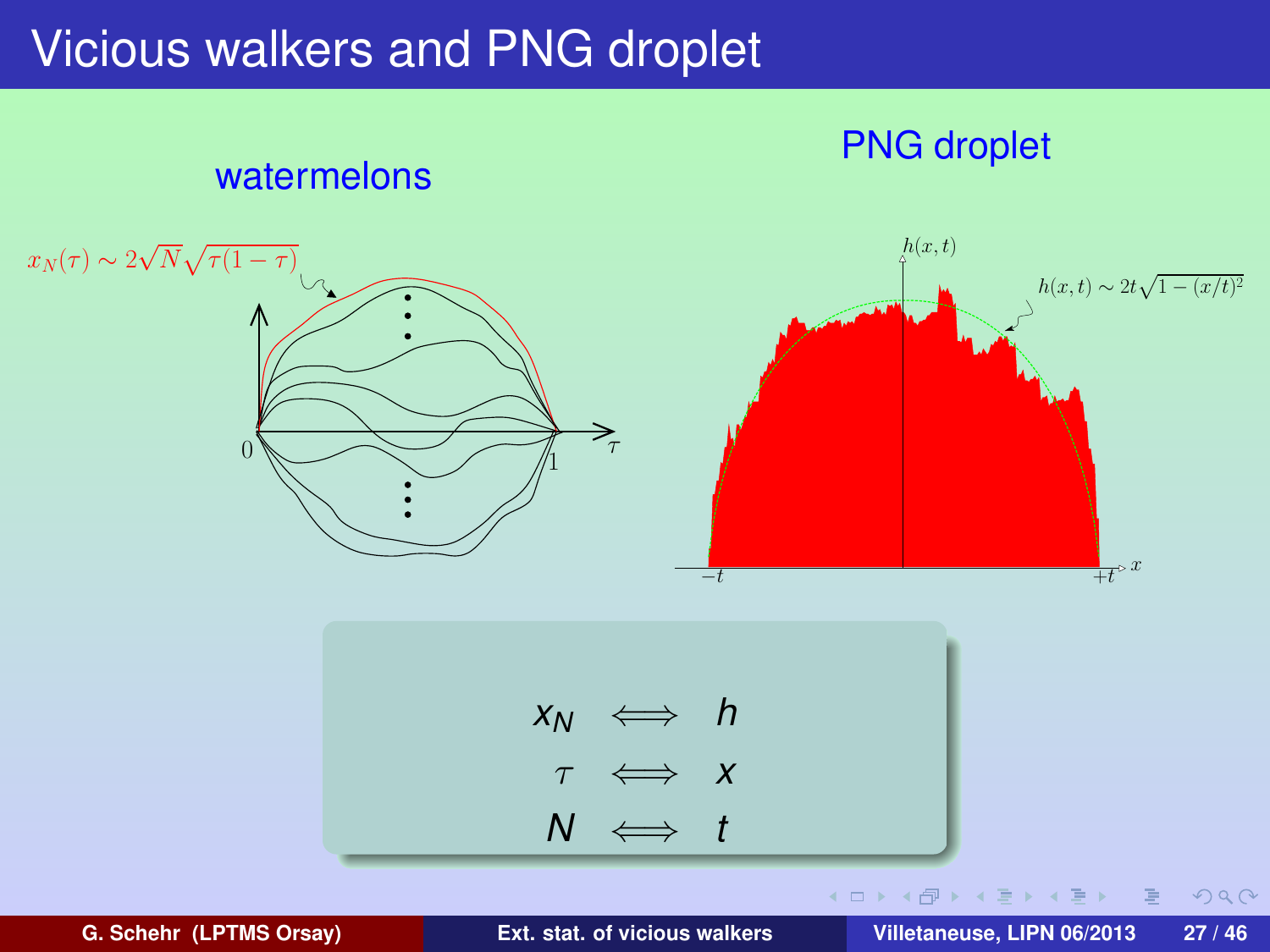### Vicious walkers and PNG droplet



$$
\frac{h(ut^{\frac{2}{3}},t)-2t}{t^{\frac{1}{3}}} \stackrel{d}{=} \frac{2\left[x_N(\frac{1}{2}+\frac{u}{2}N^{-\frac{1}{3}})-\sqrt{N}\right]}{N^{-\frac{1}{6}}} \stackrel{d}{=} A_2(u)-u^2
$$

| Prähofer & Spohn '00 | $\mathcal{A}_2(u) \equiv \text{Airy}_2 \text{ process}$ |
|----------------------|---------------------------------------------------------|
|----------------------|---------------------------------------------------------|

**G. Schehr (LPTMS Orsay) [Ext. stat. of vicious walkers](#page-0-0) Villetaneuse, LIPN 06/2013 27 / 46**

<span id="page-42-0"></span> $2Q$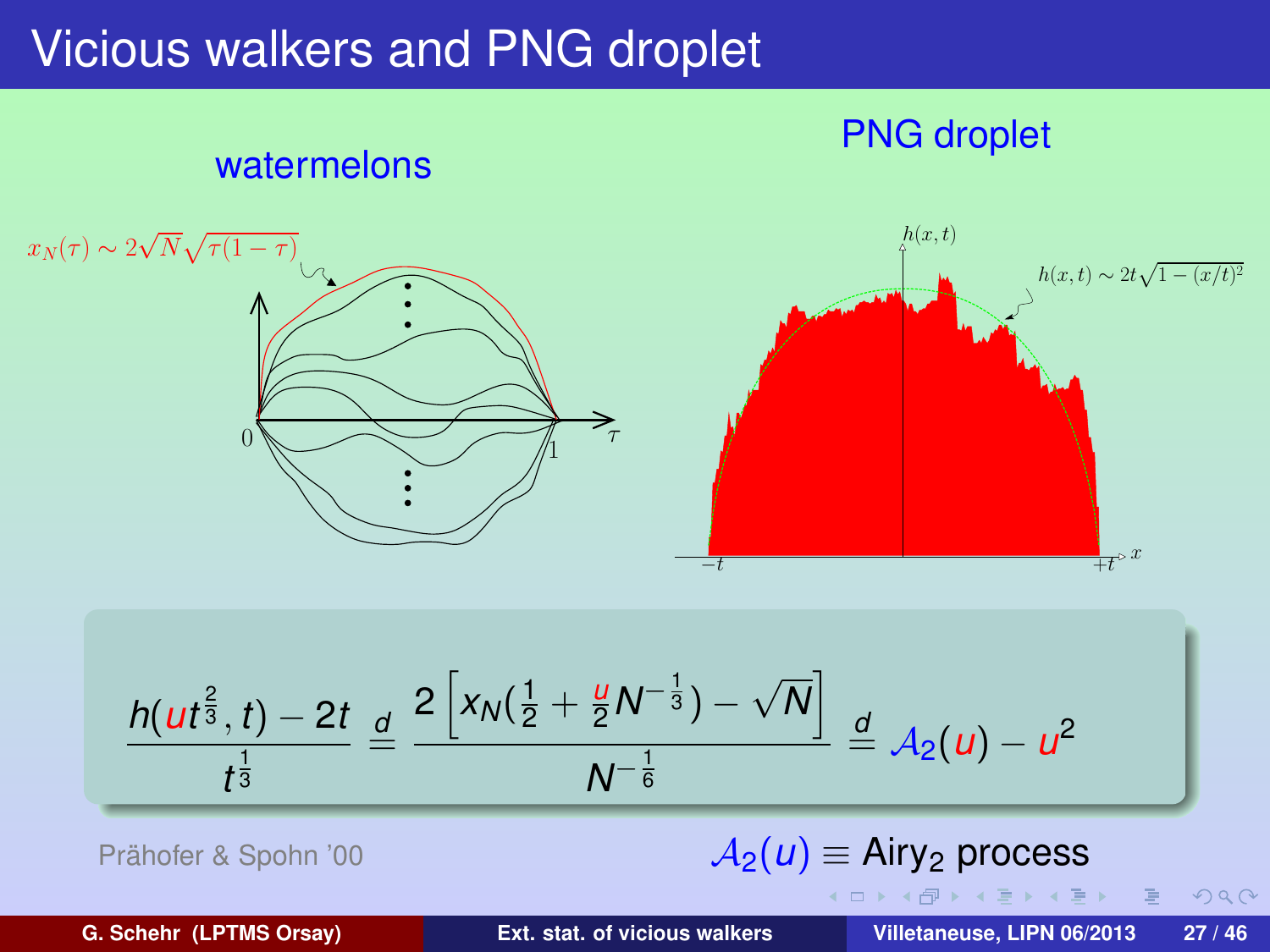### Vicious walkers and PNG droplet

#### Use this correspondence to study extreme statistics of PNG



•  $P_N(M)$  in the  $N \to \infty$  limit

**G. Schehr (LPTMS Orsay) [Ext. stat. of vicious walkers](#page-0-0) Villetaneuse, LIPN 06/2013 28 / 46**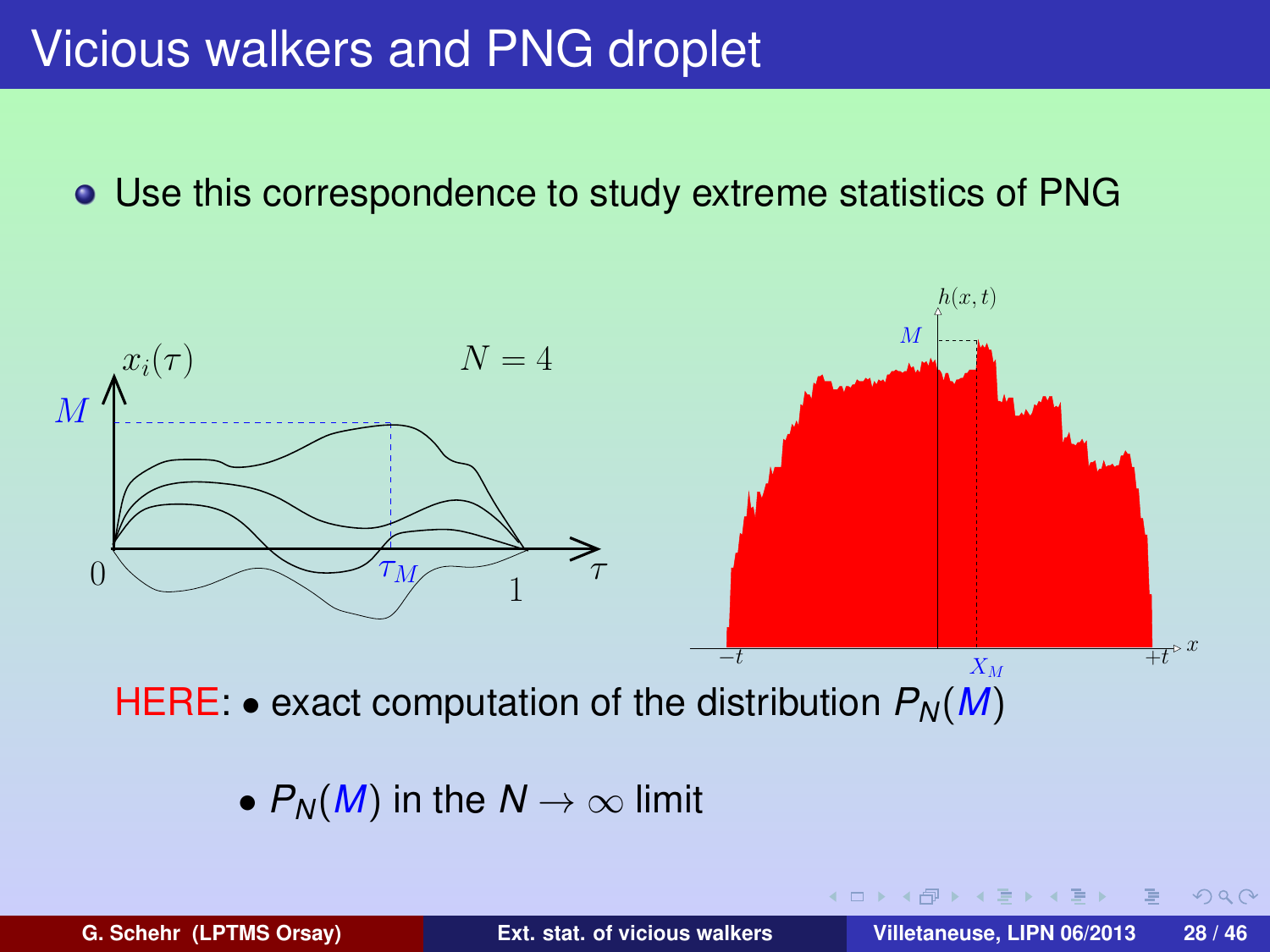

**2** [Connection with stochastic growth models](#page-34-0)

### **3** [Exact computation using Feynman-Kac formula](#page-44-0)

**4** Large *N* [limit for watermelons with a wall](#page-55-0)

<span id="page-44-0"></span> $PQQ$ 

 $\left\{ \begin{array}{ccc} 1 & 0 & 0 \\ 0 & 1 & 0 \end{array} \right\}$  ,  $\left\{ \begin{array}{ccc} 0 & 0 & 0 \\ 0 & 0 & 0 \end{array} \right\}$  ,  $\left\{ \begin{array}{ccc} 0 & 0 & 0 \\ 0 & 0 & 0 \end{array} \right\}$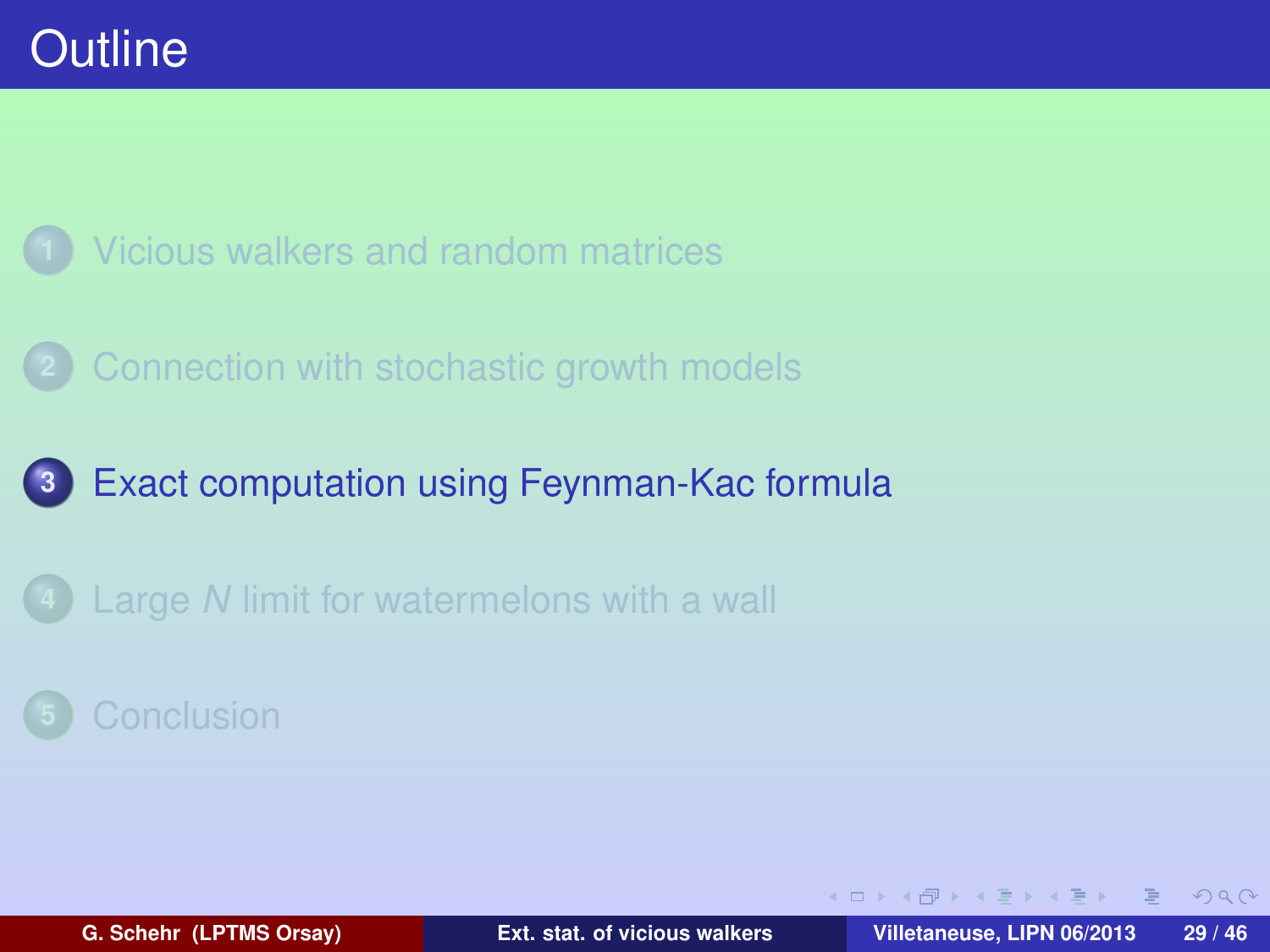## Transition probability



### $v_4$   $\longrightarrow v_4$   $\longrightarrow p_N(v_1, v_2, \cdots, v_N, t_2 | u_1, u_2, \cdots, u_N, t_1) = ?$

Karlin-Mc Gregor (1959), Lindström (1973), Gessel-Viennot (1985)

• The case  $N = 2$ : a reflection principle

 $\mathcal{P}_2(v_1, v_2, t_2 | u_1, u_2, t_1) = \mathbf{P}_1(v_1, t_2 | u_1, t_1) \mathbf{P}_1(v_2, t_2 | u_2, t_1)$  $- P_1(v_2, t_2|u_1, t_1)P_1(v_1, t_2|u_2, t_1)$  $=$  **P**<sub>2</sub>( $v_1$ ,  $v_2$ ,  $t_2|u_1, u_2, t_1$ )−**P**<sub>2</sub>( $v_2$ ,  $v_1$ ,  $t_2|u_1, u_2, t_1$ )

where  $P_2(.|.)$   $\equiv$  transition probability for two free particles (allowed to cross each other) **何 > ィヨ > ィヨ** 

 $PQQ$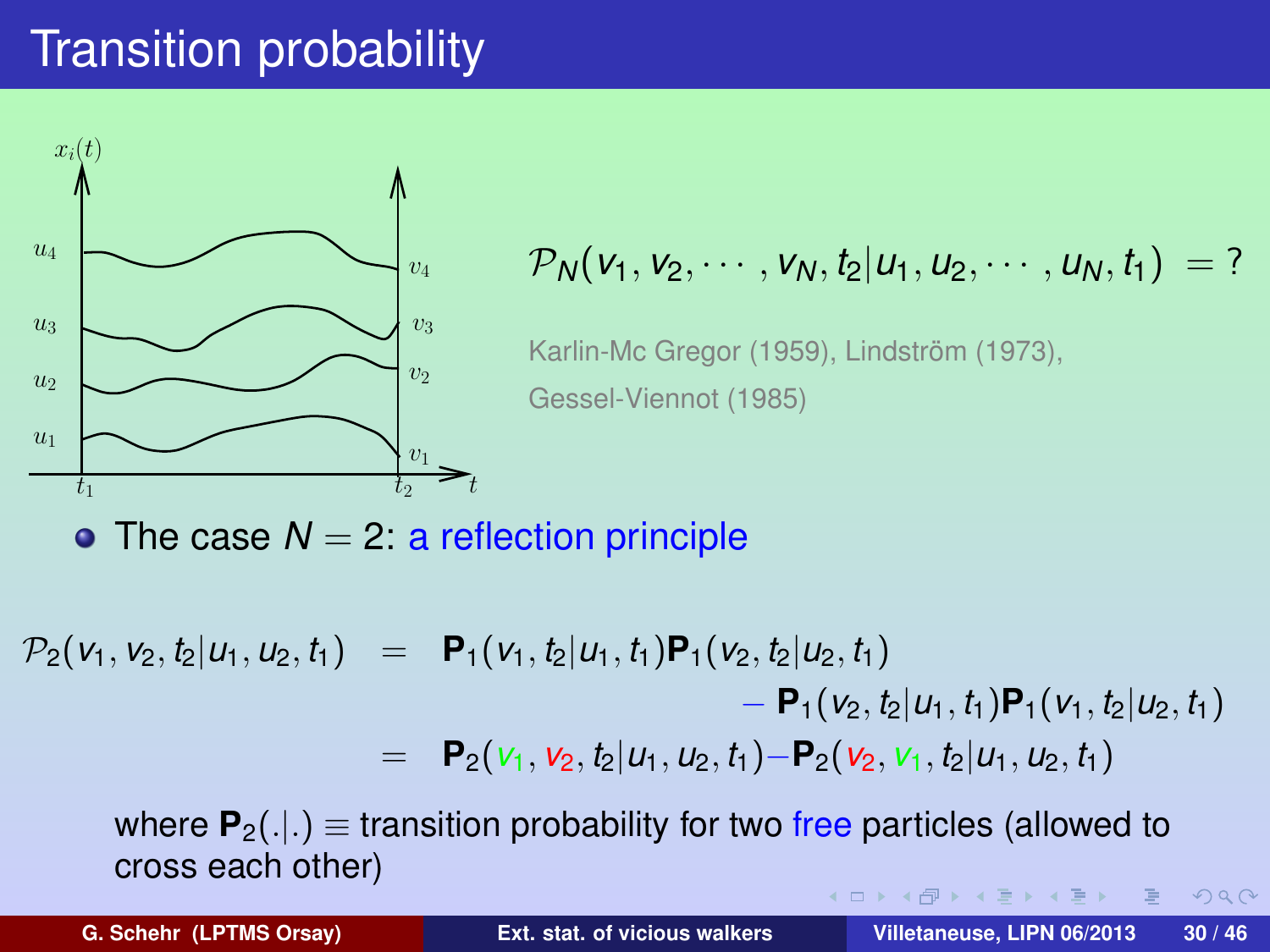### Watermelons configurations : regularization procedure

Brownian motion has an infinite density of zero-crossings



Such configurations are ill-defined for Brownian motion :

$$
x_i(0) = x_{i+1}(0)
$$
  
AND  $x_i(t = 0^+) < x_{i+1}(t = 0^+)$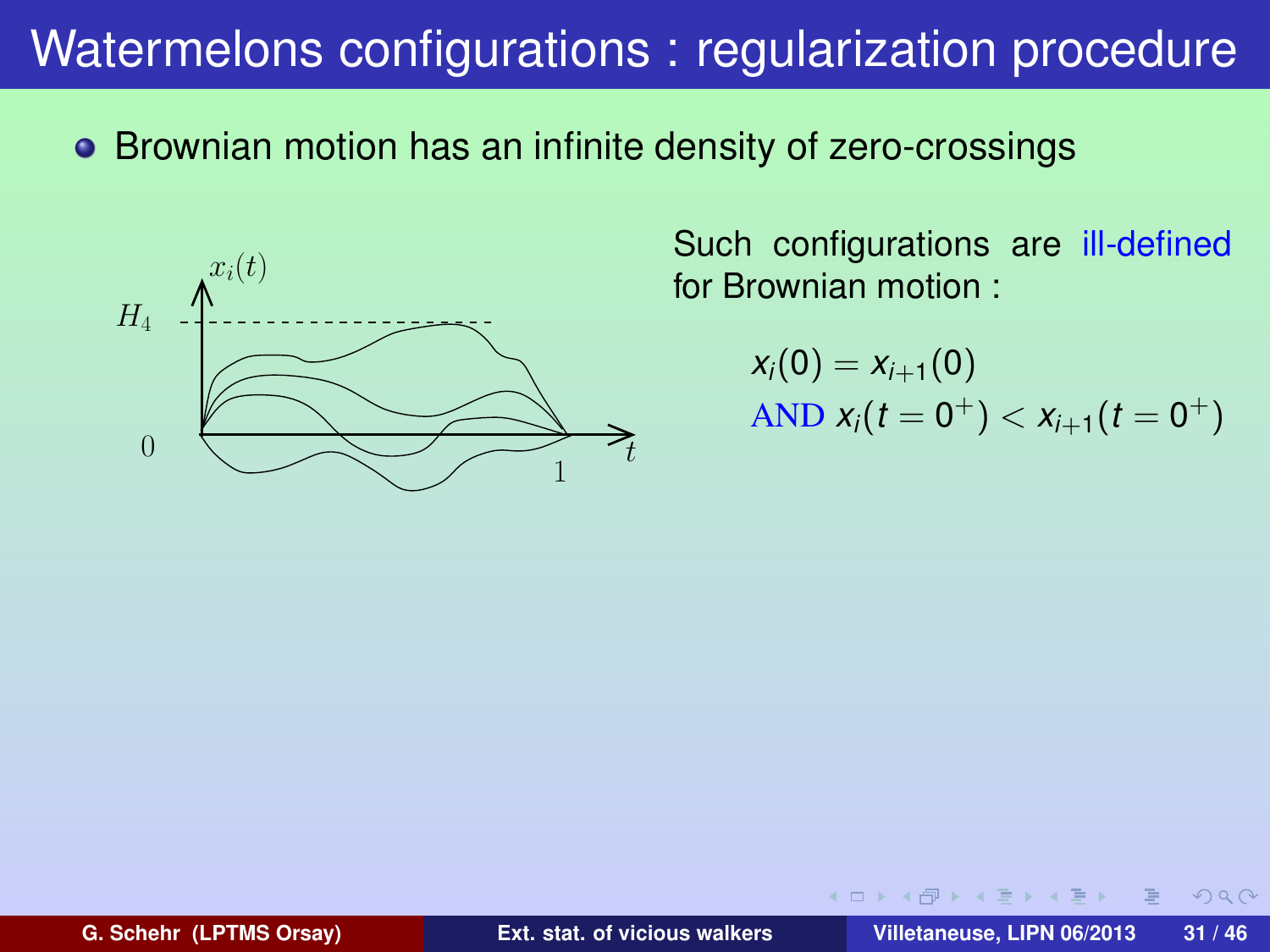### Watermelons configurations : regularization procedure

• Brownian motion has an infinite density of zero-crossings



Such configurations are ill-defined for Brownian motion :

> $x_i(0) = x_{i+1}(0)$  $\overline{AND} \; x_i(t=0^+) < x_{i+1}(t=0^+)$

A need for regularization : introduce cut-offs  $\epsilon_i$ 's



Only at the end take the limit  $\epsilon_i \rightarrow 0$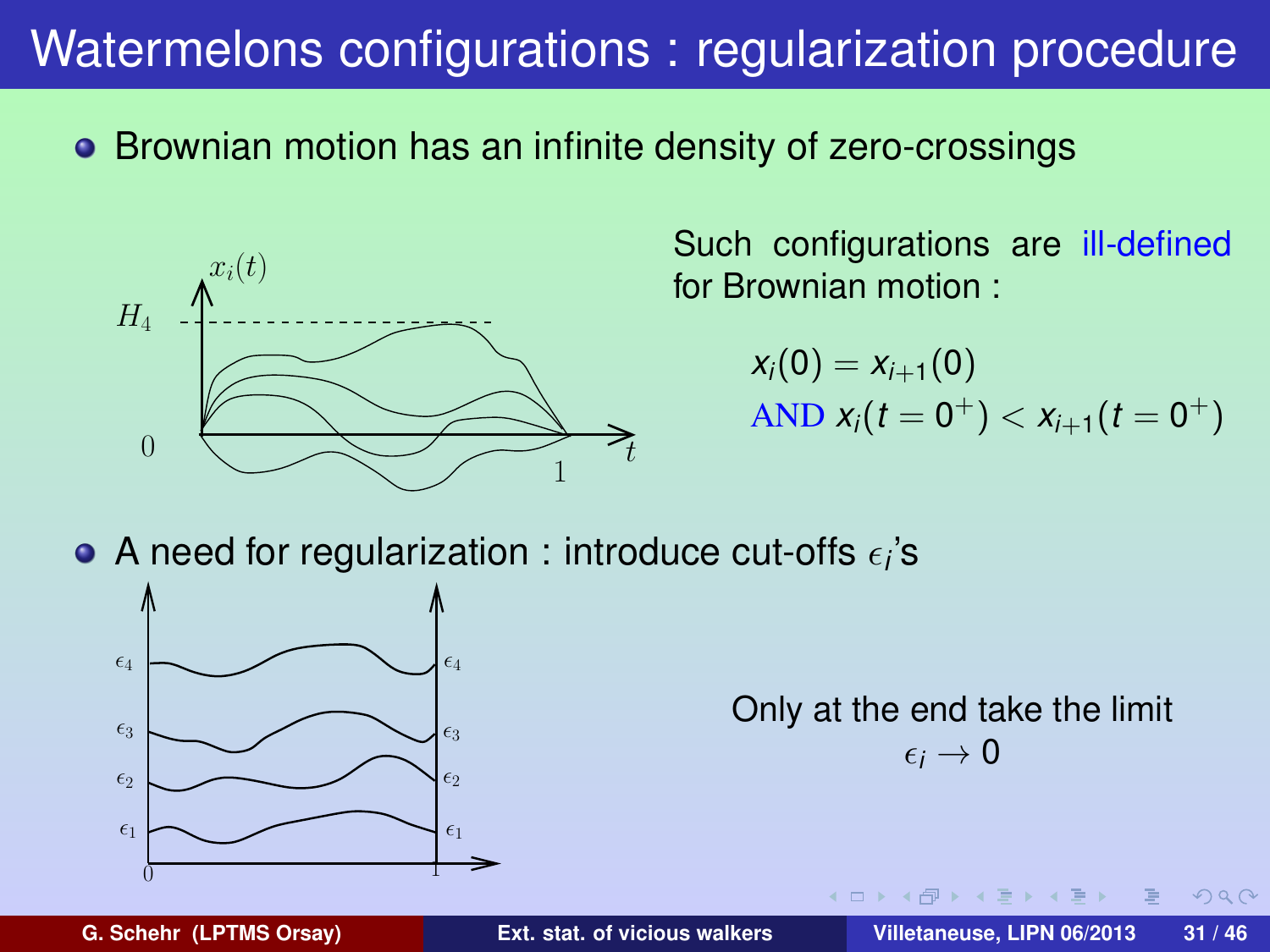### Distribution of the maximal height : without wall



$$
F_N(M) = \text{Proba.}[x_N(\tau) \leq M , \ \forall 0 \leq \tau \leq 1] \bigcap_{\epsilon_3 \atop \epsilon_1 \text{ mod } \epsilon_2} \bigcap_{\epsilon_2 \text{ mod } \epsilon_3} \bigcap_{\epsilon_4 \text{ mod } \epsilon_5} \bigcap_{\epsilon_6 \text{ mod } \epsilon_7} \bigcap_{\epsilon_7 \text{ mod } \epsilon_8} \bigcap_{\epsilon_8 \text{ mod } \epsilon_9} \bigcap_{\epsilon_9 \text{ mod } \epsilon_9} \bigcap_{\epsilon_9 \text{ mod } \epsilon_9} \bigcap_{\epsilon_1 \text{ mod } \epsilon_9} \bigcap_{\epsilon_1 \text{ mod } \epsilon_9} \bigcap_{\epsilon_1 \text{ mod } \epsilon_9} \bigcap_{\epsilon_1 \text{ mod } \epsilon_9} \bigcap_{\epsilon_1 \text{ mod } \epsilon_9} \bigcap_{\epsilon_1 \text{ mod } \epsilon_9} \bigcap_{\epsilon_1 \text{ mod } \epsilon_9} \bigcap_{\epsilon_1 \text{ mod } \epsilon_9} \bigcap_{\epsilon_1 \text{ mod } \epsilon_9} \bigcap_{\epsilon_1 \text{ mod } \epsilon_9} \bigcap_{\epsilon_1 \text{ mod } \epsilon_9} \bigcap_{\epsilon_1 \text{ mod } \epsilon_9} \bigcap_{\epsilon_1 \text{ mod } \epsilon_9} \bigcap_{\epsilon_1 \text{ mod } \epsilon_9} \bigcap_{\epsilon_1 \text{ mod } \epsilon_9} \bigcap_{\epsilon_1 \text{ mod } \epsilon_9} \bigcap_{\epsilon_1 \text{ mod } \epsilon_9} \bigcap_{\epsilon_1 \text{ mod } \epsilon_9} \bigcap_{\epsilon_1 \text{ mod } \epsilon_9} \bigcap_{\epsilon_1 \text{ mod } \epsilon_9} \bigcap_{\epsilon_1 \text{ mod } \epsilon_9} \bigcap_{\epsilon_1 \text{ mod } \epsilon_9} \bigcap_{\epsilon_1 \text{ mod } \epsilon_9} \bigcap_{\epsilon_1 \text{ mod } \epsilon_9} \bigcap_{\epsilon_1 \text{ mod } \epsilon_9} \bigcap_{\epsilon_1 \text{ mod } \epsilon_9} \bigcap_{\epsilon_1 \text{ mod } \epsilon_9} \bigcap_{\epsilon_1 \text{ mod } \epsilon_9} \bigcap_{\epsilon_1 \text{ mod } \epsilon_9} \bigcap_{\epsilon_1 \text{ mod } \epsilon_9} \bigcap_{\epsilon_1 \text{ mod } \epsilon_9} \bigcap_{\epsilon_1 \text{ mod
$$

• Path integral (Feynman-Kac formula) for free fermions

$$
F_N(M) = \frac{2^{-\binom{N}{2}}}{\prod_{j=0}^{N-1} j!} \det_{1 \leq i,j \leq N} \left[ (-1)^{i-1} H_{i+j-2}(0) - H_{i+j-2}(\sqrt{2}M) e^{-2M^2} \right]
$$

 $\epsilon_4$ 

**where**  $H_n(M) \equiv$  **Hermite Polynomials** see also T. Feierl '08

 $\frac{1}{1}$ 

**G. Schehr (LPTMS Orsay) [Ext. stat. of vicious walkers](#page-0-0) Villetaneuse, LIPN 06/2013 32 / 46**

 $\Omega$ 

 $\rightarrow$   $\equiv$   $\rightarrow$ 

**E**  $\epsilon_3$  $\epsilon_4$ 

 $M$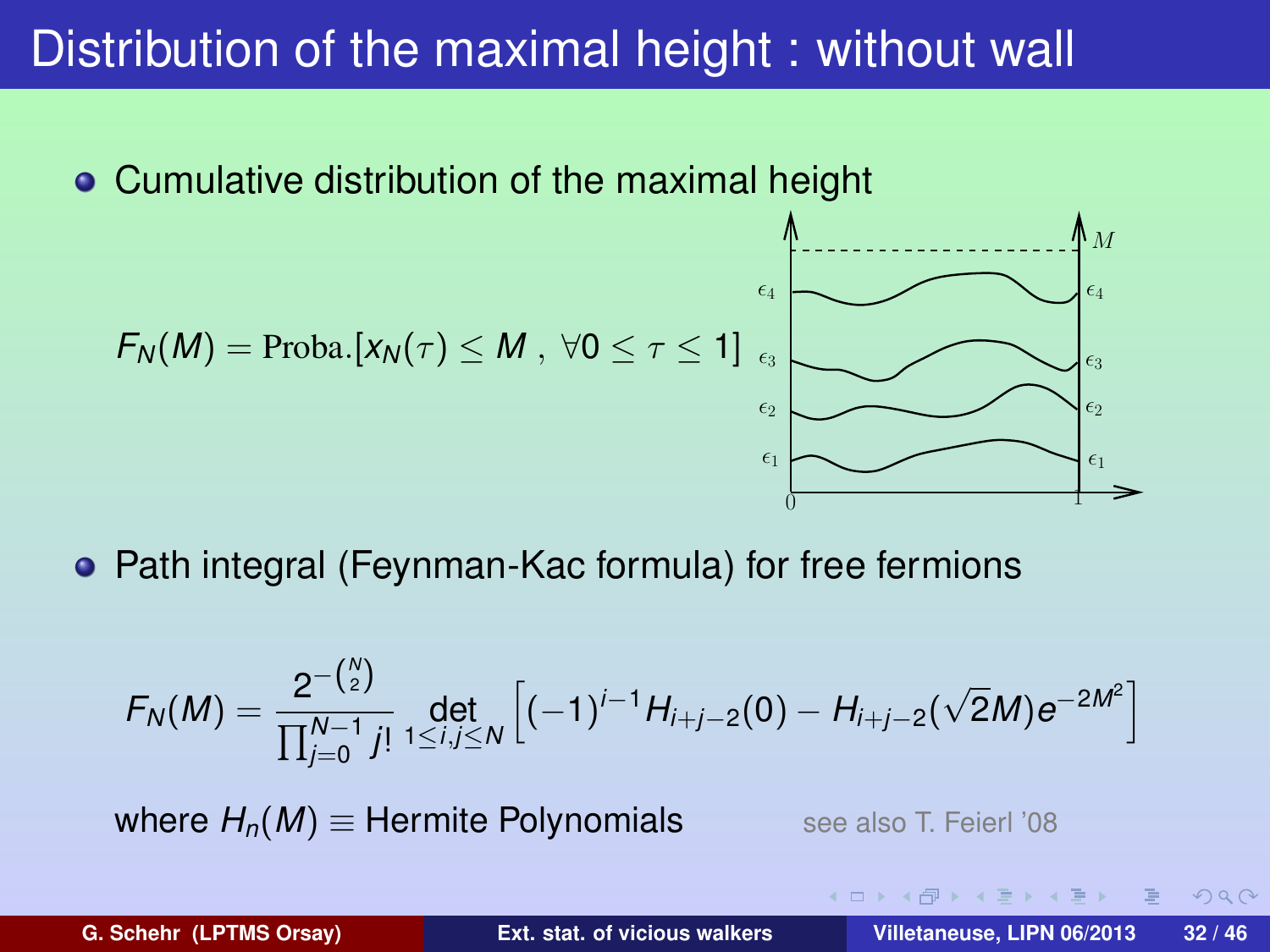### Distribution of the maximal height : without wall

$$
F_N(M) = \frac{2^{-\binom{N}{2}}}{\prod_{j=0}^{N-1} j!} \det_{1 \le i,j \le N} \left[ (-1)^{i-1} H_{i+j-2}(0) - H_{i+j-2}(\sqrt{2}M) e^{-2M^2} \right]
$$

• Shape and asymptotic behavior

$$
F_N(M) \propto M^{N^2+N}, M \to 0
$$
  
\n
$$
1 - F_N(M) \sim e^{-2M^2}, M \to \infty
$$
  
\n
$$
\sum_{\substack{0.8 \\ 0.2}}^{1.4}
$$
  
\n
$$
\sum_{\substack{0.8 \\ 0.4 \\ 0.2}}^{1.4}
$$
  
\n
$$
\sum_{\substack{0.8 \\ 0.6 \\ 0.5 \text{ 1 L5 } 2 \text{ 2.5 3 3.5 4 4.5} \\ \text{with out wall N=3 *}}}
$$
  
\nSince  $M$  is the sum of  $M$  in the interval N=4.5  
\n
$$
\sum_{\substack{0.2 \\ 0.5 \text{ 1 L5 } 2 \text{ 2.5 3 3.5 4 4.5} \\ \text{with out wall N=3 *}}}
$$
  
\n
$$
\sum_{\substack{0.2 \\ 0.5 \text{ 1 L5 } 2 \text{ 2.5 3 3.5 4 4.5} \\ \text{with only null N=3 *}}}
$$
  
\n
$$
\sum_{\substack{0.8 \\ 0.8 \\ 0.8 \\ 0.8 \\ \text{Cilletaneous, LIPN 06/2013 33/46}}}
$$

२०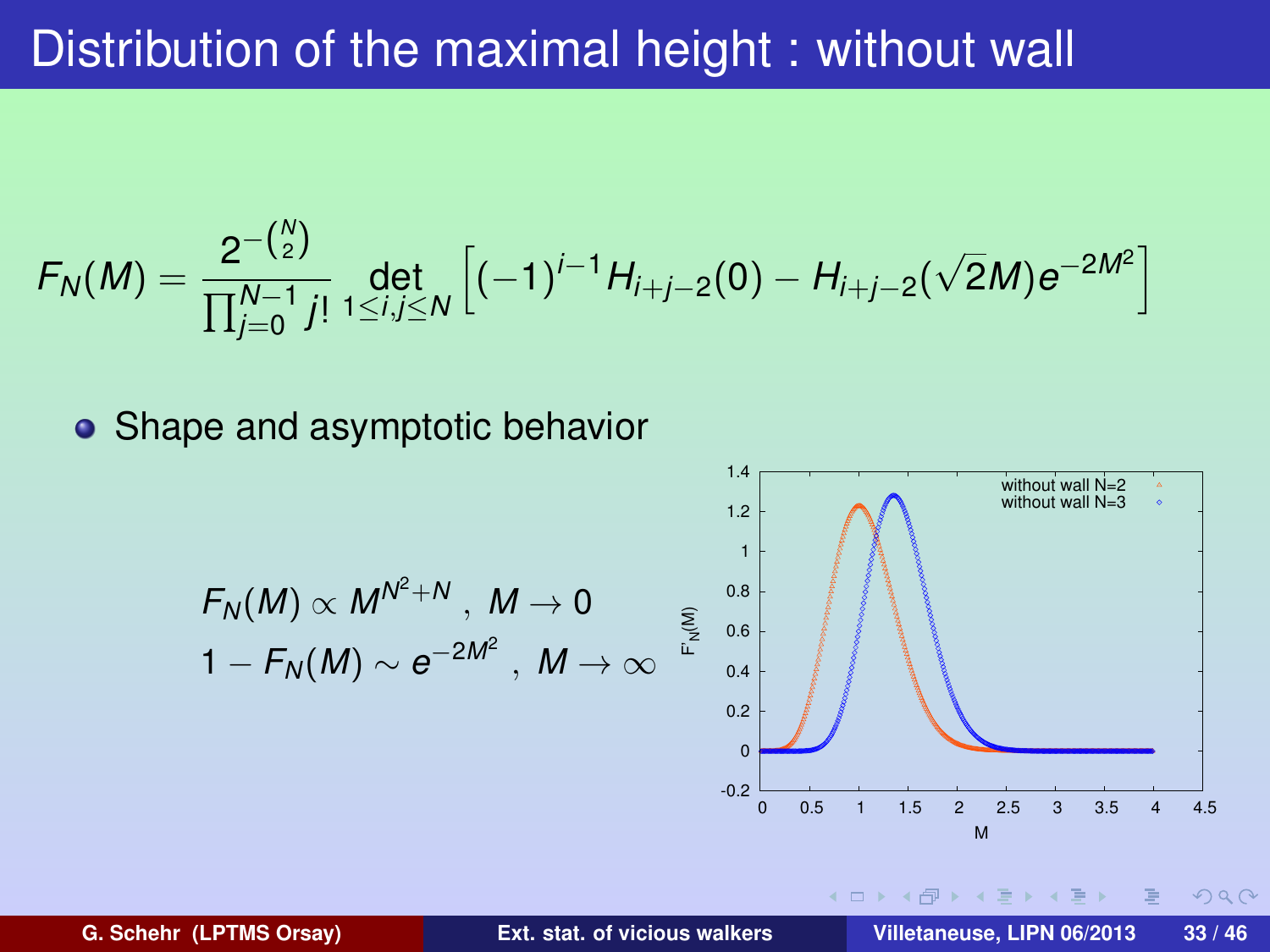# Exact value of the  $\langle \bar{H}_N \rangle$

$$
\langle H_1 \rangle = \frac{\sqrt{\pi}}{4} \sqrt{2}
$$
  
\n
$$
\langle H_2 \rangle = \frac{\sqrt{\pi}}{4} \left(1 + \sqrt{2}\right)
$$
  
\n
$$
\langle H_3 \rangle = \frac{\sqrt{\pi}}{96} \left(45 + 36\sqrt{2} - 8\sqrt{6}\right)
$$
  
\n
$$
\langle H_4 \rangle = \frac{\sqrt{\pi}}{20736} \left(17091 + 5184\sqrt{2} - 1888\sqrt{6}\right)
$$
  
\n...

**G. Schehr (LPTMS Orsay) [Ext. stat. of vicious walkers](#page-0-0) Villetaneuse, LIPN 06/2013 34 / 46**

イロンス 御い スミンス ミン

 $2990$ 

 $\equiv$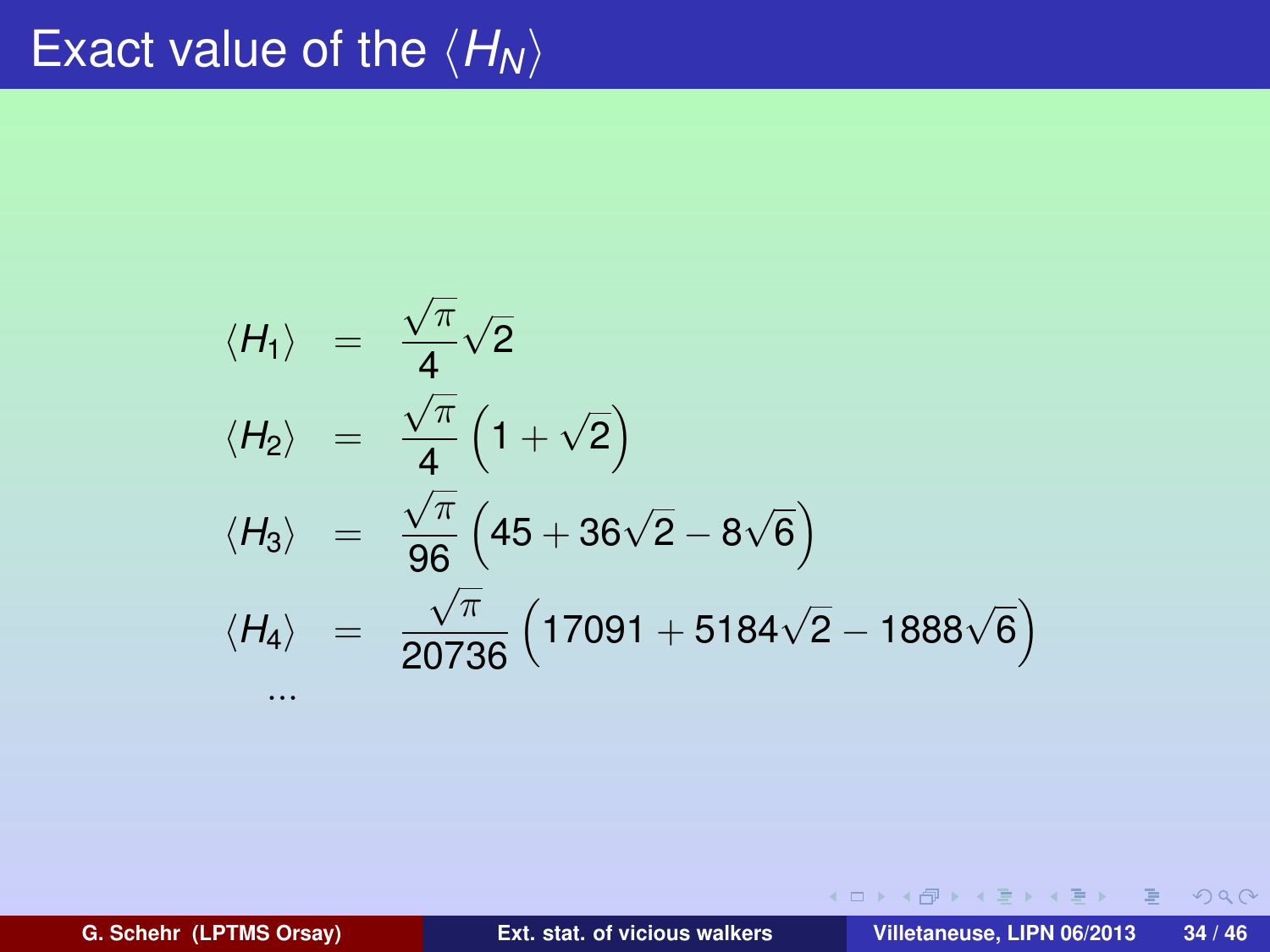### Comparison with numerics by Bonichon & Mosbah

Numerical estimate by Bonichon & Mosbah

 $\langle H_N \rangle^2_{\text{num}} \sim 0.82N$ 



Exact behavior at large *N*

 $\langle H_N \rangle^2$  ∼ *N* 

 $PQQ$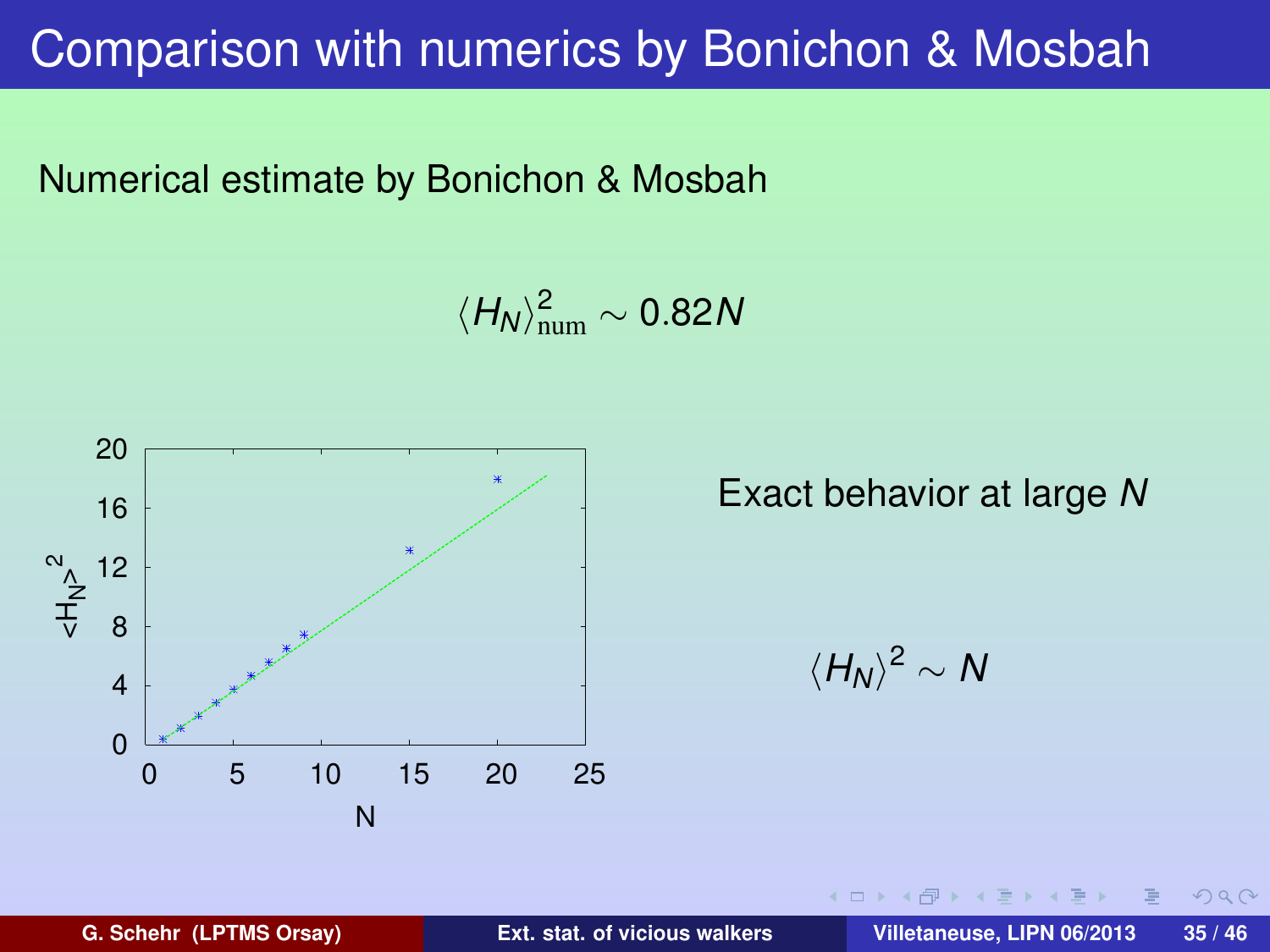### Distribution of the maximal height : with a wall

#### Cumulative distribution of the maximal height

G. S., S. N. Majumdar, A. Comtet, J. Randon-Furling '08

$$
F_N(M) = \frac{A_N}{M^{2N^2+N}} \sum_{n_1, \dots, n_N=0}^{+\infty} \prod_{i=1}^N n_i^2 \prod_{1 \le j < k \le N} (n_j^2 - n_k^2)^2 e^{-\frac{\pi^2}{2M^2} \sum_{i=1}^N n_i^2}
$$
\n
$$
A_N = \frac{\pi^{2N^2+N}}{2^{N^2-N/2} \prod_{j=0}^{N-1} \Gamma(2+j) \Gamma(\frac{3}{2}+j)} \text{ cf Selberg integral}
$$

see also T. Feierl '08 and '12, N. Kobayashi *et al.* '08

<span id="page-52-0"></span> $\Omega$ 

**K ロ ト K 伺 ト K ヨ ト K ヨ ト**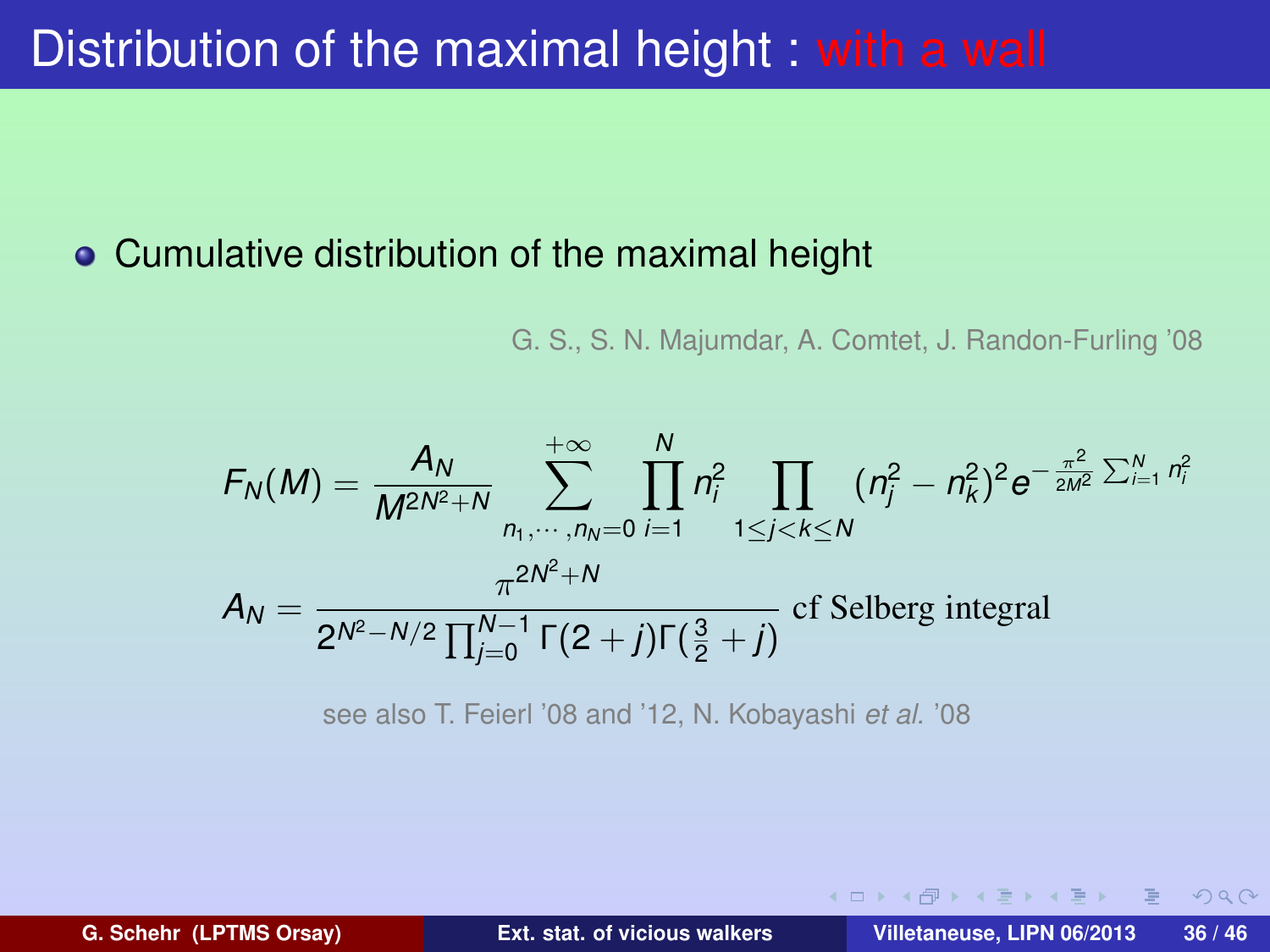### Distribution of the maximal height : with a wall

### Cumulative distribution of the maximal height

G. S., S. N. Majumdar, A. Comtet, J. Randon-Furling '08

$$
F_N(M) = \frac{A_N}{M^{2N^2+N}} \sum_{n_1, \dots, n_N=0}^{+\infty} \prod_{i=1}^N n_i^2 \prod_{1 \le j < k \le N} (n_j^2 - n_k^2)^2 e^{-\frac{\pi^2}{2M^2} \sum_{i=1}^N n_i^2}
$$
\n
$$
A_N = \frac{\pi^{2N^2+N}}{2^{N^2-N/2} \prod_{j=0}^{N-1} \Gamma(2+j) \Gamma(\frac{3}{2}+j)} \text{ cf. Selberg integral}
$$

see also T. Feierl '08 and '12, N. Kobayashi *et al.* '08

• Shape and asymptotic behavior

$$
F_N(M) \sim \frac{\alpha_N}{M^{2N^2+N}} e^{-\frac{\pi^2}{12M^2}N(N+1)(2N+1)}, \quad M \to 0
$$
  
 
$$
1 - F_N(M) \sim e^{-2M^2}, \quad M \to \infty
$$

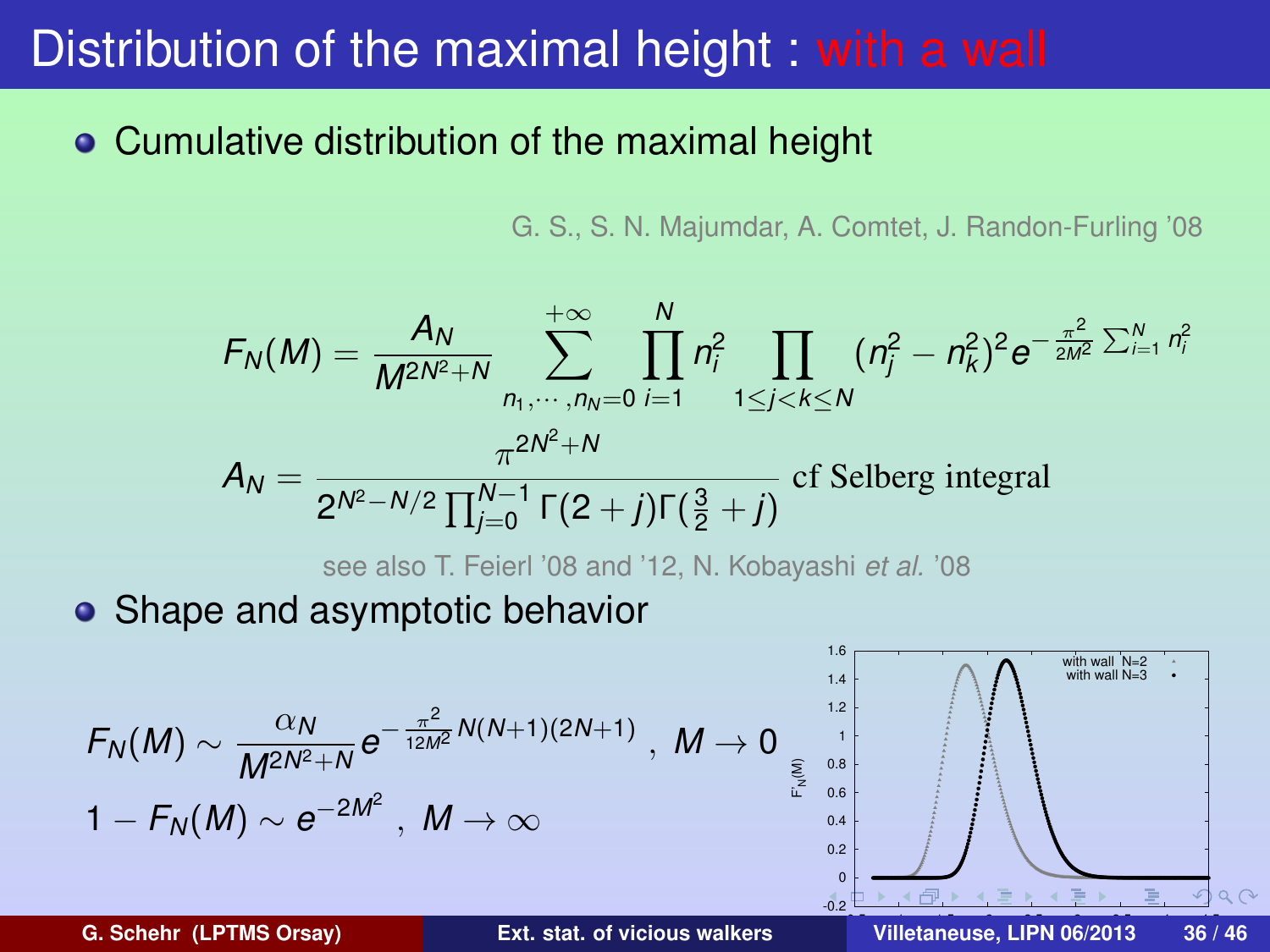### Distribution of the maximal height : with a wall

#### Cumulative distribution of the maximal height

G. S., S. N. Majumdar, A. Comtet, J. Randon-Furling '08

$$
F_N(M) = \frac{A_N}{M^{2N^2+N}} \sum_{n_1, \dots, n_N=0}^{+\infty} \prod_{i=1}^N n_i^2 \prod_{1 \le j < k \le N} (n_j^2 - n_k^2)^2 e^{-\frac{\pi^2}{2M^2} \sum_{i=1}^N n_i^2}
$$
\n
$$
A_N = \frac{\pi^{2N^2+N}}{2^{N^2-N/2} \prod_{j=0}^{N-1} \Gamma(2+j) \Gamma(\frac{3}{2}+j)} \text{ cf Selberg integral}
$$

see also T. Feierl '08 and '12, N. Kobayashi *et al.* '08

What about the asymptotic behavior of  $F_N(M)$  for  $N \to \infty$ ?

 $\Omega$ 

イロメ イ何 メイヨ メイヨメ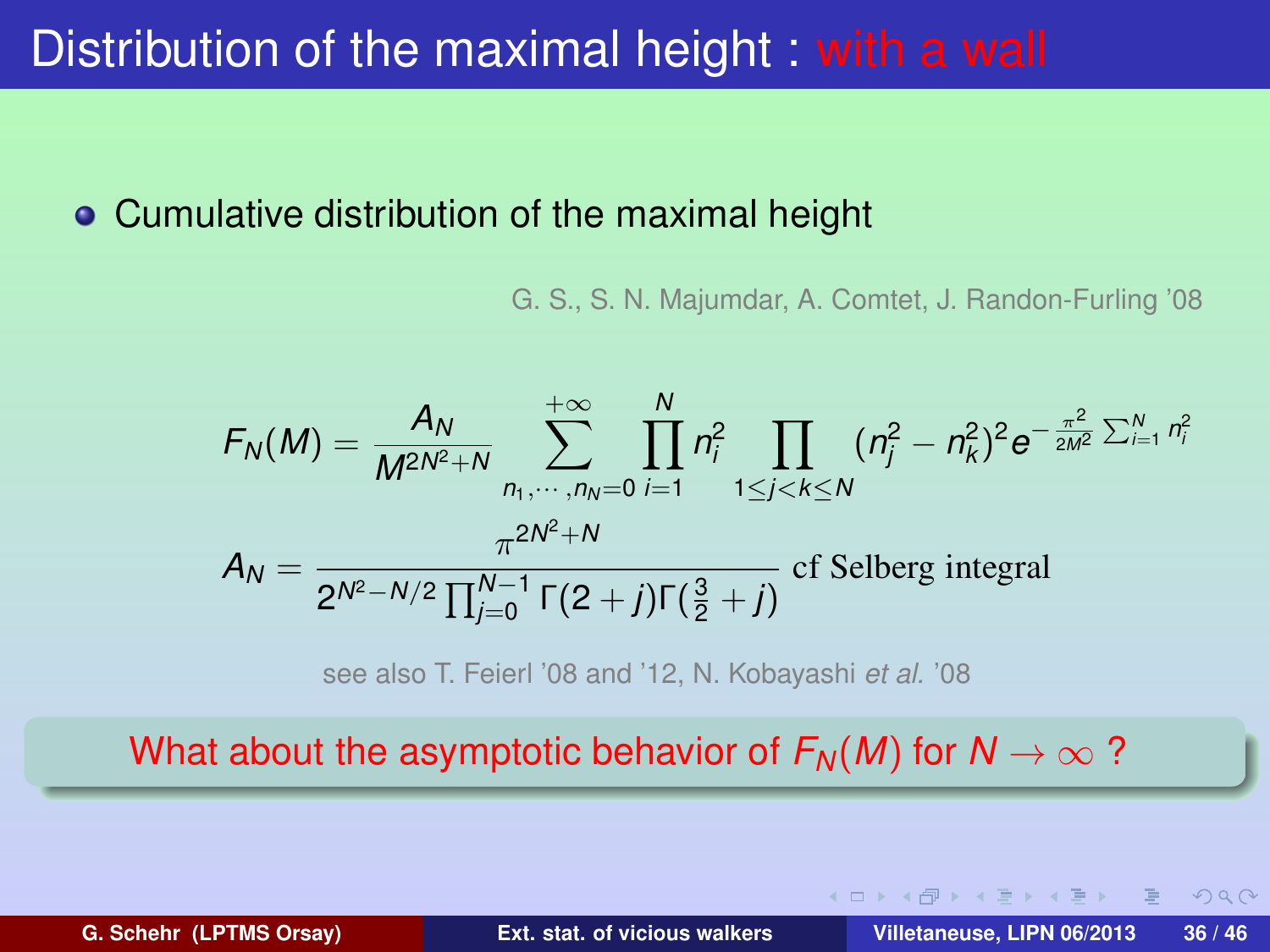

- **2** [Connection with stochastic growth models](#page-34-0)
- **3** [Exact computation using Feynman-Kac formula](#page-44-0)
- **4** Large *N* [limit for watermelons with a wall](#page-55-0)

<span id="page-55-0"></span> $\Omega$ 

 $\left\{ \begin{array}{ccc} 1 & 0 & 0 \\ 0 & 1 & 0 \end{array} \right\}$  ,  $\left\{ \begin{array}{ccc} 0 & 0 & 0 \\ 0 & 0 & 0 \end{array} \right\}$  ,  $\left\{ \begin{array}{ccc} 0 & 0 & 0 \\ 0 & 0 & 0 \end{array} \right\}$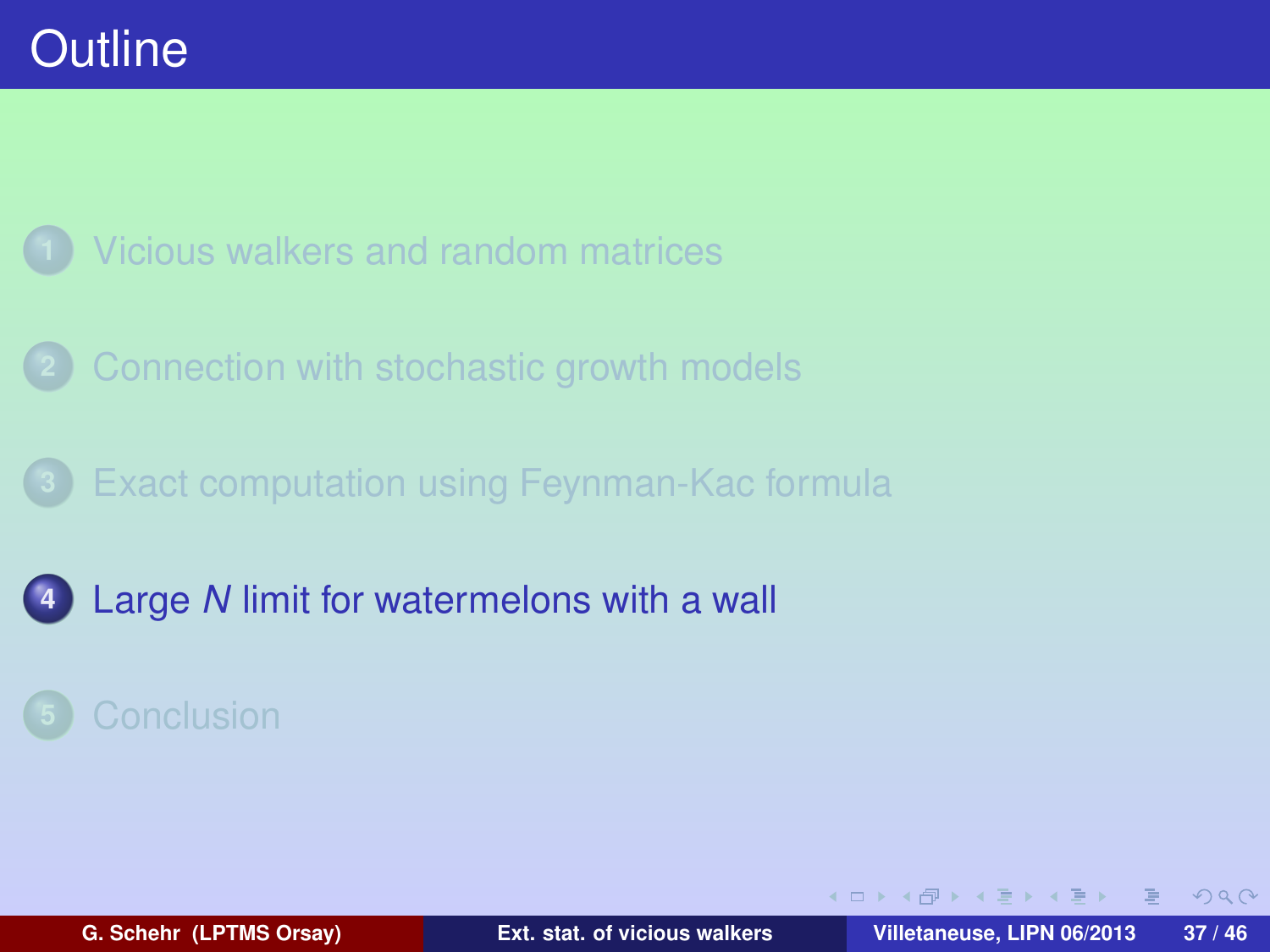### Large *N* limit for watermelons with a wall

Large *N* analysis of

$$
F_N(M) = \frac{A_N}{M^{2N^2+N}} \sum_{n_1,\dots,n_N=0}^{+\infty} \prod_{i=1}^N n_i^2 \prod_{1 \le j < k \le N} (n_j^2 - n_k^2)^2 e^{-\frac{\pi^2}{2M^2} \sum_{i=1}^N n_i^2}
$$



 $\equiv$ 

 $2Q$ 

イロト イ母 トイヨ トイヨ トー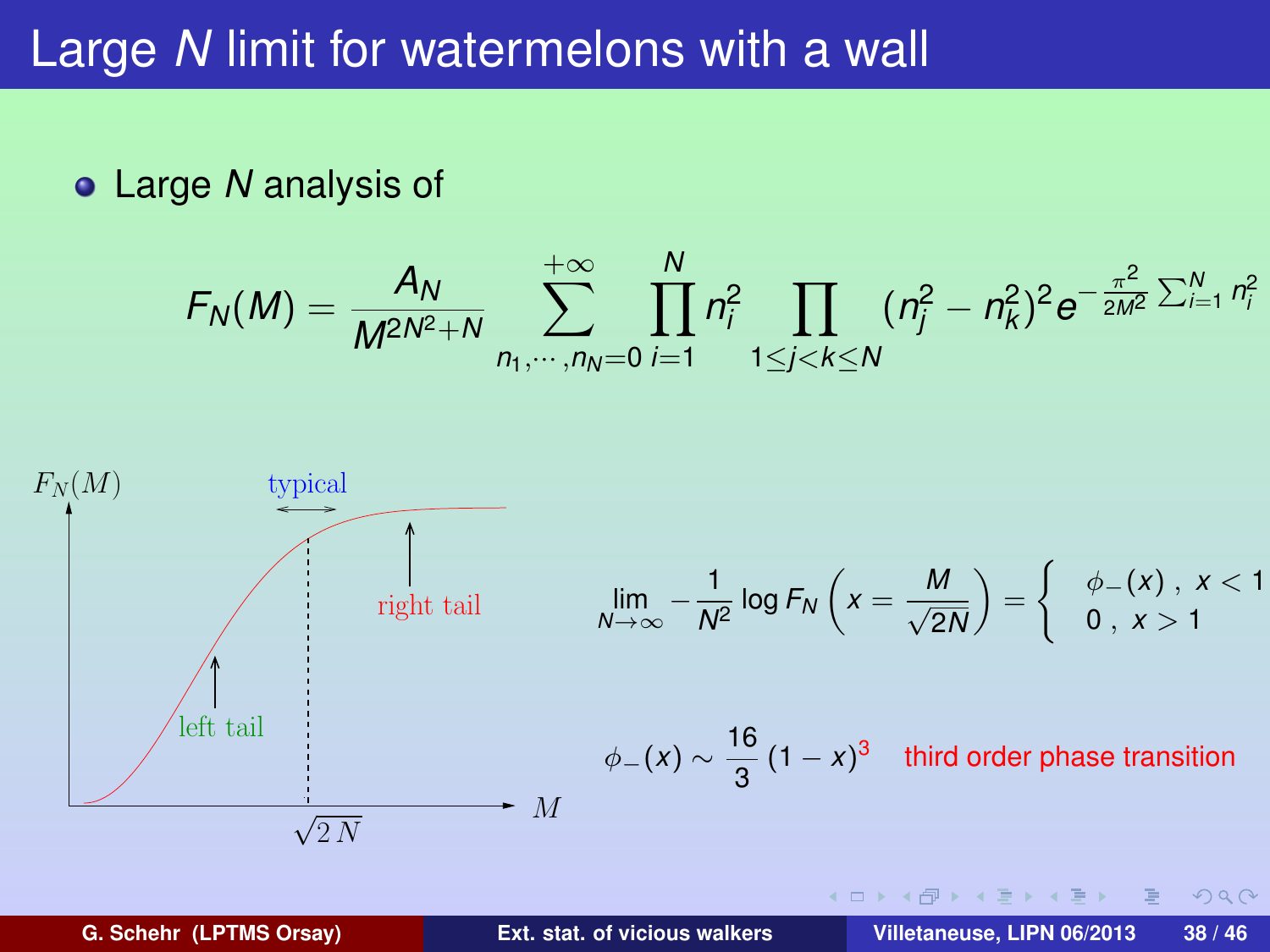## Typical fluctuations via orthogonal polynomials

Large *N* analysis of

$$
F_N(M) = \frac{A_N}{M^{2N^2+N}}\sum_{n_1,\cdots,n_N=0}^{+\infty}\prod_{i=1}^N n_i^2\prod_{1\leq j
$$

• Discrete orthogonal polynomials

$$
\sum_{n=-\infty}^{\infty} p_k(n) p_{k'}(n) e^{-\frac{\pi^2}{2M^2}n^2} = \delta_{k,k'} h_k,
$$
  

$$
p_k(n) = n^k + \cdots
$$

Useful expression for asymptotic analysis

$$
F_N(M) = \frac{B_N}{M^{2N^2+N}} \prod_{k=1}^N h_{2k-1}
$$

 $\Omega$ 

∢ 何 ゝ ∢ ヨ ゝ ∢ ヨ ゝ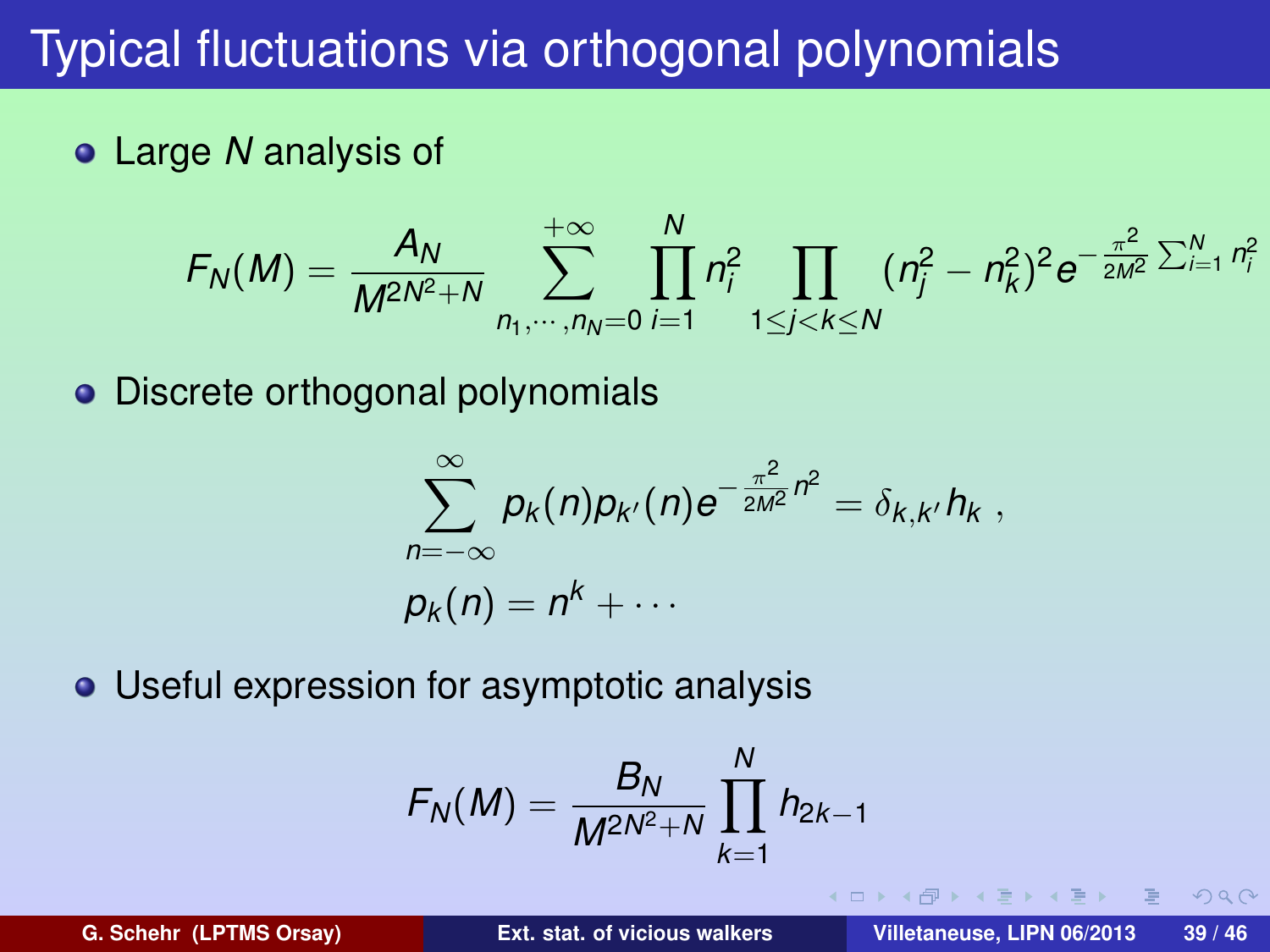For large *N*, in the "double-scaling limit" P. J. Forrester, S. N. Majumdar, G. S. '11

$$
\frac{d^2}{dt^2} \log F_N(\sqrt{2N}(1+t/(2^{7/3}N^{2/3}))\big) = -\frac{1}{2}(q^2(t) - q'(t))
$$
  
 
$$
q''(t) = 2q^3(t) + tq(t), q(t) \sim Ai(t), t \to \infty
$$

i.e.

$$
F_N(M) \rightarrow \mathcal{F}_1\left(2^{11/6}p^{1/6}\left|M-\sqrt{2N}\right|\right)
$$
  

$$
\mathcal{F}_1(t) = \exp\left(-\frac{1}{2}\int_t^\infty ((s-t)q^2(s)-q(s)) ds\right)
$$
  

$$
\equiv \text{Tracy-Widom distribution for GOE}
$$

 $PQQ$ 

**K ロ ト K 伺 ト K ヨ ト K ヨ ト**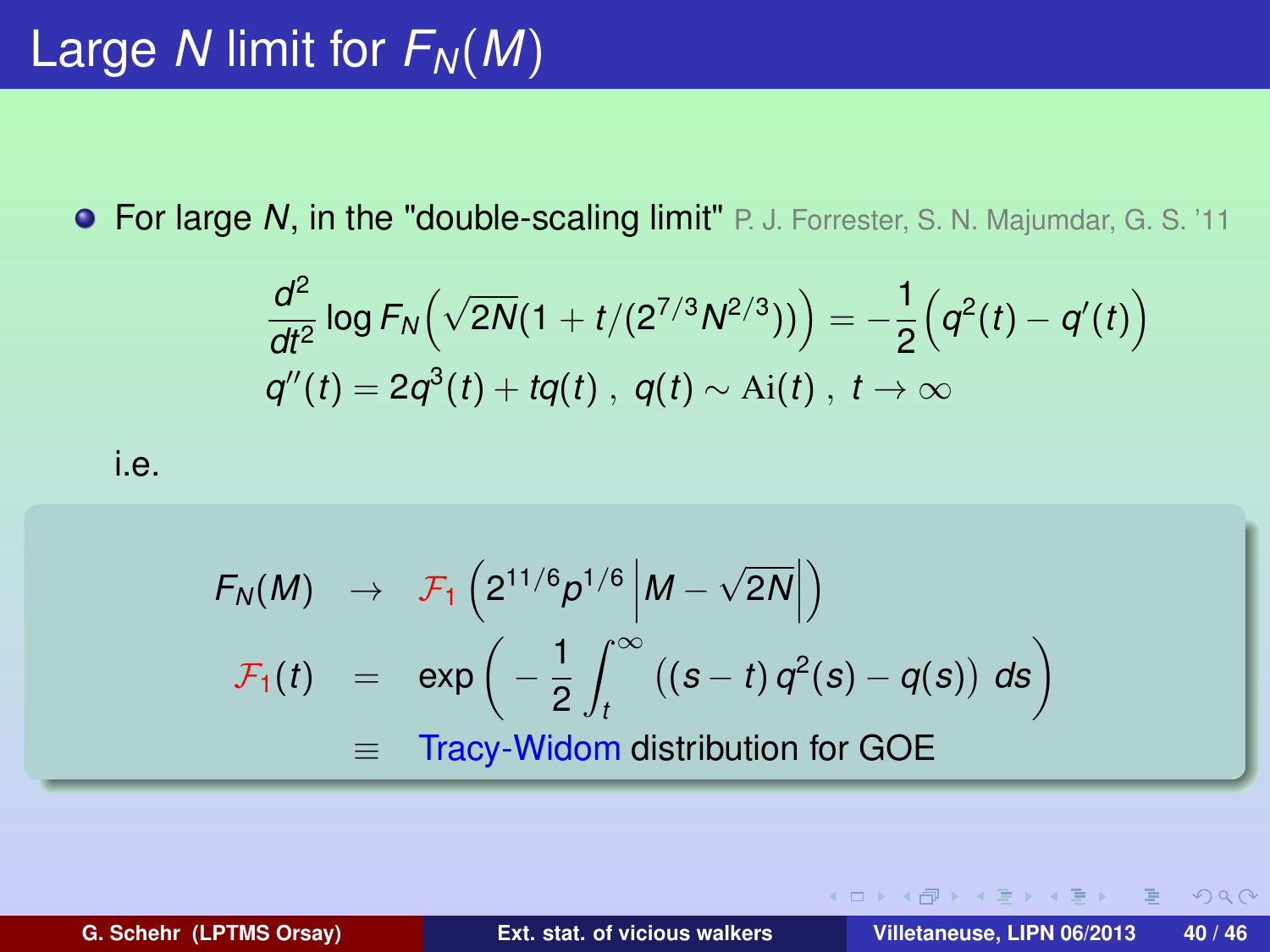# Large *N* limit for  $F_N(M)$

$$
F_N(M) \rightarrow \mathcal{F}_1\left(2^{11/6}p^{1/6}\middle|M-\sqrt{2N}\middle|\right)
$$
  

$$
\mathcal{F}_1(t) = \exp\left(-\frac{1}{2}\int_t^\infty ((s-t)q^2(s)-q(s)) ds\right)
$$
  

$$
\equiv \text{Tracy-Widom distribution for GOE}
$$



**G. Schehr (LPTMS Orsay) [Ext. stat. of vicious walkers](#page-0-0) Villetaneuse, LIPN 06/2013 41 / 46**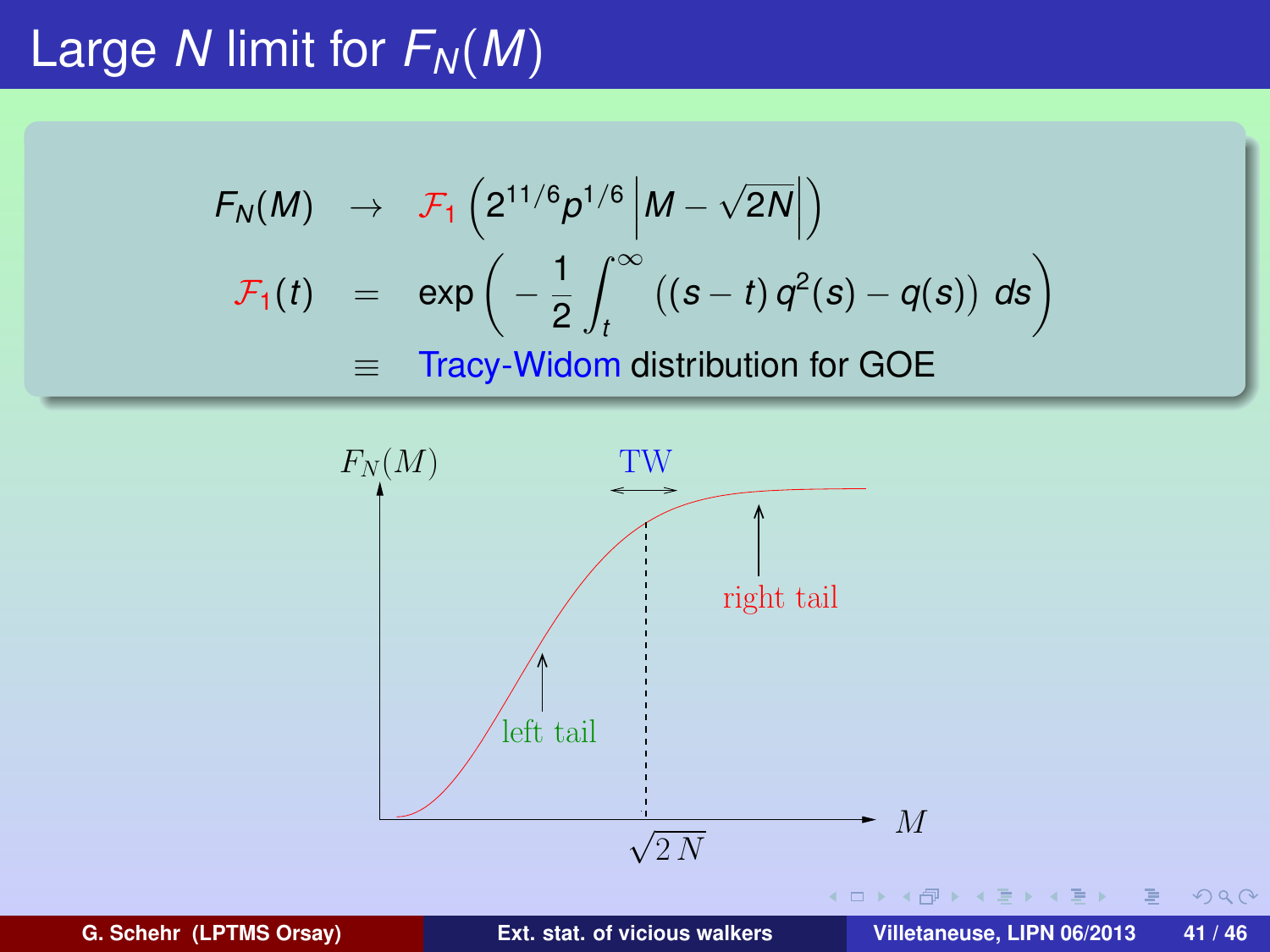# Large *N* limit for  $F_N(M)$  G. S., S. N. Majumdar, A. Comtet, P. J. Forrester '12



$$
\begin{cases}\nF_N(M) & \sim \exp\left[-N^2 \phi_{-}\left(M/\sqrt{2N}\right)\right], \ M < \sqrt{2N} \& |M - \sqrt{2N}| \sim \mathcal{O}(\sqrt{N}) \\
F_N(M) & \sim \mathcal{F}_1\left[2^{\frac{11}{6}} N^{\frac{1}{6}} (M - \sqrt{2N})\right], \ M \sim \sqrt{2N} \& |M - \sqrt{2N}| \sim \mathcal{O}(N^{-\frac{1}{6}})\n\end{cases}
$$
\n
$$
1 - F_N(M) \sim \exp\left[-N\phi_{+}\left(M/\sqrt{2N}\right)\right], \ M > \sqrt{2N} \& |M - \sqrt{2N}| \sim \mathcal{O}(\sqrt{N})
$$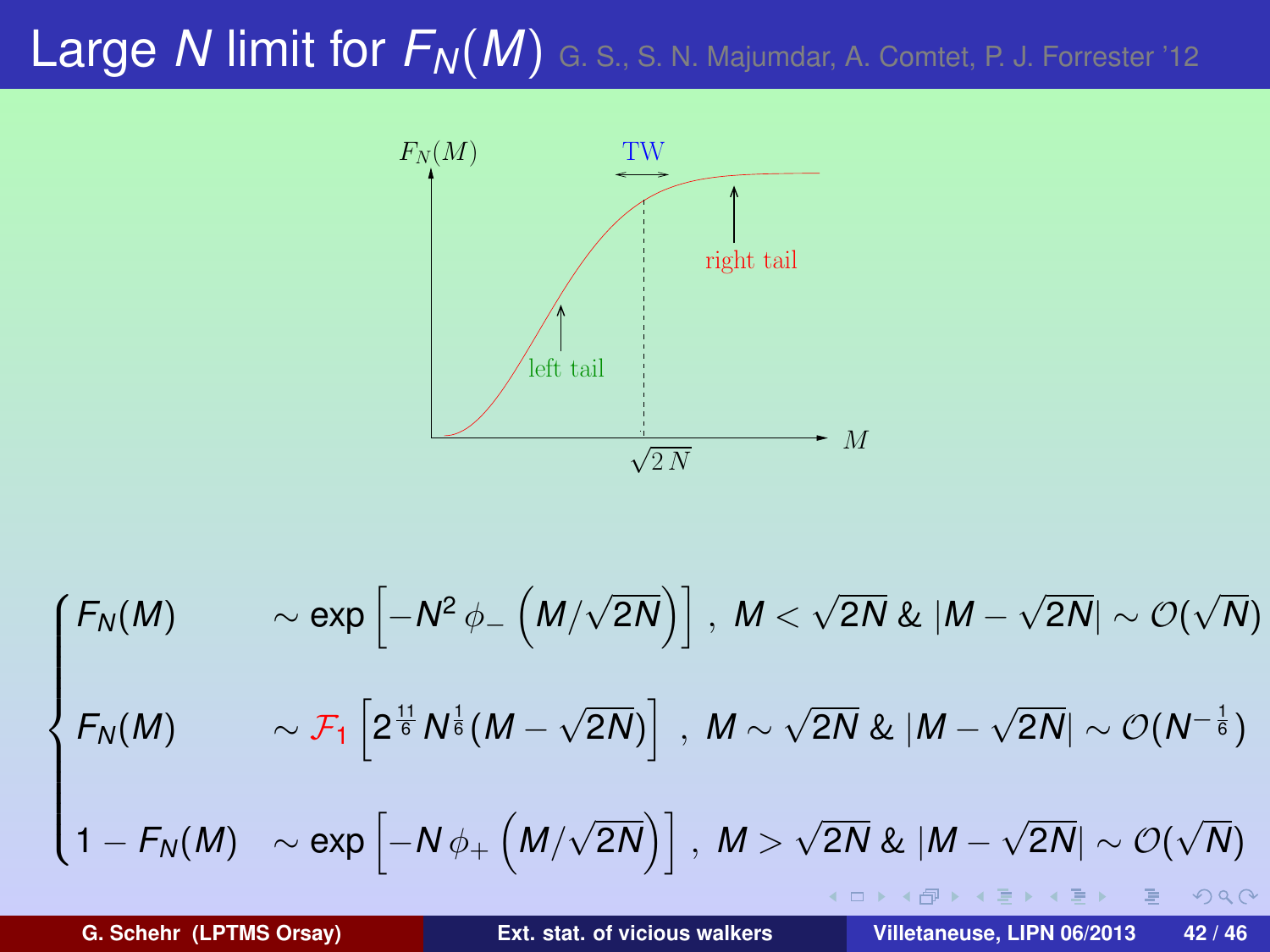

- **2** [Connection with stochastic growth models](#page-34-0)
- **3** [Exact computation using Feynman-Kac formula](#page-44-0)
- **4** Large *N* [limit for watermelons with a wall](#page-55-0)

### **5** [Conclusion](#page-61-0)

<span id="page-61-0"></span> $PQQ$ 

 $\left\{ \begin{array}{ccc} 1 & 0 & 0 \\ 0 & 1 & 0 \end{array} \right\}$  ,  $\left\{ \begin{array}{ccc} 0 & 0 & 0 \\ 0 & 0 & 0 \end{array} \right\}$  ,  $\left\{ \begin{array}{ccc} 0 & 0 & 0 \\ 0 & 0 & 0 \end{array} \right\}$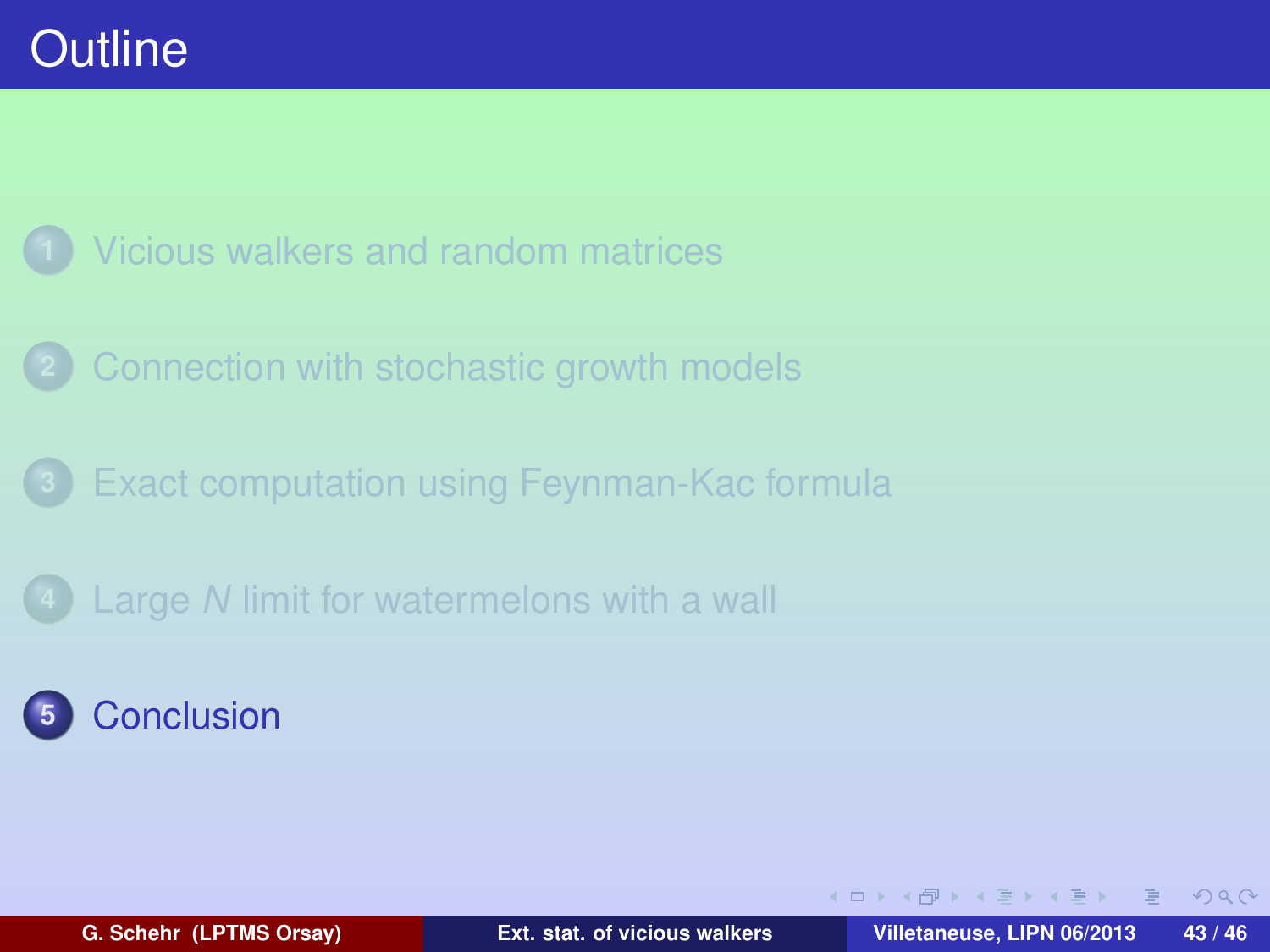### Conclusion

- Exact results for  $\langle H_N \rangle$  for large N
- Exact result for distribution of the maximal height  $H_N$  using path integral techniques
- Connections with stochastic growth models for large *N*
- Large *N* limit

$$
F_N(M) \to \mathcal{F}_1\left(2^{11/6}N^{1/6}\left|M-\sqrt{2N}\right|\right) , N \to \infty
$$

see also Liechty'11 for a recent rigorous proof

**K ロ ト K 伺 ト K ヨ ト K ヨ ト** 

Joint distribution of the maximum and its position

 $A$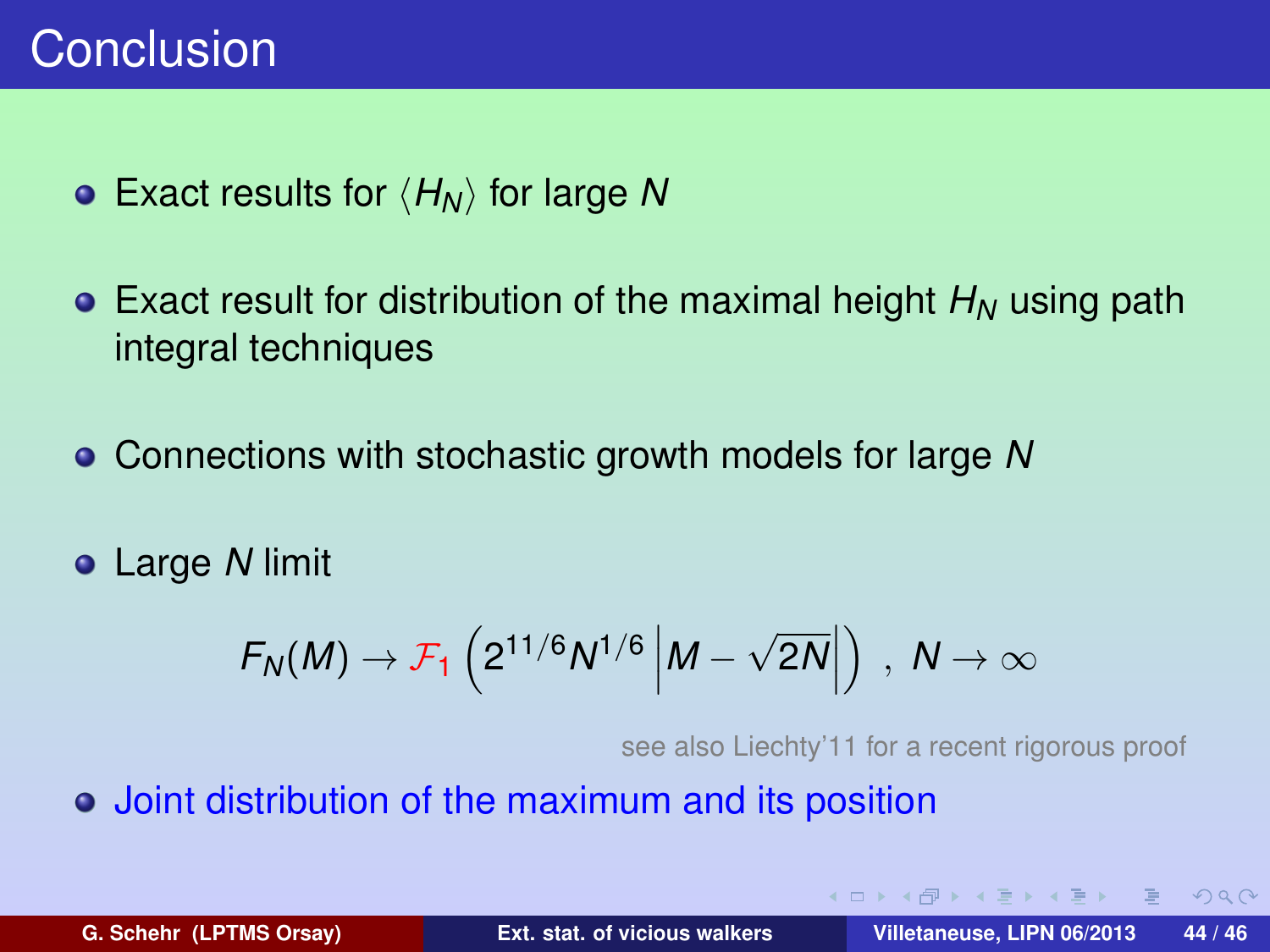## Joint pdf of the maximum and its position



 $P_N(M, \tau_M) \equiv$  joint distribution of the maximum *M* and its position τ*<sup>M</sup>*

J. Rambeau, G. S. '11

$$
P_N(M, \tau_M) = \frac{A_{N,E}}{M^{N(2N+1)+3}} \sum_{\mathbf{n}, n'_N} \left\{ (-1)^{n_N + n'_N} n_N^2 n'_N^2 \left( \prod_{i=1}^{N-1} n_i^2 \right) e^{-\frac{\pi^2}{2M^2} \sum_{i=1}^{N-1} n_i^2} \right\}
$$

$$
\Delta_N(n_1^2, \dots, n_{N-1}^2, n_N^2) \Delta_N(n_1^2, \dots, n_{N-1}^2, n'_N^2) e^{-\frac{\pi^2}{2M^2} \left[ (1 - \tau_M) n'_N^2 + \tau_M n_N^2 \right]} \right\}
$$

#### What about the large *N* limit of  $P_N(M, \tau_M)$ ?

 $200$ 

**K ロ ト K 伺 ト K ヨ ト K ヨ**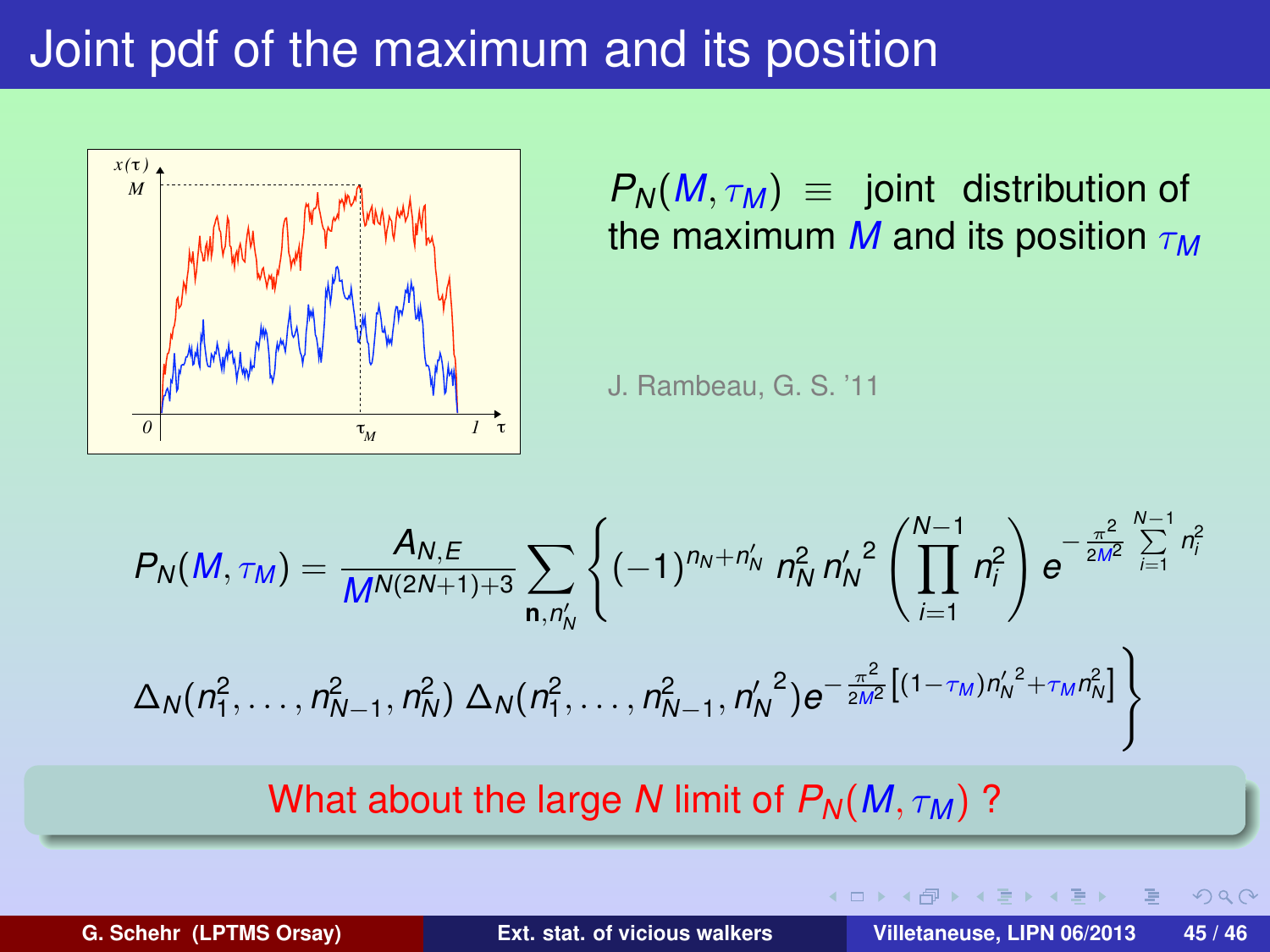Large *N* asymptotics for *PN*(*M*, τ*<sup>M</sup>* ) G. S. '12 ; Baik, Liechty, G. S. '12

$$
\lim_{N \to \infty} 2^{-\frac{9}{2}} N^{-\frac{1}{2}} P_N(\sqrt{2N} + 2^{-\frac{11}{6}} s N^{-\frac{1}{6}}, \frac{1}{2} + 2^{-\frac{8}{3}} w N^{-\frac{1}{3}}) = P(s, w)
$$
  
\n
$$
P(s, w) = \frac{\pi^2}{2^{\frac{20}{3}}} \mathcal{F}_1(s) \int_s^{\infty} f(x, w) f(x, -w) dx
$$
  
\n
$$
f(x, w) = -\frac{2^{\frac{13}{2}}}{\pi^2} \int_0^{\infty} \zeta \Phi_2(\zeta, x) e^{-w\zeta^2} d\zeta
$$

 $OQ$ 

イロト イ押 トイヨ トイヨ トーヨ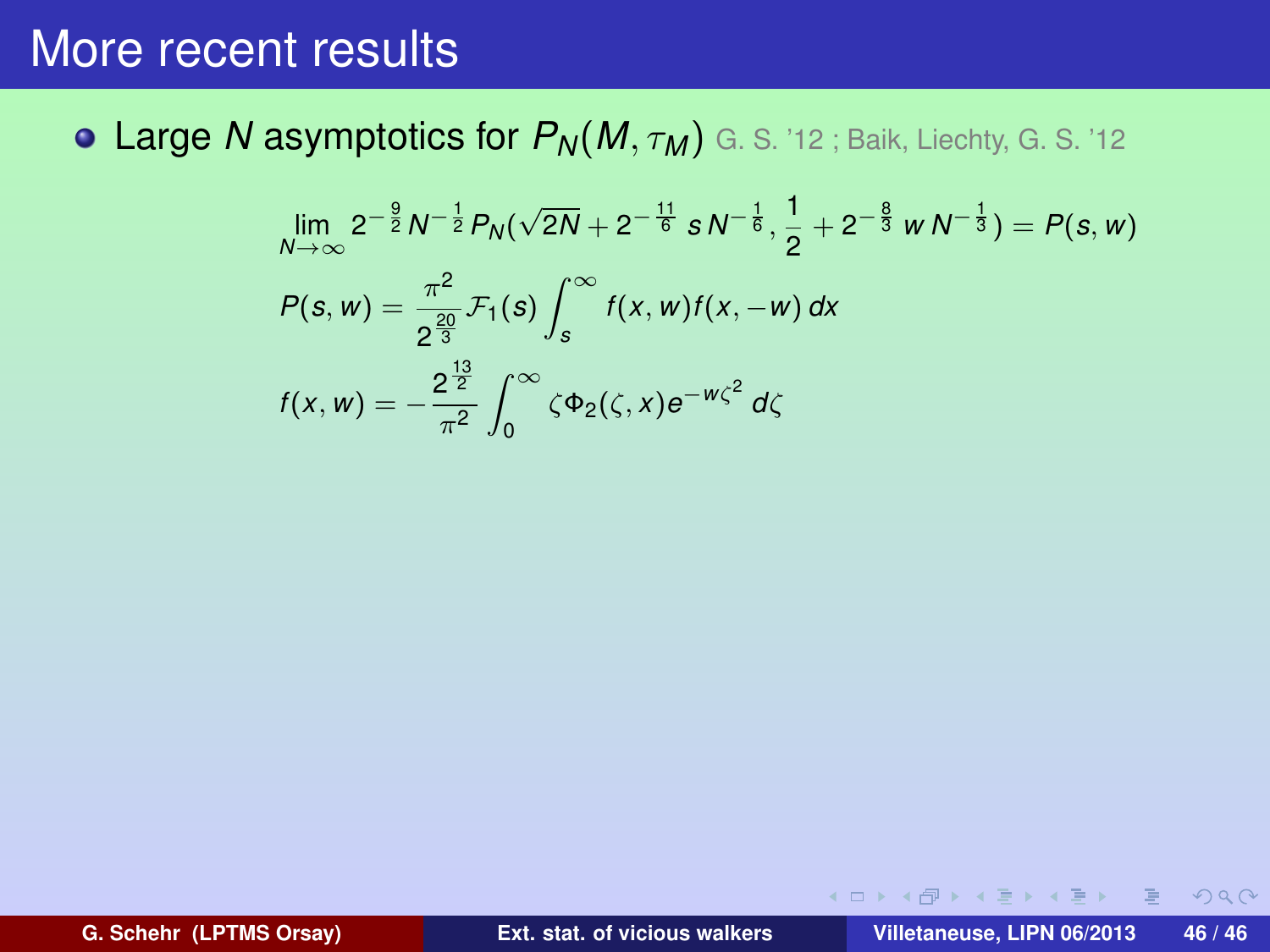Large *N* asymptotics for *PN*(*M*, τ*<sup>M</sup>* ) G. S. '12 ; Baik, Liechty, G. S. '12

$$
\lim_{N \to \infty} 2^{-\frac{9}{2}} N^{-\frac{1}{2}} P_N(\sqrt{2N} + 2^{-\frac{11}{6}} s N^{-\frac{1}{6}}, \frac{1}{2} + 2^{-\frac{8}{3}} w N^{-\frac{1}{3}}) = P(s, w)
$$
  
\n
$$
P(s, w) = \frac{\pi^2}{2^{\frac{20}{3}}} \mathcal{F}_1(s) \int_s^{\infty} f(x, w) f(x, -w) dx
$$
  
\n
$$
f(x, w) = -\frac{2^{\frac{13}{2}}}{\pi^2} \int_0^{\infty} \zeta \Phi_2(\zeta, x) e^{-w\zeta^2} d\zeta
$$

$$
\frac{\partial}{\partial \zeta} \Psi = A \Psi , \frac{\partial}{\partial x} \Psi = B \Psi , \Psi = \begin{pmatrix} \Phi_1(\zeta, x) \\ \Phi_2(\zeta, x) \end{pmatrix}
$$

Lax Pair

 $2Q$ 

イロト イ押 トイヨ トイヨ トーヨ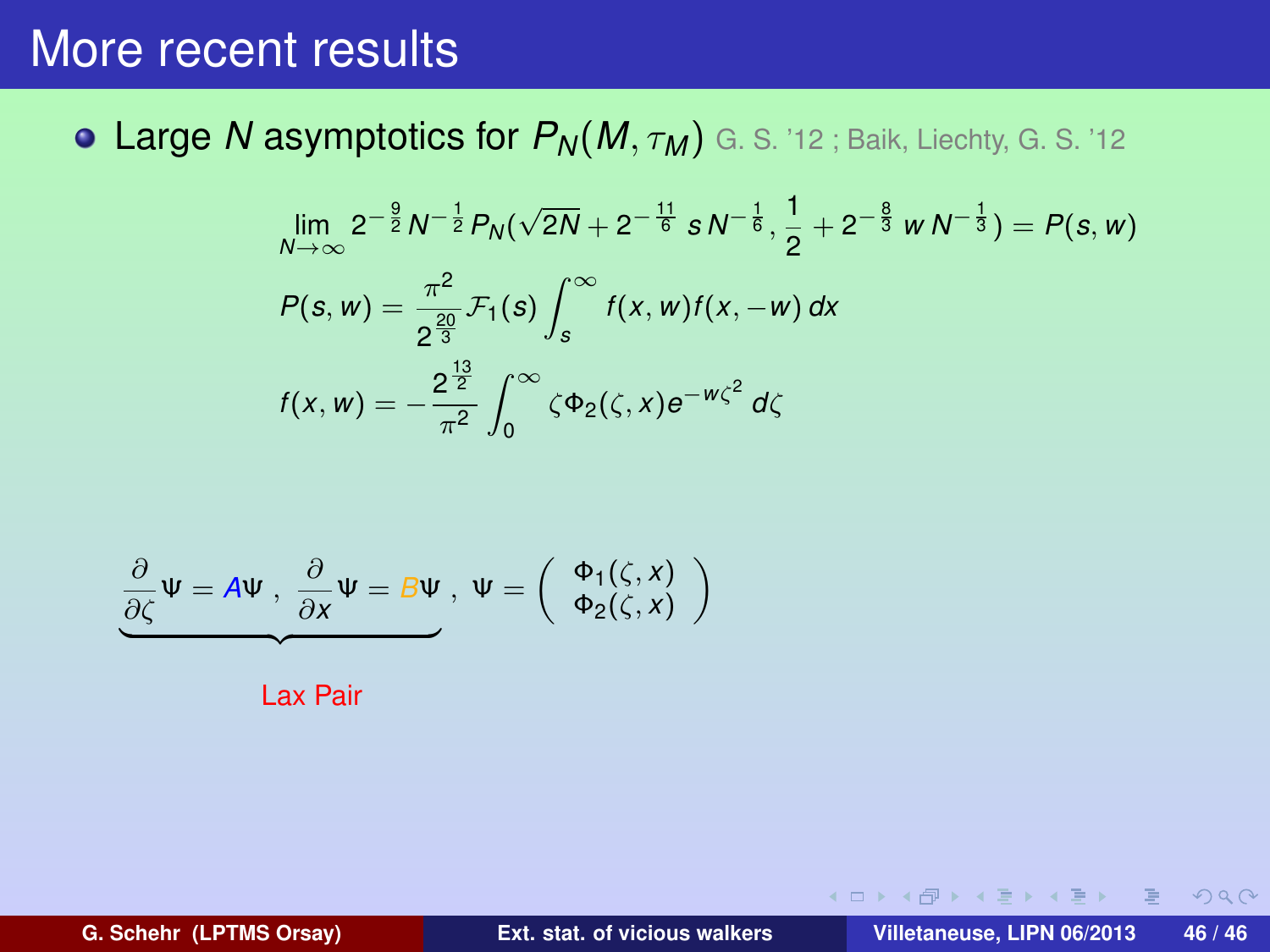Large *N* asymptotics for *PN*(*M*, τ*<sup>M</sup>* ) G. S. '12 ; Baik, Liechty, G. S. '12

$$
\lim_{N \to \infty} 2^{-\frac{9}{2}} N^{-\frac{1}{2}} P_N(\sqrt{2N} + 2^{-\frac{11}{6}} s N^{-\frac{1}{6}}, \frac{1}{2} + 2^{-\frac{8}{3}} w N^{-\frac{1}{3}}) = P(s, w)
$$
  
\n
$$
P(s, w) = \frac{\pi^2}{2^{\frac{20}{3}}} \mathcal{F}_1(s) \int_s^{\infty} f(x, w) f(x, -w) dx
$$
  
\n
$$
f(x, w) = -\frac{2^{\frac{13}{2}}}{\pi^2} \int_0^{\infty} \zeta \Phi_2(\zeta, x) e^{-w\zeta^2} d\zeta
$$

$$
\underbrace{\frac{\partial}{\partial \zeta}\Psi = A\Psi \ , \ \frac{\partial}{\partial x}\Psi = B\Psi \ , \ \Psi = \left( \begin{array}{c} \Phi_1(\zeta, x) \\ \Phi_2(\zeta, x) \end{array} \right)
$$

Lax Pair

$$
A(\zeta,x)=\left(\begin{array}{cc}4\zeta q & 4\zeta^2+x+2q^2+2q'\\-4\zeta^2-x-2q^2+2q'& -4\zeta q\end{array}\right)\ ,\ B(\zeta,x)=\left(\begin{array}{cc}q & \zeta\\-\zeta & -q\end{array}\right)
$$

 $\equiv$ 

 $2Q$ 

 $\left\{ \begin{array}{ccc} 1 & 1 & 1 & 1 \\ 1 & 1 & 1 & 1 \end{array} \right.$